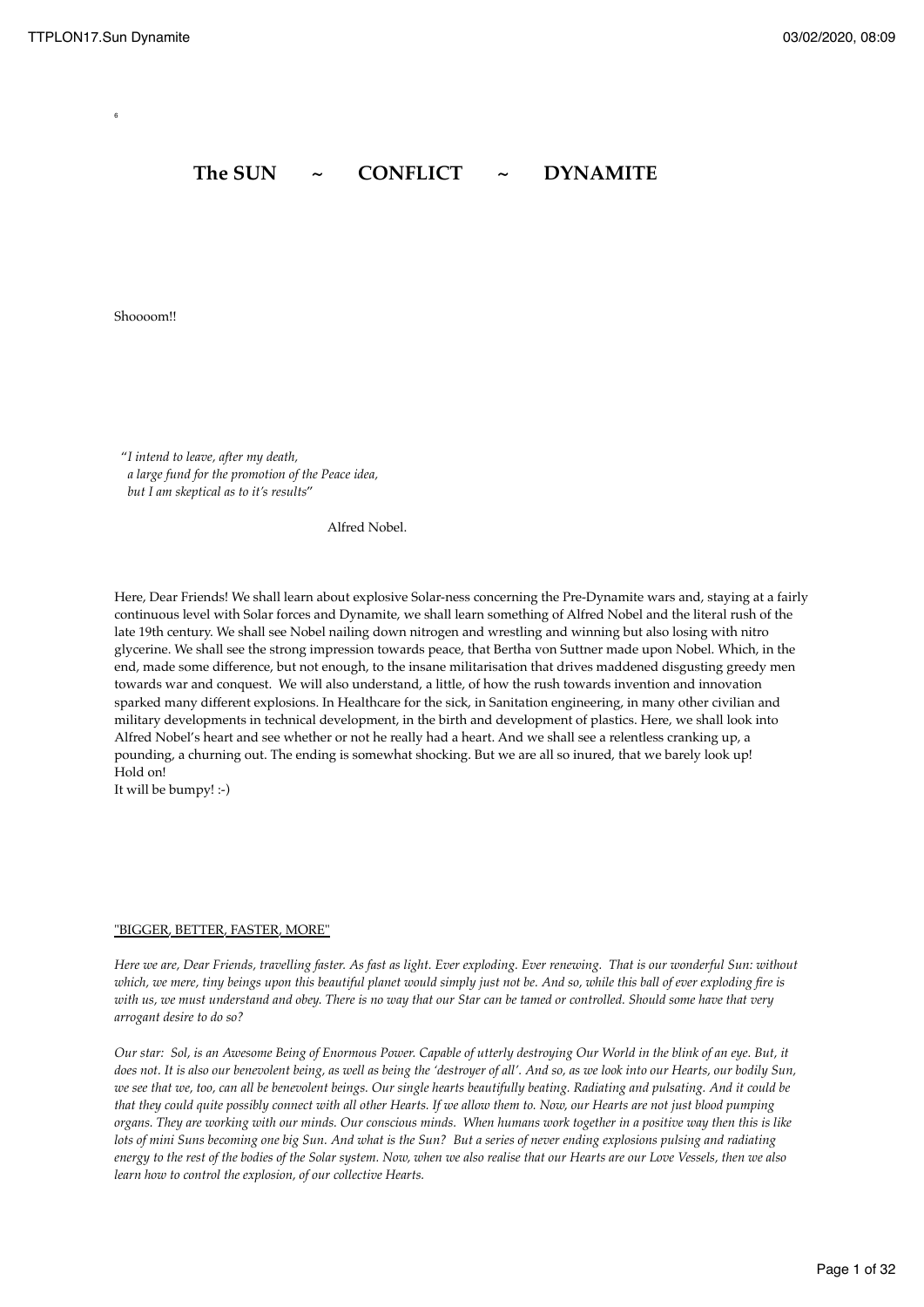*How?* 

*Deep empathy on the basis of "what is real". This is how we ascend, Dear Friends.* 

### NAUGHTY NITRO GLYCERINE

For our next explosive Sun material, we look at TNT which is Tri Nitro Toluene; also known as Dynamite; and its derivatives. We are, in fact, looking at it's progenitor: Nitro Glycerine. This has played an enormous part in Our World and continues to do so in many ways. Some ways we do not see, at all. We are seeing what happens when we attempt to fix Nitrogen and attempt in tiny ways to imitate the Sun. All that exploding.

Here, Dear Friends, we turn to the late 19th century. There was the rush of invention that was happening at this time. A truly explosive time for science and the changing social organisation of people due to rapid industrialisation and the growth of new urban areas. And so, for the purposes of attempting to keep this chapter from exploding too far out, we will begin from the Year 1850. This is 170 years from our own era. Although this may seem like an awful long way, it is only five generations ago. This date, **1850**, can be said to be the true beginning of the acceleration into our modern age. We are still in this age now; looking back. Our present age is part of the continuing age of technological explosion.

Now, Our World is saturated with technology and micro-engineered machines. This is a miniaturisation of machines and processes that started much bigger. The railway, the telegraph, the screw propeller steamship, the metal ship, had all just come about just before 1850 and were being hurriedly modified and made 'more efficient'. Lots of other industrial machines and processes were being invented and discovered and perfected from this date. What was really propelling the industrial and technical growth of humans were new developments in technology. Mining and ore processing, smithing *(the name: Smith)* and smelting, in particular, made great strides in the last half of the 19th century. And the acceleration of discovery and invention gathered pace and has been accelerating ever since. Even now in 2019, all the major countries of Our World are inventing mind bending technology and or arming up like insane lunatics (*now it's rail guns, hypersonic missiles, stealth submarines, neutron warheads, gravity bombs and sonic weapons, as well as brand new generations of autonomous robots, drones and satellite laser weapons*).

Ascanio Sobrero, an Italian chemist, discovered the rather volatile and alarmingly explosive properties of Nitro Glycerine, in Turin, in 1847. He was hugely upset by it's potential consequences and warned against finding ways to increase the uses of this new explosive material. But from that rather small big bang moment, a very powerful new world was created. A very violent and destructive and chaos making world. A truly Solar world. The Toluene fixing the Nitrogen produced a liquid that became an uncontrollable explosive. Many men spent years tinkering in sheds trying to figure out HOW to control this volatile, but highly useful, substance. Many people died or were blown up or had bits of limbs blown off.

To tame and control Nitro Glycerine was Alfred Nobel's goal in life. And when he had achieved that, he moved on and achieved more. He achieved an extraordinary amount for one man with determined organisation and a hugely inquiring mind. However, as we shall see later Nobel has a great deal to answer for. As a result, not only of just this one invention, Nobel was one of the individuals who helped to usher in the era of industrial warfare that now pervades Our World. And so, Dear Friends, we shall see how tied up with fixing Nitrogen, Nobel really was. And how consequential to everyone Nobel's inventions were. And still are.

#### MINING AS A PRELUDE. AS A MARKET

One of the inventions that helped in this acceleration was the simple, but hugely effective square set timbering for mines and miners. Pieces could be made, ready to fit to one another. Made and produced after a systematic fashion. These would help support the ceilings of the mines. Also leaving pillars of rock as support has become a staple in most hard rock mines. These square set timbers could be used to make rigid frames for tunnels or wells. This meant that miners could go deeper and, generally speaking, with a little more certainty. At the same time, hoist equipment using steam pumps were developed. As was pumping equipment. And so this meant that men could go deeper, and find more. And, because square set framing made things a lot safer and more predictable, more discoveries were made elsewhere in further flung parts of the world. This is because many very well educated men from Europe and the Americas were travelling to far flung parts of Our World and studying the rocks and learning more about what they contained and what useful factors certain rocks contained.

At the same time rock drills became bigger and far more mechanised and mobile. Basket lifts to hoist men and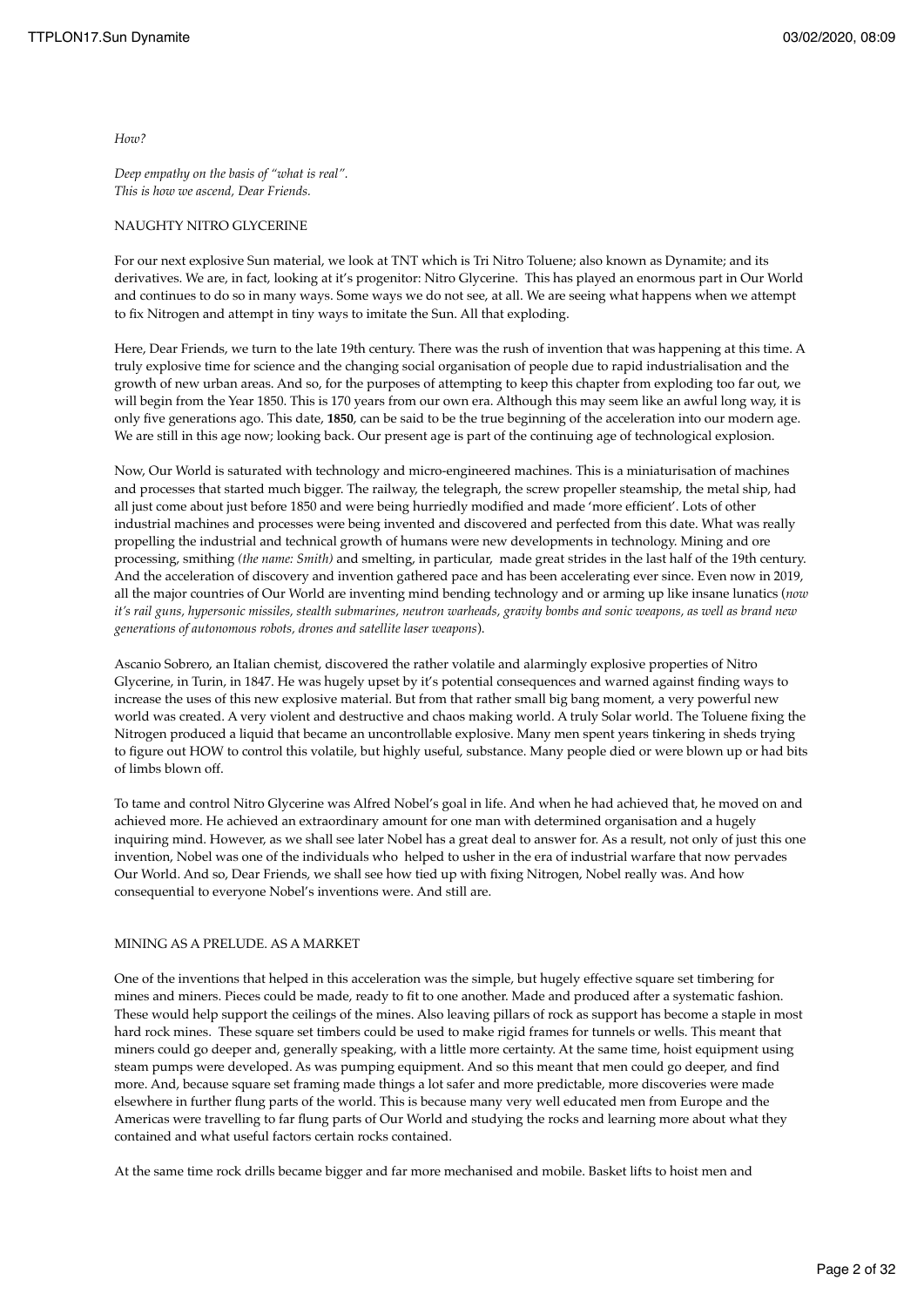equipment were also perfected at this time. After square set timbering had been thought of, then came Dynamite. Dynamite to the mining industry was like going from impulse speed to warp factor 5. The mining industry had to learn how to be precise with Dynamite and it's precursor: Black powder. Gunpowder. All these discoveries happened from around the 1860's. The Comstock Load, a Silver mine in Nevada, is the first mine to try these square set timbering support frames. These and Gunpowder, drainage equipment and drill improvements revolutionised the mining industry. It really was a case of BIGGER, BETTER, FASTER, MORE.

### EXPLODING MINING

We, too, can and do, cut material out of Our Earth to build some of the most useful and awesome structures ever seen. Such engineering feats! Tunnels that go under the sea or through mountains, roads that wind around mountains, steel supports for railways in high up places supported by incredible bridges…..so much cut out of Our Earth and fashioned as we would as if we could make anything and everything. Often brought to you courtesy of Nitro Glycerine and it's derivatives. And so, this is why, in so many ways, it is a material of conflict. On the one hand it is terribly destructive. On the other, in many cases, out of that destruction comes something that we humans have put to use to help construct the bones, the infrastructure of Our World. Humans use the Solar capacity that Dynamite has for building Our World. For good or ill. The amount of finished goods that come from the use of TNT or it's derivatives as primary enablers is quite staggering. Our modern fast industrial economies rely on explosives to get their raw materials out of the ground and into a processing factory ready for further manufacture. With the judicious use of both gunpowder and dynamite, we now see the literal 'explosion' of humanity, enabled by both these explosive accelerants.

### CHINA AND THE VAST LANDS OF CENTRAL ASIA

1850 is a beginning because 1850 is also the first year of the Taiping Rebellion (*1850 - 1864*). This was part of a long civil war that China was going through, intermittently, from the 1830's right through, to when Mao Tse Tung marches through the gates of Beijing in January 1950 (*Peking, as it used to be called*), at the head of the rigidly disciplined Army of the People's Republic of China. The Red Army of China.

During the years 1850 -1950 China is in a general state of war somewhere in China and often, in the north of China.

In the lands to the north and west of China live many non-Chinese Turkic speakers who are also Muslim. Some are Buddhists. China has been having an on-off war with these people who also live along the old trade routes, that head west, overland across Asia. *(now there is the 'belt and road' initiative which mean Dynamiting and driving roads and railways through very politically sensitive areas where Chinese rule is tolerated but not really accepted. These areas in the northern marches of China have always been 'suppressed'*) The Chinese state in it's various incarnations has been fighting border wars and the tribes in these vast areas for thousands of years. These stretch westward from Beijing in the east. They run through huge mountain ranges, high plateau, endless steppe and desert with some favourable valleys in various parts of what was considered by The Chinese, right back to Ancient China, to be 'The Silk Road'. As long as people could trade and make a living was the order of the day in cities like Urumchi, Kashgar, Turfan, Almatay, Tashkent, Samarkand.

These routes eventually lead north of Tibet over toward south central Russia and the Caspian Sea, into Europe proper. These routes through these various people's territory have been a problem for the Chinese State who have always been proponents of aggressive actions taken against the peoples of the north and west of China since the days when the Chinese State thought it ruled "All under Heaven".

Now in 2020, The Chinese government are forcing these local folk to think in a certain way. Telling them what to think, in other words. They are doing this through state apparatus, mind control and some overt physical force. But, mainly through psychological coercion. Horribly Orwellian and a massive source of resentment and potential, terrible unrest. But, to the Chinese State, it is a numbers game. The Chinese think that Trade will increase exponentially once all the road and the freight and passenger rail links are constructed. The idea is to have a train running from Beijing to Paris which glides at 400 miles per hour. It would still take a day but be a great deal quicker than current overland transport links which are still poor.

Eventually this series of highways will become the 'World highway' because there is a likelihood that both Russia and China will become close allies because both their economies benefit each other. This means that they will become the economic and military mega-power of Our World. This is happening, as this is written. This is largely because of the internal chaos that is occurring inside the USA and the EU. The Chinese and Russians are taking advantage of this chaos. Created by people inside these blocs who wish to install totalitarian governments. Then, their remit, is to create a 'one world' government. They are nearly there. When that happens, then all of humanity will be complete prisoners of the financial security data dictatorship. It will make the Earth seem like a prison planet.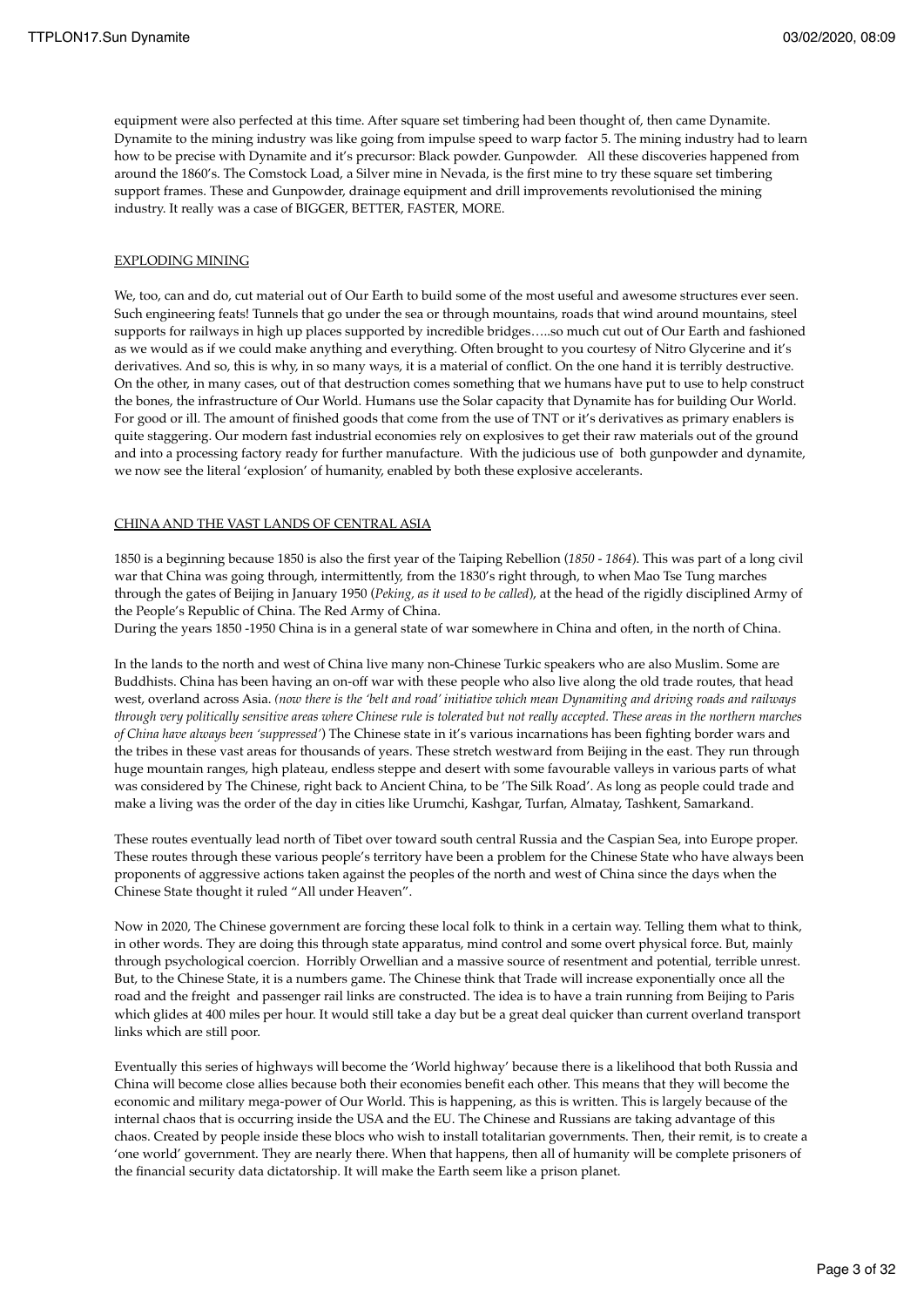### ….IN RUSSIA



The Russians met up with the Chinese in the late 1600's in the expanding Russian far east. While the Chinese looked west to trade, The Russians, coming out of the forested lands of Muscovy and beyond, met up with the Chinese by travelling east. Russian pioneers were out setting up towns and villages in lands much further to the East than the state of Muscovy. Many of these pioneers went with small armies of people. They cleared forests, found brine wells or Salt deposits and began Saltworks and the proceeded to build towns at points where they came across many of the north/ south flowing rivers of the vast area of Siberia. Siberia is twice the size of the United States. Many of the Rivers flow north to south. So at convenient points they built towns ever spreading urban culture and cutting certain trails further and further eastwards that would one day be very long roads or become part of the very long Trans Siberian Railway. And now: the Belt and Road initiative from China.

The Tzar Ivan IV Grozny "the Terrible" (*1533 -1584*) commissioned the Stroganov family to open up Siberia. He commissioned the Muscovy Company in 1555 *(who became very similar to the British East India Company or the Dutch East India Company)* And they sold concessions of land for farming, ironworks, saltworks, forestry, mining, hunting to intrepid people who were brave enough to withstand the freezing temperatures that pervade those parts of Our World for much of the year. Siberia is huge! Most people survived on the Elk and the abundant game there was in these regions and through planting quick summer crops to store over the long winter months. It is why there is such a tradition of pickling and salting in Eastern Europe into Russia and the Siberian east. Just a part of the way to survive through long winters.

The early expeditions in the 16th and 17th century too, came across various tribes of Inuit who resisted but were beaten by European firearms. The early pioneer of Russian expansion is Hetman Yermak *(1538? - 1585)* crossing the Irtysh and the Yenesay rivers. And like the European pioneers in the Americas, the Russians fought against the stone age tools of the Natives of these parts: The Yakuts. This colonisation of the "Wild East" as opposed to the glorified and far better known spread of European colonisation of the north American 'Wild West', is, virtually, unheard of. Except in the East. The Russians came across these Turkish/Tartar tribes as they travelled east towards China. The Russian state absorbed many of these tribes that eventually became the southern marches of Imperial Russia. But it took 300 years or so from the rise out of petty princedom, of Muscovy to becoming Russia: proper. Nerchinsk right there in central Asia was the eventual settlement where the Russians and the Chinese met. They negotiated and signed a treaty there *(1689)* This was an attempt at trade negotiations and to fix borders. This was the first foreign treaty that the Chinese signed with any country. The Russians are the European partners that China has been most familiar with. Occasionally under communism there was rivalry, and during the late 19th and early 20th century Russia, along with all the other European powers attempted to obtain territory or concessions at China's expense.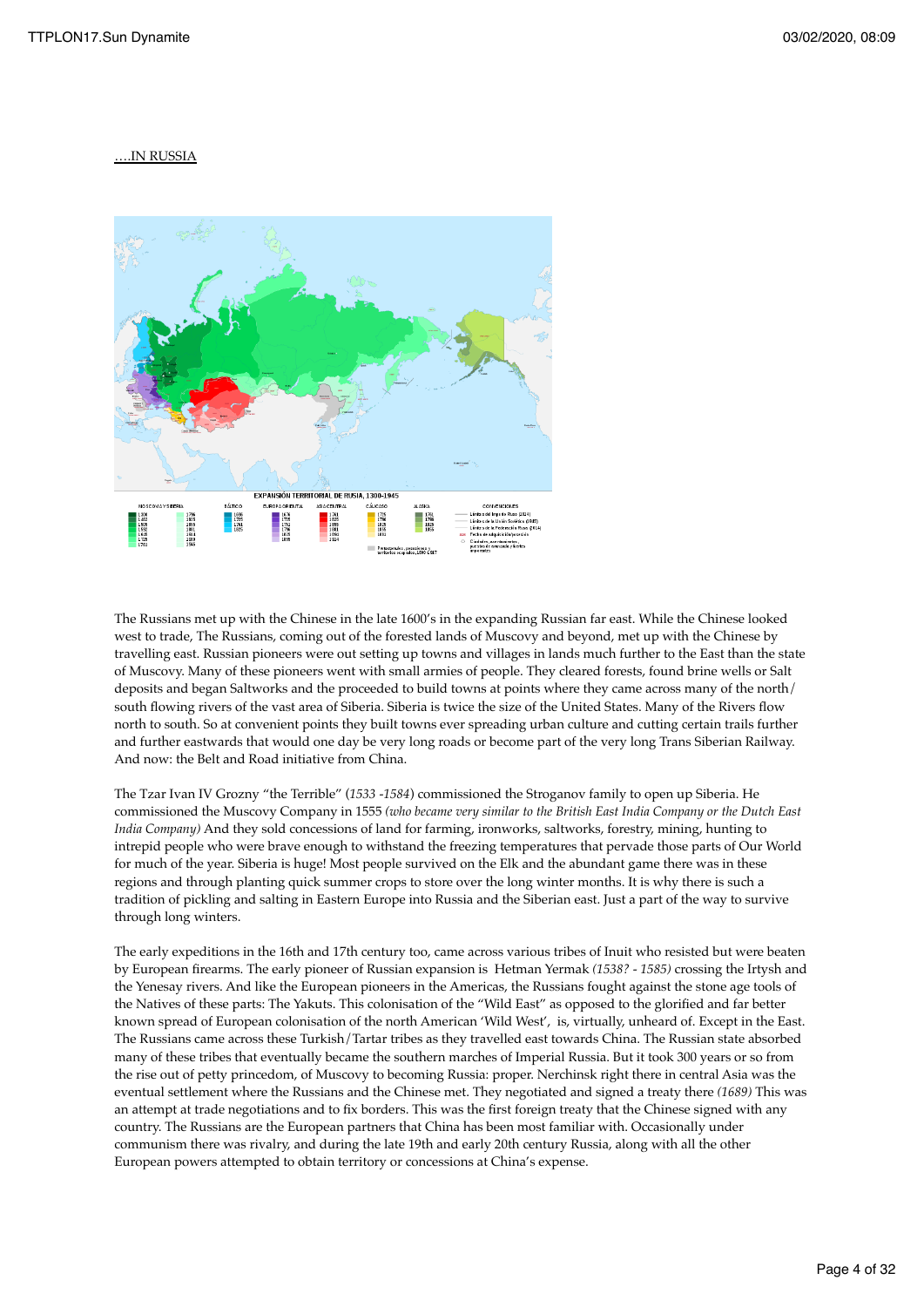### ….BACK IN CHINA

These Chinese civil wars of the 19th and 20th centuries were often fermented with the help of foreign powers and have done much to skew the thinking of the Chinese, today, towards the West and what the Western powers did to China in the 100 years before World War 2. When we look at China and the West from 1850 to 1950 we see the appalling way that the Western nations treated China, either via private business and corporate trade or through missionary or political aims. The Europeans used different Chinese factions against each other. The Europeans used Opium to weaken the Chinese on a continuous basis.

Then, in the 1920's came the formation of the Guomingdang and the Communist parties of China. Both fairly diametrically opposed; at the conservative versus socialist level. The Europeans wanted Trade, but on their terms, and they were willing to tread on toes to get their terms. These civil wars were often on the northern border provinces and involved, certainly since 1700 foreign powers *(Russian, British, then later; French, Japanese, German)* stirring up the Muslim tribesmen in these northern regions, who all loathed the police state of the Ching.

The Ching were the rulers of China throughout the 18th and 19th centuries. But the Ching were also a foreign dynasty from Manchuria. Which, even, the Han Chinese do not consider as being part of the heartlands of China. Manchuria is a very large amount of territory above the Korean peninsula. Many invaders have attempted to invade China through Manchuria. The Manchurians were more tribal and clannish than the urban Chinese. When they took over in 1644 it was because they had been invited in by the commanders of the armies of the Ming, who were the rulers of China, then, to restore order. Mercenary military police. Towards the end of the rule of the Ming (1660's), China experienced a great deal of chaos and so these Ming generals and administrators invited in Manchu warriors. They were invited to establish order. They did so and liked it so much that they took over the Government and became the last imperial dynasty. The Ching.

This is an overview of the background to some of the events that lead up to the temporal borderlands of the story of Dynamite. The pre-dynamite wars from 1850 are important because they act as templates and catalysing events for later conflicts. The European scramble for concessions in China becomes an important part of World history from our randomly selected date of 1850.

### THE BUILDING BLOCKS

Returning to our main subject, the exploitation of Nitro Glycerine: we also look, fleetingly, at the element Nitrogen. We neglect Nitrogen over oxygen. And while we certainly do need Oxygen to breathe, our Air mixture would look rather depleted if the Nitrogen were left out. Nitrogen constitutes nearly 79% of our Air. So we would all be in big trouble if the Nitrogen were to be somehow increased or decreased. The story of TNT or Nitro Glycerine or Dynamite and it's derivatives is the attempt by humans to 'fix Nitrogen'. Not an easy thing. A bit like trying to 'Nail down Air'. Sort of impossible. But various men in the accelerating late 19th century were attempting to do just that. To 'Nail down Nitrogen' or compounds of it. Nitrogen compounds are really useful. For instance Salt petre type fertilisers are used to 'fix Nitrogen' in the soil for plants to thrive. The exoskeletons of many insects and arachnids are made of Chitin. A nitrogen compound. The militaries of many countries are looking at how to turn Chitin into amour; as it actually incredibly tough and can withstand blows and projectiles. Any cryogenic freezing or storage of organic tissue is usually done with liquid Nitrogen because the freezing process is almost instant and because there is no loss of cellular integrity by freezing living tissue in this swift fashion.

Tri Nitro Toluene is the third hottest substance in our small pantheon of 49. (1st The Sun, 2nd Plutonium)

Nitroglycerine was obtained through a series of processes. Firstly, fuming Nitric Acid would have to be created. This was done in tanks. Then, glycerine had to be obtained. First, Tallow, which is animal fat, had to be chopped up and melted down at a low temperature. Then Lye had to be obtained. Lye is from the ashes of wood. Depending on what kinds of wood were burnt was dependent on what kind of ash was obtained. This ash would be highly Alkaline and would be readily soluble in water. It would generally be classified as Potassium or Sodium Hydroxide. The water would be 'warmed ' and the ash added. The Ash, once added to the water would warm the water by itself as it would create a highly caustic solution. Once this solution was at a 95 deg F temperature, then, the tallow would also be added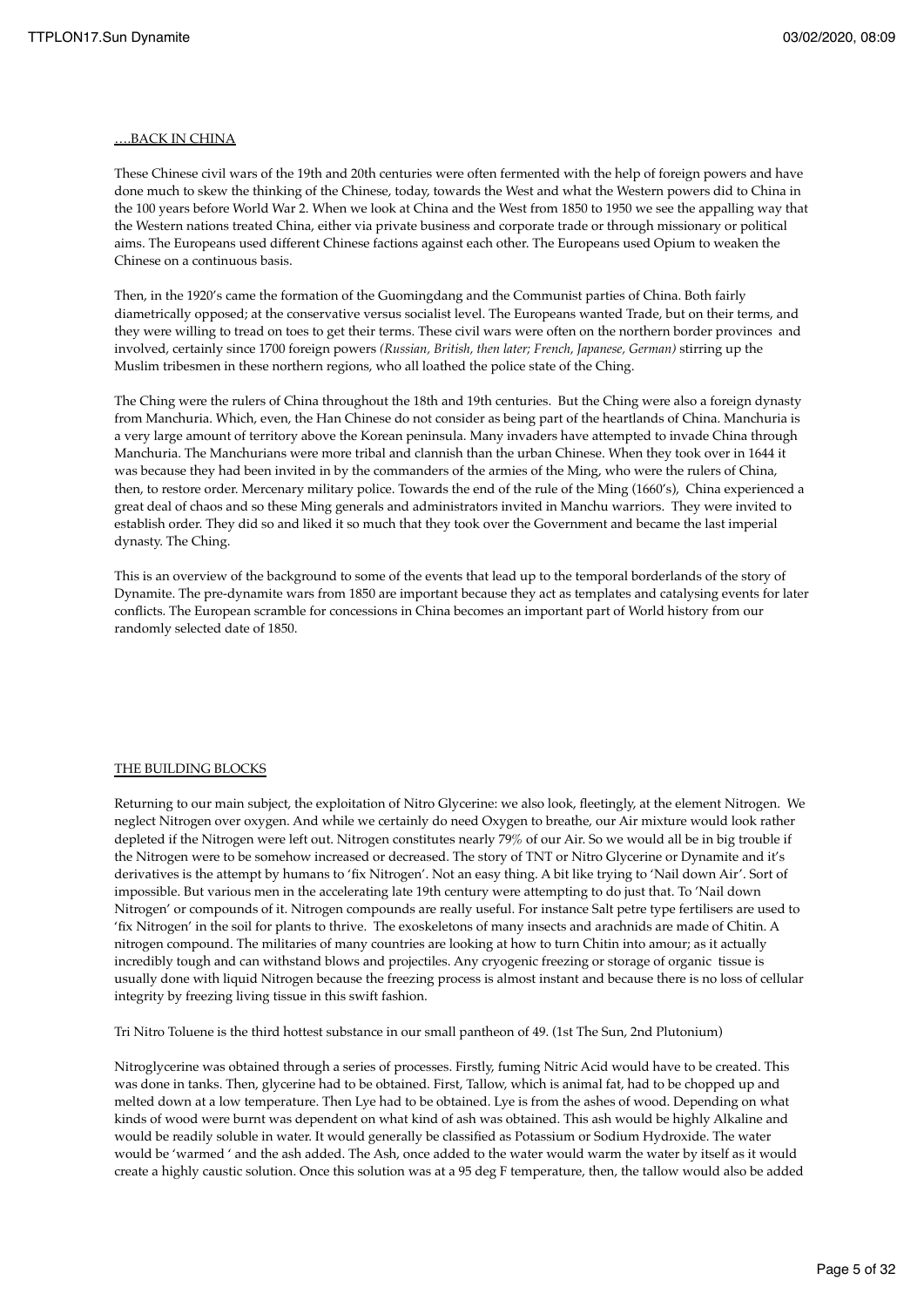and stirred in vigorously. Salt would be added. Then, once the stirring in had been completed, the mixture would be left to cool. The mixture separates and hardens. First there is a hard waxy layer. That is scraped off and that can be used as soap. Then there is a liquid layer. This has salts and impurities so this is strained through a fine strainer. What is left is Glycerine.

This glycerine in itself is really useful in so many ways to industry. Goopy, gloopy and soupy. A quietly indispensable lubricant for so much of industry. However it is also absolutely fundamental to making Nitro Glycerine.

This Glycerine now made, is infused with the fumes of Nitric Acid and Toluene. The bonds from the triple nitrogen bond with oxygen bonds and so one has the formula C3H5N3O9

Nitric Acid\*\*\*\*\*\*\* Nitrous Oxide\*\*\*\*\*\*\*

#### NAUGHTY MEN IN SHEDS BLOWING STUFF UP

In order to understand the accelerative explosive processes that were taking place at the end of the 19th Century, we will take a look at some of Nobel's patents. The list further below, will, hopefully, speak for itself, in explaining the Sun nature, The Solar nature, of all that Nobel was trying to achieve. How suddenly explosive, accelerative and industrial, warfare and war machines came to be. Competing with William Blake's evocation of 'dark satanic mills'.

This highly inventive and innovative period of the late 19th going into the 20th century is typical of the continuing on/ off arms races that have occurred between major countries since the end of the American Civil War (1865). With the list below, we see a part of what Nobel actually achieved. Nobel and his fellow inventors *(people tinkering in sheds)* enabled the acceleration of warfare in a most explosive way. Which is also the Solar Way. The entrance into the 20th century marks an explosive acceleration of activity to do with the development of warfare. And Nobel epitomises this. For Nobel, it was about solving problems.

TNT is Tri Nitro Toluene. Roughly translated as Nitrogen fixed by Toluene. Toluene is a Hydrocarbon Benzine type aromatic substance readily available from the production of Petroleum and it's derivatives. It smells like a chemical solvent. And that is exactly what it does. It acts as a solvent fixative for that rather light and wayward Nitrogen. Being a Hydrocarbon, it has Hydrogen and Carbon and an Oxygen atom. Don't forget, Nitrogen and Oxygen are best buddies. They have to be! Or we humans would not be here. Nitrogen and Oxygen combined produce 99.7% of our Air mixture. The rest being many tiny amounts of trace elements. Some 'Noble' Elemental gasses: Argon, Neon Krypton, Xenon. And, compound gasses: Sulphur Dioxide, Hydrogen Sulphide, Carbon Dioxide, Methane. The gasses act for Our Air as if they are the spices or the salt and pepper that can enhance the flavour of a meal.

Fortunately, we do not have Toluene in our Air mixture or else we might be exploding all over the place. Messy! so Nature has really balanced this out for us. Our 'class M' mix. The way we all get our Air is like this: Plants breathe in Carbon Dioxide among other gasses but they use that and breathe out Oxygen. So that is handy for All the species that need nitrogen and oxygen to breathe. And so scientists in the mid 1800's were looking at Nitrogen and Nitrogen compounds as a kind of "Holy Grail".

Heat is the acceleration of temperature upwards Heat radiates Heat invigorates the organism Warming, Hot. Boiling. Scorching. Burning. Fire. Exploding, Releasing Explosive, like the Sun

\* \* \* \* \* \* \*

#### *THE PRE-DYNAMITE ERA OF RESTLESS CHANGE*

One can date the increase and greater development and USE OF MASS EXPLOSIVES to a strange era of warfare: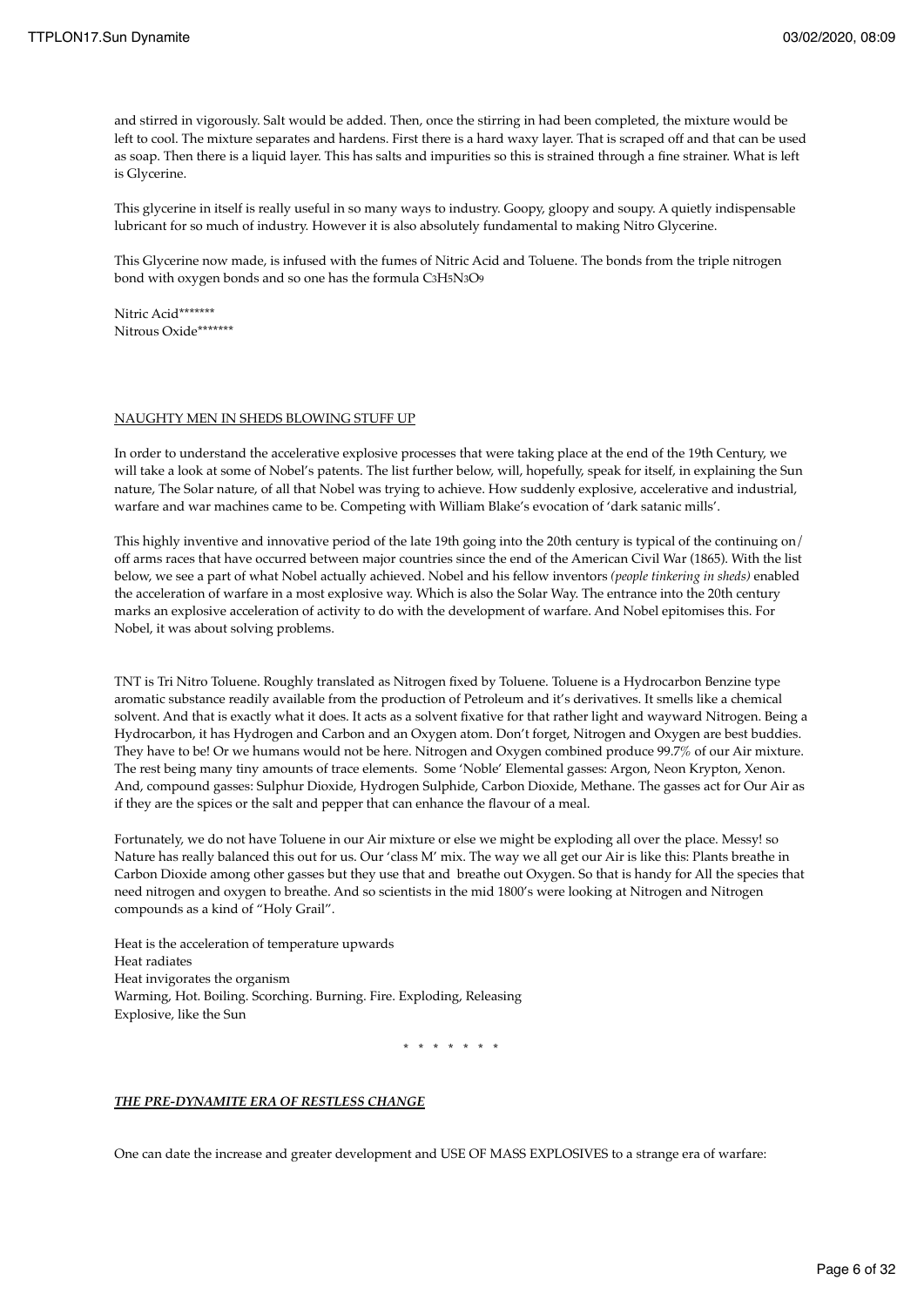1. **The Taiping Rebellion** (1850 - 1864) in China. A civil war with foreign mercenaries (*Charles Gordon*)

2. **The Crimean War** (1853 - 1856) fought in Russia by Britain, France, Russia and

 the Turkish/Ottoman Empire. Imperial Russia wished to extend its territory at the expense of the Ottomans, Romanians and the Bulgarians and attacked Romania down to the mouths of the Danube river. a very strategic river. which empties into the Black Sea. Romania and Bulgaria and Moldavia were all part of the slowly dying, Ottoman Turkish empire.

An interesting peculiarity of this war is the rapprochement of Britain with France after hundreds of years of war and mistrust.

### 3. **The American Civil War** (1861 - 1865) USA

The USA, Russia, China, France, Britain, the Ottoman Turks. Almost seems like now. These are 'imperial' powers of one sort or another.

These were the pre-dynamite wars that were changing the world

TNT was a process that allowed liquid Nitro Glycerine, the explosive, to become more stable. This was achieved in 1867. Dynamite is NitroGlycerine stabilised in a diatomaceous Earth: Keisilghur, surrounded by a casing, which needed a detonator or a fuse to ignite it. It's discoverer Alfred Nobel, named this combination 'Dynamite' from the Greek: "Dynamis" meaning "Power"

Dynamite was proven to be a lot more powerful than gunpowder, in the force of it's explosive power, While gunpowder goes 'bang!!!!', Dynamite truly explodes with a much larger, more destructive and longer "BOOOOOM!!!!!!". :-)

Nitro Glycerine molecules are tightly packed, but are inherently unstable. Because of this volatility, there is the potential for sudden greater and longer release of gases after the initial detonation. This risk of explosion is, potentially, far greater when bumped or jarred.

There had been many troubles with Nitro Glycerine concerning transport and temperature. Many unexpected explosions occurred because of it's tremendous volatility. One bump or bang or jar and the whole lot would go up….spectacularly. Hugely destructive.

Dynamite needs a detonator. It just so happened that, before Alfred had perfected the idea of dynamite, he, first, invented a Mercury Fulminate detonator in 1865. By 1869 he had invented the electric detonator. By then although Nobel had figured out how to transport Nitro Glycerine safely by soaking it in Charcoal dust. but this was not a satisfactory solution and still required lots of work care and effort. From a business point of view, that meant costs.

Like many things, Nobel discovered Dynamite by accident. It was the practice of his day for scientists, like him, to have trays of absorbing materials below their work desks, in case of spillages. Nobel was attempting to pour a drop of Nitro Glycerine into another container when he shook and dropped the drop of Nitro Glycerine. At that very instant; Nobel realised that "I am done"; thinking that he and everything around him would be turned into dust. But, by chance, the Nitro Glycerine dropped onto a Fuller's Earth tray below, next to his feet. This Fuller's Earth is also called Kieselghur. This is the moment that Nobel realised his 'absorbing' materials. The Nitro Glycerine was soaked in Kieselghur, then that was wrapped in paper cardboard tubes and sealed. Then a small cap of gunpowder and the Mercury Fulminate fuse were added. There, Dear Friends, was a finished product of deadliness and destruction that was now, far easier to contain, to transport and to use. Suddenly, life was changed. Forever.

This Kieselghur was in fact the remains of tiny creatures called Diatoms. They are single cell organisms and under a microscope in colour they really are rather beautiful. They live in the seas and are part of the micro chain of food life of tiny creatures like plankton. The Keisilghur are the shrivelled remains of these creatures. Literally billions of them. Trillions. Like the Chalk Downs made of Calcium Carbonate that make up the composition of the North and South Downs of Sussex, Surrey and Kent in the UK are composed of the skeletons of literally trillions of Sea creatures all dying and piling on top of one another over millions of years. The chalk is these creatures and Diatoms are Kieselghur.

This accidental discovery of Dynamite was a world changing moment. Every single state and country sent military and business representatives to Nobel to persuade him to sell the rights to access the Patents to Dynamite. The prospective potential applications for Dynamite were huge. The representatives of countries' militaries sent to negotiate over the Patent were salivating at the prospects of having Dynamite and other Patents as new powerful weapons in their countries arsenals. There were representatives from at least 20 different states and national entities. The military/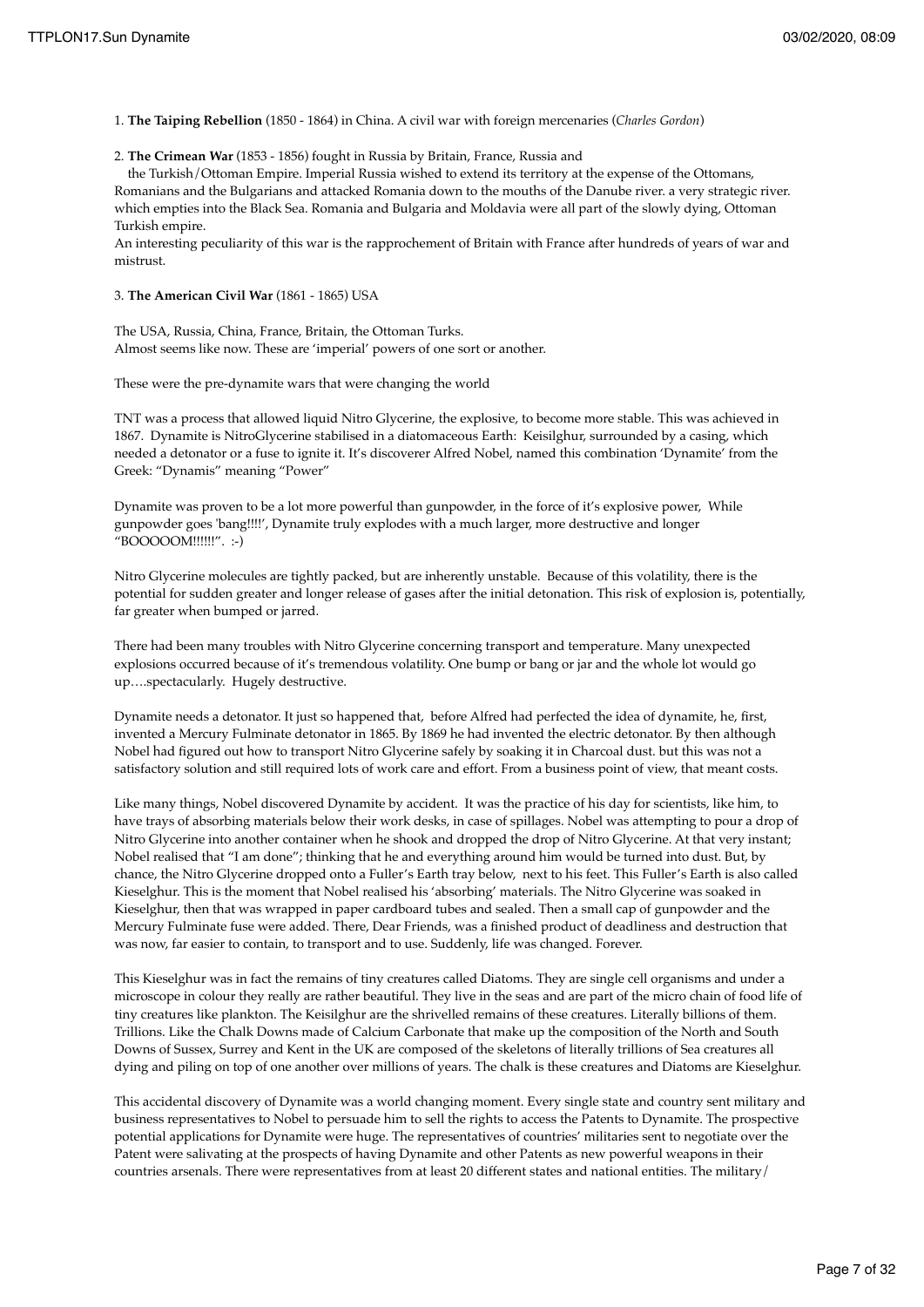commercial representatives from these countries screamed and shouted at each other to be the first to own this material of such destructive power.

The range of Dynamite manufactured is rated on the percentage of nitro-glycerine it contains by weight. For obvious reasons of safety, dynamite and gunpowder factories have to have many kinds of reinforcement and protections…sunken buildings with heavy turf roofs. Absorbing materials.

Much of the Dynamite in the USA is manufactured by E.I. duPont de Nemours who also had a monopoly on the manufacture of gunpowder since the Anglo American war of 1812 - 1814. This war was known as the '2nd war of American independence' This is the war where the United States attempted to take Canada from the British, but failed. The British sailed up the Potomac River and destroyed the White House and the Congress buildings. In effect the British destroyed Washington 2 years after the imperial Russians torched their own capital: Moscow, to prevent it from falling into the hands of the French under Napoleon. Then the British also laid siege to New Orleans which was stoutly defended by a future US president *(then, general)* Andrew Jackson *(President 1829 - 1837).* And so, we see, that within a two year period, the, later, Cold War goal of both sides is actually already achieved. In historical terms. If Washington DC and Moscow were to be destroyed in a nuclear war it would not be the first time that they have both been destroyed.

The Cold War threatened from 1946 until 1990 when the Soviet Union and it's satellites, known as the Warsaw Pact: (*Mongolia, Romania, Bulgaria, Czechoslovakia, East Germany, Poland, Hungary, Cuba)* collapsed, politically. A few years later the Balkan countries The new states that came out of the EU provoked civil war. From the former Yugoslavia, Croatia, Macedonia, Kosovo, Serbia, Bosnia Herzegovina, Slovenia and sometime, Albania. were at war *(In Europe!*) in the 1990's. The USA and the ex Soviet Union *(now mostly Russia)* had been at nuclear loggerheads with one another, publicly, using the threat of nuclear weapons to threaten destruction. Their avowed aims, should war have broken out, were also to destroy Washington DC and Moscow. As well as all of each other's nuclear installations, missile silos, power generation, any other strategic or primary target including airbases and major cities.

It is very likely that all the Cold War was actually a massive bluff. For, recently released documents now suggest that the Soviets were almost entirely funded by either European or US banks. These banks actually negotiated and cajoled the government of the Soviet Union to do their bidding and in the process were able to control and suppress the development of that part of the World until it was time to fund the Chinese communists. Which 'The West' did; increasingly, from the 1970's. In return for this manipulation, the Soviets regularly fed the West with grain grown in the Ukraine, while they continued to suppress their populations. Ukraine gains it's independence from the Soviet Union in 1990.

The explosive temperature of Nitro Glycerine is approximately 6280 deg F and it explodes with the force of 1lb of dynamite into 157 cu ft of gas on release.

The chemical composition of nitro glycerine from which dynamite is made is C3H5(NO3)3

Nitro Glycerine was discovered by Ascanio Sobrero in Turin in 1847

Dynamite was patented in London and Stockholm and manufactured by Alfred Nobel (1833 - 1896),

Who also invented the blasting cap in 1865.

In 1867 Nobel patented 'Dynamite' and in 1873 he patented 'Gelignite'.

#### THE FAMILY NOBEL

Nobel's Father: Immanuel, invented plywood. Another massively useful invention in so many ways. He moved his family from Stockholm to St Petersburg, Russia, because of business opportunities there. Immanuel established a factory and a foundry and was responsible for supplying the Russian government with underwater mines for the Crimean war. *(1853 - 1856)*. Emmanuel's businesses failed when the wars stopped. And so he had to think again. The problem of businesses like these, *(manufacture)* are that a great deal of money has to be invested in plant and machinery. The problem then is, if there is no more use for this machinery, then it costs money to maintain while nothing is being made. This was the problem for many kinds of manufacture during this explosive accelerating century. A big investment, a sudden downturn, a cash shortage, no income. Things get very difficult. There were huge turnovers of Businesses during these years. This is a perennial problem that has occurred throughout the era of industrialisation. Witness, Dear Friends, in times past, rotting factories with useless rusting machinery that has just been left behind when the investment has dried up. *(Although, today, the culture is to 'recycle' as much of everything as possible, which can sometimes be spectacularly counter productive)*

Alfred Nobel studied chemistry and explosives in France and in the USA and patented a method of preparing gunpowder. He met Ascanio Sobrero in Paris while he was still learning the advanced studies of his crafts. It is curious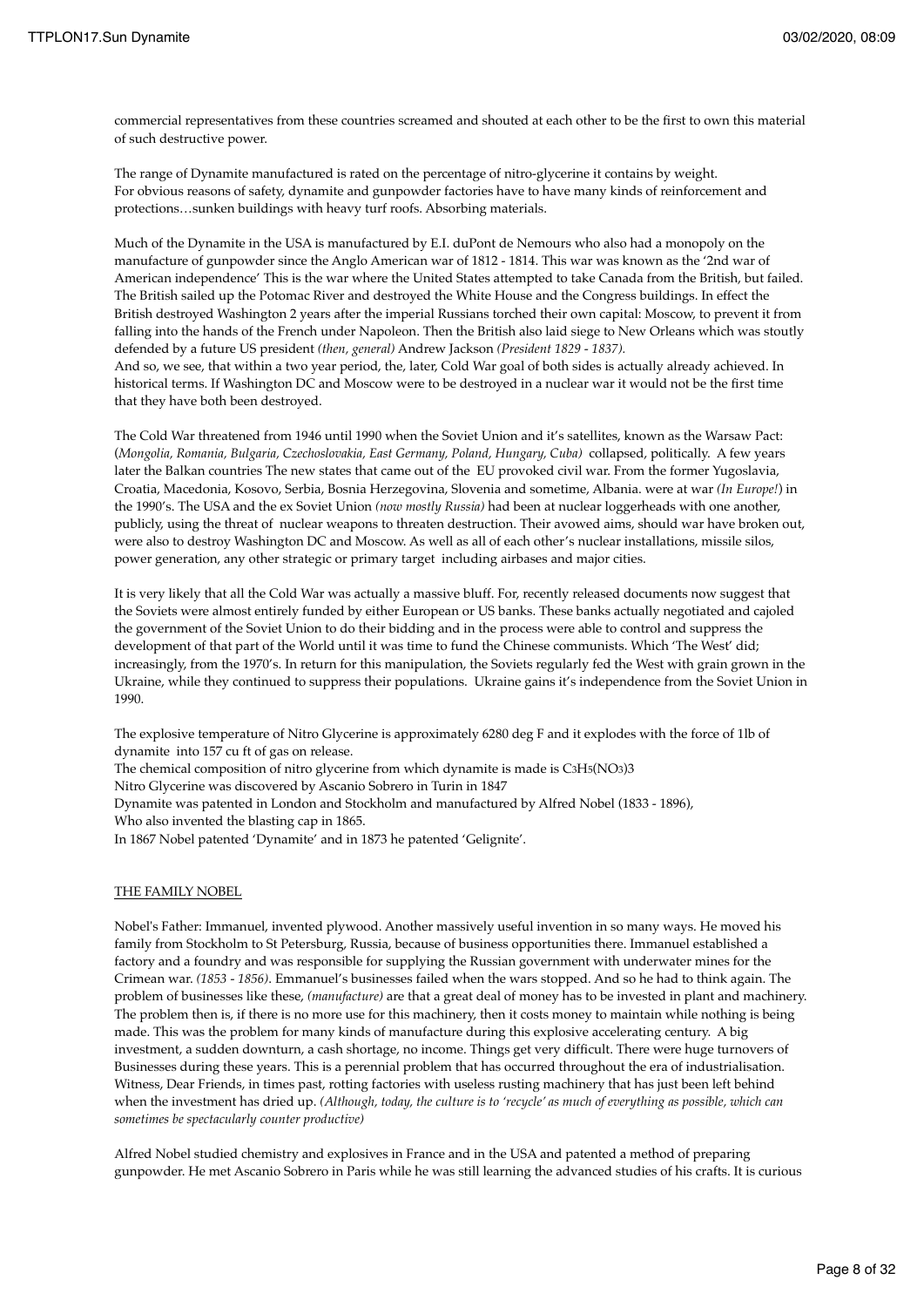that both these men were 'men of peace' but they had discovered and exploited the most destructive substances that humans had ever discovered. Until the upgrade to Atomic weapon status. Which brings an altogether greater dimension to the affairs of humans in war and politics.

(*We discuss this in the chapter Saturn - Conflict - Plutonium. For that chapter, one must, truly, have a strong stomach, Dear Friends, to bear witness to what the Elites are doing to Our World. This beautiful Planet! Our loved ones) :-( .* 

During his life, Nobel patented over 350 different items or processes. Many to do with mining, drilling, casting and chemical engineering and, of course, warfare. Endless tinkerings and improvements to all kinds of warfare mechanisms were invented and perfected by Nobel. One could say that Nobel and his other inventive contemporaries were a literal accelerant to the increasing pace of human history. It is during the last half of the 19th century that we see a massive speeding up of the understanding and discovery of technology.

Nobel was born in Sweden but who's business was in Sweden, Russia, the USA, Britain, Europe. Later, he lived in Paris, and died San Marino in Italy. He travelled extensively throughout his life. He spoke 5 languages fluently, which meant he was able to conduct business in Swedish, Russian, English, French and German. Later, while living in Italy he picked up Italian for good measure.

Alfred had brothers: Robert, Ludwig and Emile and while Alfred was busy in Sweden and various other parts of Europe and the US, his bothers, Robert and Ludwig, were exploiting the oil resources down at Baku on the Caspian Sea. Their's was part of the first real exploitation of oil in Our World ( *since 1846. see Saturn ~ Food ~ Petroleum*). At various times Alfred was one of the partners that put money into the Nobel Oil business *(called 'Branobel')*.

Throughout his life, Alfred and his brothers frequently travelled to and from Sweden. Alfred spent much of his 20's and 30's travelling around. As a young man, Nobel worked in the USA on the creation of ironclad warships before the American Civil war. One being the 'USS Monitor'. Nobel spent some time working with the inventor of the screw propeller: John Ericsson (*Ericsson was a fellow Swede who had emigrated to America*)

### THE TRANSFORMATION OF INDUSTRY BECAUSE OF DYNAMITE MANUFACTURE.

Eventually, because explosives had to be handled carefully, new processes came about where Dynamite manufacturers also became manufacturers of 'fine' chemicals. i.e. pure chemicals, manufactured to high standards and graded according to purity and quality. The early manufacturers of Dynamite and other explosives also diversified into nonmilitary areas.

Here are a few processes that were speeded up because of the invention and manipulation of Nitro Glycerine type materials.

1. The production of industrial diamonds. This came about by using the force of a controlled explosive to turn Graphite into Diamond. Heat and pressure.

2. Steel hardening. Explosives were used to compress steel for such items as railway lines.

3. Explosives are used to push liquid metals into moulds.

4. Explosive techniques are used in some aspects of welding, plate joints, or riveting. Small explosive charges are packed into nail or rivet guns.

5. As mentioned earlier, the gloupy substance: glycerine, had many uses. One of the uses came as part of the development for manufacturing equipment. Machines were invented to turn objects 360 degrees in any direction. This allowed for the equal covering of parts or machines or manufactured objects by gloupy soupy plastics or other Petroleum based materials that were being turned into consumer and manufacturing items.

6. Injection moulds for plastics. In the early years of the 20th century various processes using Nitrocellulose, which was also part of Nitro glycerine manufacture, became what is now referred to as the plastics industry. Although many plastics are made from Petrochemicals, the way many of these plastics came about was also because of explosive injection techniques. And from the manufacture and uses of Glycerine type liquids. It meant that complex moulded objects could be made using small amounts of explosive to push the liquid material into all corners of the mould. Nobel's corporate board opened the first plastics factory in Germany in 1905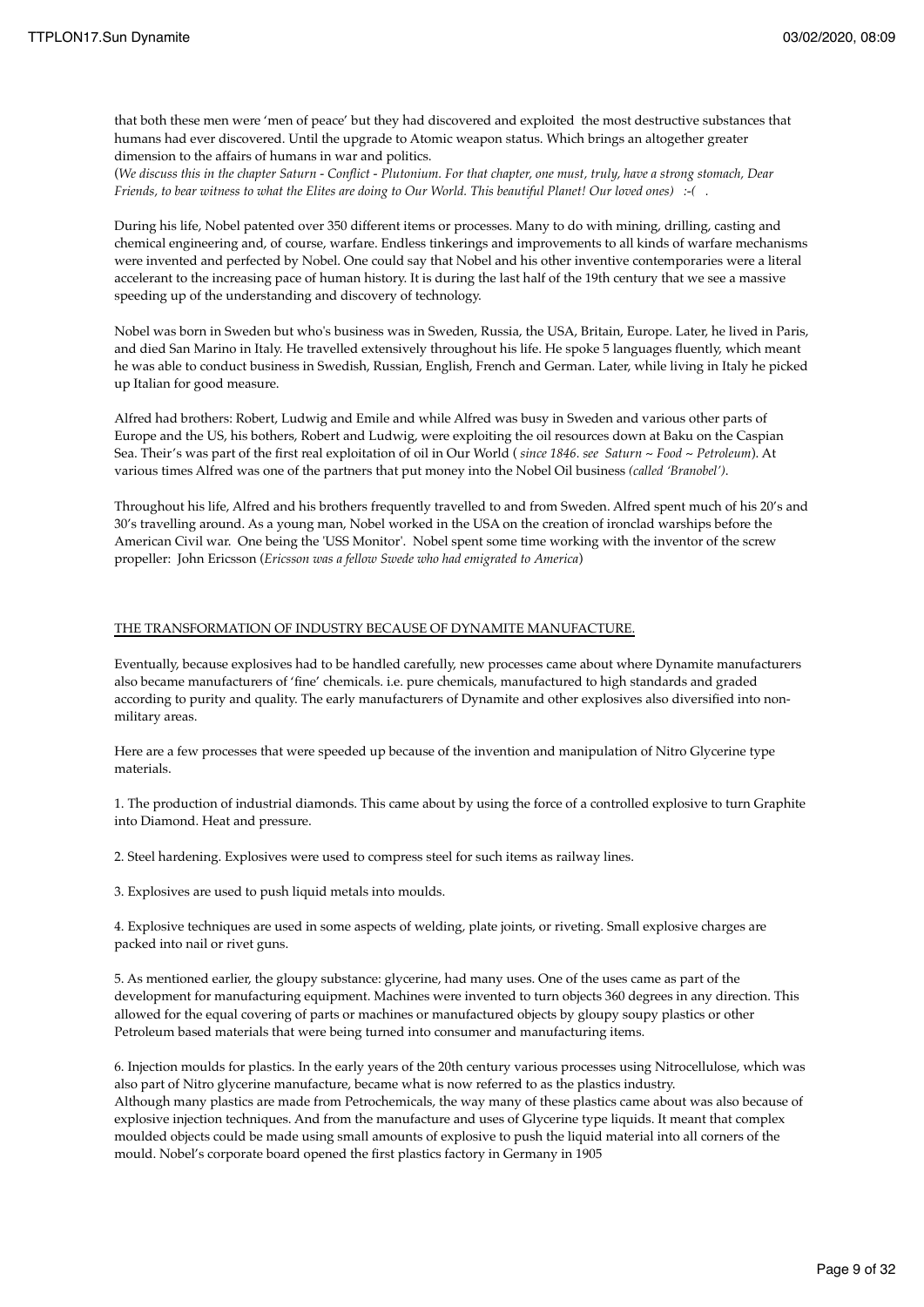These and many, now, ubiquitous manufacturing techniques, came out of the manufacturing processes that Dynamite had to use, to get made. We could even say, that, out of Dynamite comes the moulded Plastics industry and much of what surrounds us today in homes, offices and work places. A literal explosion of manufactured products. That we must buy, to keep the economy going for the rich industrialists who make all this stuff. That we often end up throwing away.

The problems that face those who use explosives for mining, are always to do with Time Delay explosives. And, to that end, ways are always being looked into as to how fuses can be accurately delayed and ultimately controlled. The whole idea is that humans want mini suns here on Earth; but in a controlled way.

At the beginning of a new nation. The post birth action is to set up mining and manufacturing industries to supply basic products and raw materials for basic products that can also be sold on on World markets. A nation must become a trading entity. Certainly in this world. Stagnation is not allowed. A peaceful non-technical existence is not permitted. Dynamite and technologies that have sprung from Dynamite, will not let people rest. Hence the 'explosion' upon 'explosion' of industrial and technical development that we see, evidently, before us, today.

### *WHAT ALFRED DID WITH HIS BUSINESSES*

When Alfred Nobel died in 1896 his companies had been turned into 2 holding companies *(1887)*. Because of the uses and manufacture of Nitrocellulose in the manufacture of Dynamite, the companies that made Dynamite also expanded into making products that could be turned into moulded plastics, paints etc. And so, out of Nobel's companies came his: TRUSTS

The "English" Trust became I.C.I. which is Imperial Chemicals Industries which was broken up at the end of the 20th century into various industrial specialist corporations. One manufacturing drugs and medicines, the other manufacturing paints, coverings, plastics, injection moulds etc.

The "Latin" Trust, was broken up at the advent of World War 1 and separated into national companies. These stayed within National boundaries and their loyalties stayed with their respective nations. (*in theory)* We can say, from an explosive point of view, that, the manufacture and use of explosive products and techniques has increased, exponentially, since Nobel's accident with Nitro Glycerine. Super Solar.

On midsummer's day, June 21st in 1865 *(a most Solar day, being the summer solstice)* Nobel founded Dymamit Nobel A.G. at Geesthact, near Hamburg Germany. Hamburg, at the time, was known as a Free city, and had not yet joined with the rest of Germany to become Germany. This only happened in 1871 when Germany was officially unified. In France! *(you cannot make this up)* 

In 1864 Emile Nobel was killed in an explosion at Nobel's factory in Heleneborg. After, Nobel set up a new factory in Vinterviken, Stockholm. In 1865, after having found some German business partners, Nobel launched Alfred Nobel and company. This factory made 'Blasting oil' which was a combination of Nitroglycerine and Gunpowder. Blasting oil was very dangerous to handle. There were accidents at the Kummel factory in 1866 and 1870 where most of the factory was destroyed.

In 1866 the Alfred Nobel company shipped off three unmarked crates of Blasting oil to San Francisco. This Blasting oil was set to blast the the rock for the tunnel running through the Sierra Nevada mountains for the Central Pacific Railroad. Many Chinese labourers were working on the California side of the mountains digging the tunnel by hand. Very tough work. The blasting oil was intended for the workers on the eastern side of the Tunnel to eventually connect up with the Chinese working from the west. This oil was intended to cut the furrow through the mountains to create the first Transcontinental Railway across North America. At the Post Office in San Francisco one of the crates was badly handled and there was an explosion, which killed 15 people. The State of California government completely banned this nitro glycerine product from then on. This became an urgent business matter for Nobel, who was still desperate to find a way to stabilise Nitro Glycerine. Because having one's products banned, as one knows, is bad for business.

1865 Alfred Nobel and Co founded in Krummel, near Hamburg.

1866 The United States Blasting Oil company founded in the USA

1867 Nobel receives the patent for Dynamite.

1871 The British Dynamite company is founded at Ardeer, Scotland.

1876 Nobel receives Patents for Gelignite

1876 Society Generale pour la Fabrication de la Dynamite founded in Paris.

1876 Alfred Nobel and Co changes it's name to Dynamit-Aktien-Gesellschaft,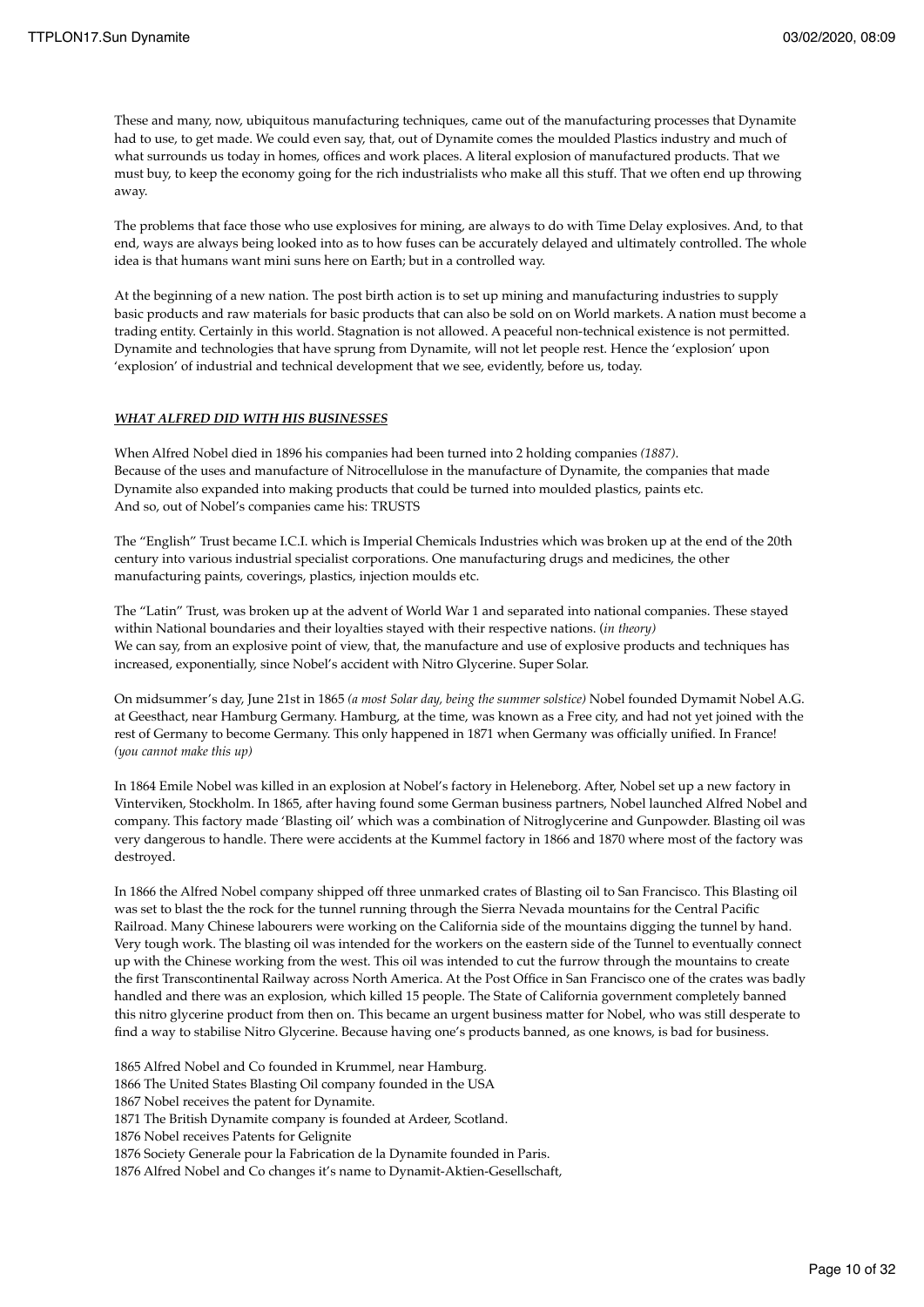these days commonly known as D.A.G. 1877 The British Dynamite company is renamed, Nobel's Explosive Company. 1880 Dynamite Nobel is founded by merging Italian and Swiss companies. 1886 Dynamite Nobel Trust Company form by merging D.A.G. and Nobel's Explosive Company in the U.K.

The mines of the Rhur were the main buyers for Dynamite and so Nobel decided to buy the Schlebusch factory in Manfort and built a new factory there in 1874.

From 1876 the D.A.G. company became a defence equipment as well as powder, explosives and ammunition manufacturer.

In 1880 D.A.G. and Nobel's explosive company became the biggest manufacturer of arms and equipment for the Reich. In 1884 all German gunpowder and explosives manufacturers agreed to form a cartel and to standardise operations. They also agreed not to compete with one another. This cartel was led by Dynamit Nobel for 5 years. In 1886 the German cartel approached the English Cartel and they formed a Combine. *(An Anglo-German cartel)*

Until World War 1, Dynamit Nobel grew by purchasing other competition. Similarly to some of the ways that Rockerfeller also bought out his competition.

1905 The Nobel Corporation established a factory solely for the purpose of manufacturing Plastics from Celluloid. This Celluloid was a by product of Cellulose that came from Nitrocellulose. Part of the process for the manufacture of Dynamite. So it was put to use. And the Plastic Age could be said to have been born, then.

Nitroglycerine made Nobel sick. Because, as a researcher and a practical scientist, he took part in working on all new formulae and methods in laboratories where many chemicals were used and stored, for experimental and practical purposes. Much later in his life, Nobel also took Nitroglycerine as a prescribed medicine, as a treatment for his various sicknesses. Nobel suffered aneurysms and horrible bursting headaches most probably because of the nature of his work. However Nobel had always suffered from sickness as a child, well into adulthood. Various maladies never left him. But he worked through them. As if driven by some propelling force. Various Nitro Glycerine preparations are used in western medicine.

### *EXPLOSIVE MEDS.*

Nitro Glycerine, as a substance, is used in Western medicine for Heart conditions that have potential aneurysm involved. Nobel was prescribed it by his doctors. Nitro Glycerine killed Nobel, inner and outer. He took it as a medicine. He made his fortune with it. He worked with Nitroglycerine and many other chemical substances that were toxic. And in the end he had a stroke and died. Strokes are common to the pathology of Nitroglycerine poisoning.

Glycerol Trinitrate is a medication used for heart failure, high blood pressure, chest pains or for the effects of Cocaine upon the Heart. The side effects of Glycerol Trinitrate include: nausea, fast heart rate, headaches, weakness, dizziness, vomiting, flushing, rashes.

Nitrostat is also a Nitro Glycerine based compound and is used in western medicine as a vasodilator and is used in cases of Chest pain when part of the Heart does not get enough blood. Nitrostat is supposed to relax the smooth muscle and blood vessels and increase the amount of blood and oxygen that reaches the Heart.

Nitro glycerine also made Nobel's fortune. Nitro Glycerine is made in part by the rendering of Nitric Acid so it is fit to absorb the Toluene. Once this process had been figured out, then, the word got out. Huge demand poured in for products made with varying formulae of dynamite. Nobel built factories all over Europe and established businesses and partnerships to manufacture many of the products that he invented. The payments for licences on his patents enabled him to became one of Our World's richest men by 1885.

On an entirely separate thread, Alfred's two other surviving bothers, Robert and Ludwig also managed to become two more of Our World's richest men by exploiting the Oil in the Caspian Sea off Baku. Now in Azerbaijan but formerly part of Imperial Russia. By 1900 The Baku region was supplying half of all oil on Our World.

Nitro Glycerine also killed Nobel. Nobel's pathology is a classic example of the sickness phenomena called 'maintaining causes'. While Nobel was working with these toxic substances he was maintaining the causes of his already poor health. Nitro Glycerine gives problems to the heart, circulation, The head and eyes. It produces explosive headaches, Strokes, Clots, DVT. Nobel suffered all these in various ways in various forms at different times of his life. Because of the conditions of his work and the materials of his work. *(i.e. worse for chemicals)*. Nitro Glycerine poisonings cause arterial and venous problems.

TNT has accelerated the method and use of war to promote conflicts. A literal explosion in the amount of warfare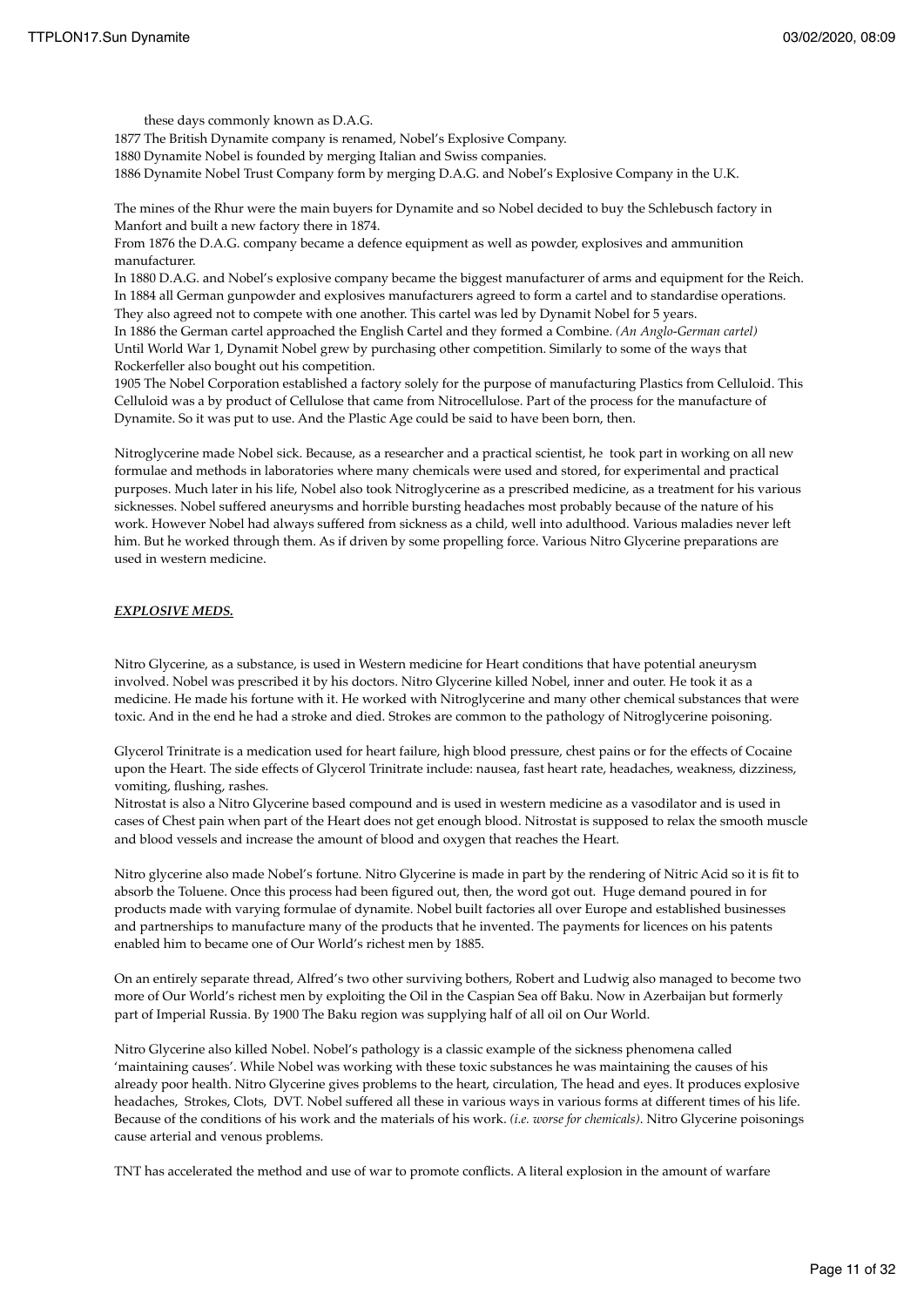conducted and in the way it was conducted.

Stabilised now, often in a kind of inert petroleum based Silicone type putty, Explosives are the basis of all warfare They have allowed warfare to be fought on an altogether more industrial basis 200 years ago *(during the Napoleonic wars)* it would have been difficult to destroy an entire country. Now it is easy. *(witness the recent destruction of Syria and Libya)*

Used in mining, on an expedient level, it is easier to blow up the mineral-rich hillside, rather than to dig it. Because of this technology of explosives and the sheer amount manufactured and used, it means that the country with the biggest and most bombs, wins. Currently, there are technological arms races happening between various blocs, alliances and rivalries. Since the 1970's there have been shifting rivalries between the USA, China and Russia. Also between India and Pakistan and also other regional powers. Japan, Saudi Arabia, the EU under German Domination, The UK with it's more American centric elites but it's more European orientated socialist intelligentsia. This is similar to the split in Mexico during the Mexican revolutionary war *(1910 - 1920)*. While governments use nationalistic rivalries today. The real seething discontent is between the landed elites and those who do not own land. And more complicatedly the landed elites make war against the populations they exploit. To keep them from unifying in a meaningful way. Constant social explosions to keep one off one's balance and away from one's focus.

During the American Civil war (*1861 - 1865.*), one of our pre-dynamite wars, we see that, the South had the military advantage, early in the war, through better tactics. The Head of the West Point Military Training Academy, in the Hudson River Valley, in New York State, in the North: General Robert E. Lee, decided reluctantly, to command the Southern Armies as he objected to the legislation that Lincoln was trying to impose upon the Confederate slave owning states. Forcing them to stay in the Union, while they wanted to leave the Union.

By the middle of the war, the North had started to produce arms and equipment on a much more productive, industrial basis, driven in part by the genuine fervour of the people of the north to abolish the institution of slavery. It appears that less than 3% of Southern Americans owned slaves

The North with it's more organised financial and industrial base, won the war by increasing it's ability to manufacture more weapons and explosives and to use them, along with terror tactics and scorched earth policies carried out by the likes of Sherman and Grant. We must remember, terror is a weapon. Freely used during war.

Just after the American Civil war, Nobel's invention comes along almost at the moment when Britain, Europe and later Japan and the USA will be on never ending continuous arms races, with few pauses in between, to count the pennies, during recessions, when they realise that they have been massively profligate. Certain events propel the decades since the invention of Dynamite.

### **JAPAN**

Firstly, Japan decides to cease being a non industrial, virtually medieval, country who had closed itself off to the outside world since 1614. Forced contact had been established by the American: Perry in 1854. But the Japanese were still reluctant to change their ways. In 1868, a unanimous decision was made with the ascension of a new emperor: Matsuhito. His reign ushers in what is is called the Meiji Era. And this event in 1868 precipitated the ruling elites of Japan to modernise after the western model of industrialisation. With the attitude of the Japanese, generally, being frugal, economical, disciplined and willing to learn, the Japanese became a fully industrialised society by 1900.

During the 1870's there was a backlash from the more conservative Samurai class of warriors; whose way of life, although exemplary, was just blown away by modern armaments and the forcing of railways through the beauty of the countryside that tied the Samurai ideal to the ideal and ideas of Land. Their resistance to modernisation was crushed by Japanese industrialists with newly trained modern armies *(Trained by Prussians, French, Americans, British)*. The old ways blown away. Absorbed and expanded by business moghuls who spearheaded large family trusts: Mitsui, Sumitomo, Yasuda and control of the Army and Navy by powerful clans: Choshu and Satsuma who's rivalries often spilled over into fights brawls riots intimidation of political opponents to particular policies of full industrialisation after the Western Model *(Full westernisation did not take place until the American occupation of Japan 1945 - 1952)* The Japanese even took some Chinese territory by beating them in 1894 and then in 1904/5 was the Japanese war against Russia. Railways and modern armaments had been introduced. This turned Japan from a virtually medieval country in 1865 to an industrial power house by 1900. An extraordinary transformation. By 1902 the Japanese had Our World's 3rd largest Navy. All metal battleships destroyers and corvees. Built for them in Britain by shipbuilders with strong backs, at the yards and dry-docks of Tyneside, the Clyde and Belfast.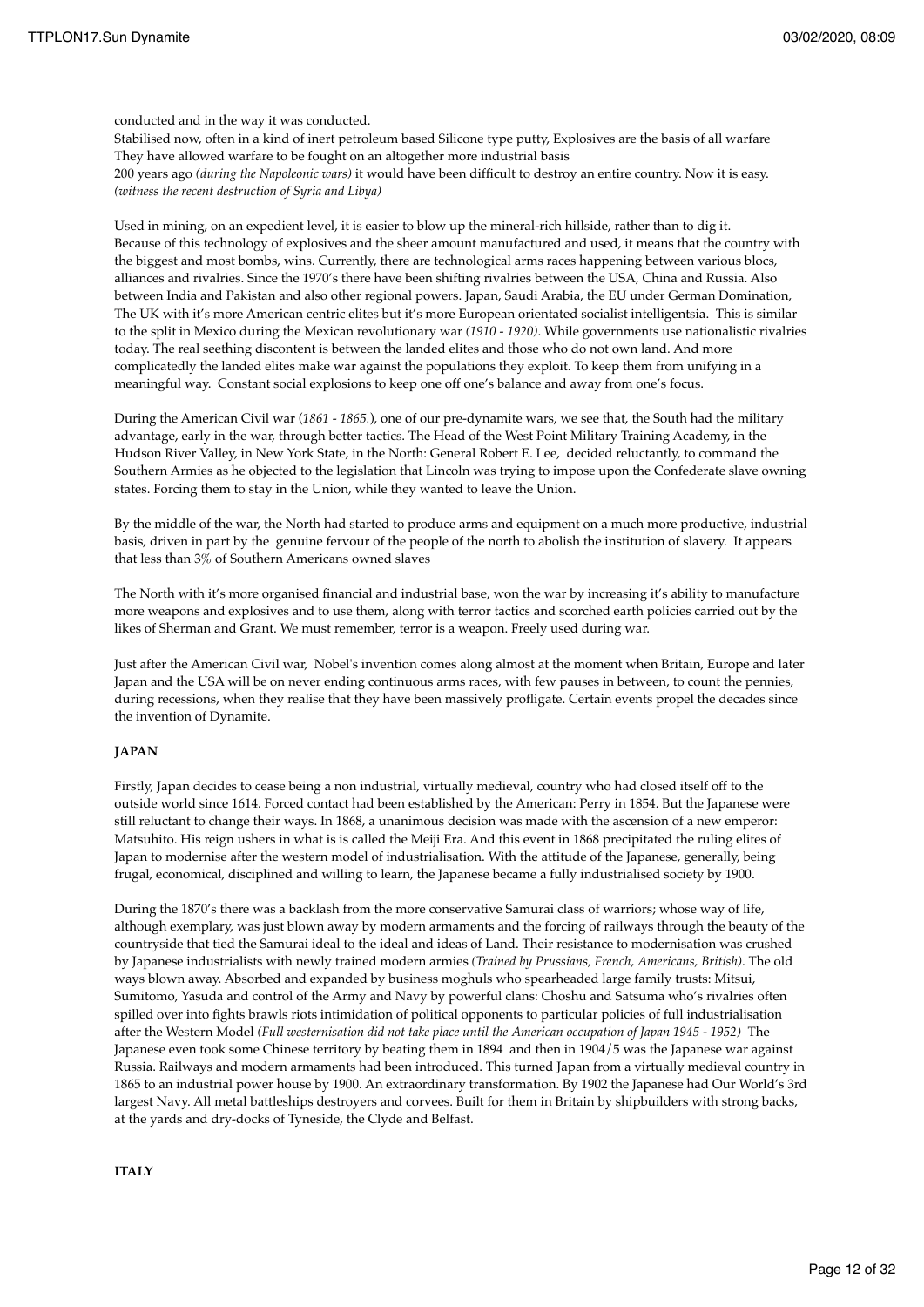Secondly, Italy. Or rather, the separate states of Italy that had been fighting each other since 1848. 1848 was a year for revolutions all over Europe. Almost every country in Europe had some kind of political and social upheaval. Except Britain and Russia. Various 'nationalists' saw the advantage of a unified Italy but were resisted locally because of the many cartels, syndicates and criminal organisations that were quite happy with the status quo. The Italians have fierce loyalty to their localities and the people in them. Many areas often specialised. There were guilds. Italy had about 15 different states in 1850. There were added problems. Italy was quite split in many ways. Firstly the northern part of Italy was considered to be more industrial and more prosperous. The attitude of the north Italians differed markedly from their more relaxed cousins in the south. South of Rome. Secondly there were many Italian irredenta movements agitating for the absorption of Venice and further territory down the Dalmatian coast and further north into what was Austrian territory. Many in the north despised those living in the south. And so Italy, like Britain, has it's own North South divide. There were various futile attempts at unification but the general political will was not there until the late 1860's (the time that Nobel discovers Dynamite) Italy finally unified in 1870. It too, grew a quick, more cohesive industrial base by 1900. Although because of very difficult economic and social conditions, one in every 4 Italians lived abroad by 1900.

### **GERMANY**

And 3. Germany too, as we know it, has only been a nation since 1871. Germany grew at a prodigious rate, in technology, in civic experiment, in financial and economic wealth. By 1900 Germany was really giving the British Empire a run for their money at all levels. We look at the problems of Germany in the chapters on Saturn - Metal - Lead and Mars - Herb - Nettle

These countries as well as the USA, Britain, Russia, France (*except Italy, which will attempt to create a mediterranean African empire*) will spend from 1840 to 1950 years trying to take China by force or by Trade. We look at China and it's relations with the West in the chapter on The Moon ~ Conflict ~ Opium

Although also explored in Mars ~ Metal ~ Iron and Mars ~ Conflict ~ Gunpowder, we see that Dynamite is one of the materials that has so accelerated warfare to what the Earth is now incapable of containing. Certainly for most of the last 170 years *(since 1850)* the major powers of the northern World have been on an on off arms race. Stabilised explosives are at the heart of any of the great arsenal, past and present.

Since the invention of Dynamite and the improvements in gunpowder and gun manufacture, more and bloodier wars have occurred than at any time in human history. Lots of wars. And the rapidity and quantity of material that has been cut out of Our Earth and processed, has also been done at a much faster, more industrial way. In this way, an explosion of acceleration has occurred in human history. By acceleration, it is meant that we can now destroy ourselves and everything Our World, partly because of this invention of Dynamite. Dynamite type technologies are part of the sophisticated technology of Nuclear weapons and many other extraordinarily deadly and devious weapons.

### THE CURIOUS MEETING OF OPPOSITES : EXPLODING PEACENIK

In 1876 Alfred Nobel briefly employed a woman named Bertha von Suttner as his personal secretary. Nobel took a liking to her but she was betrothed to another fellow, an Austrian Army officer: Arthur Gundaccar and left Nobel's employ to marry him. von Suttner and Nobel continued to correspond with one another until Nobel's death in 1896.

von Suttner reasoned that war was a terrible and pointless thing (*It is!*) and that, the attitude of the militaristic societies of Austria Hungary and Prussian Germany had disgusted her. She was one of these women who romantically sent their sons or husbands or brothers or lovers off to war but realised the incredible hurts and losses perpetrated by war. The losses of brothers and friends influenced her away from the love of war and the militaristic tendencies that were gripping central Europe during the middle to later 1860's. Prussia was pitted against other German speaking states for the domination of Germany. Eventually, Prussia succeeded in uniting the whole of Germany in 1871. But not until after considerable bloodshed. And most unusually done! Austria, Prussia and various other German speaking states, fought big battles some with the new technology of Dynamite.

Thereafter the rest of Germany came under Prussian military and political domination. von Suttner was appalled by the attitude of the military and their obsession with ever deadlier weapons and ideas of violent conquest. She mistakenly felt, as did Nobel, that if All were to have these new and horribly deadly weapons of dynamite and ballestite and gelignite which could be packed into bombs and mines and projectiles of all sorts, then, no one would want to fight a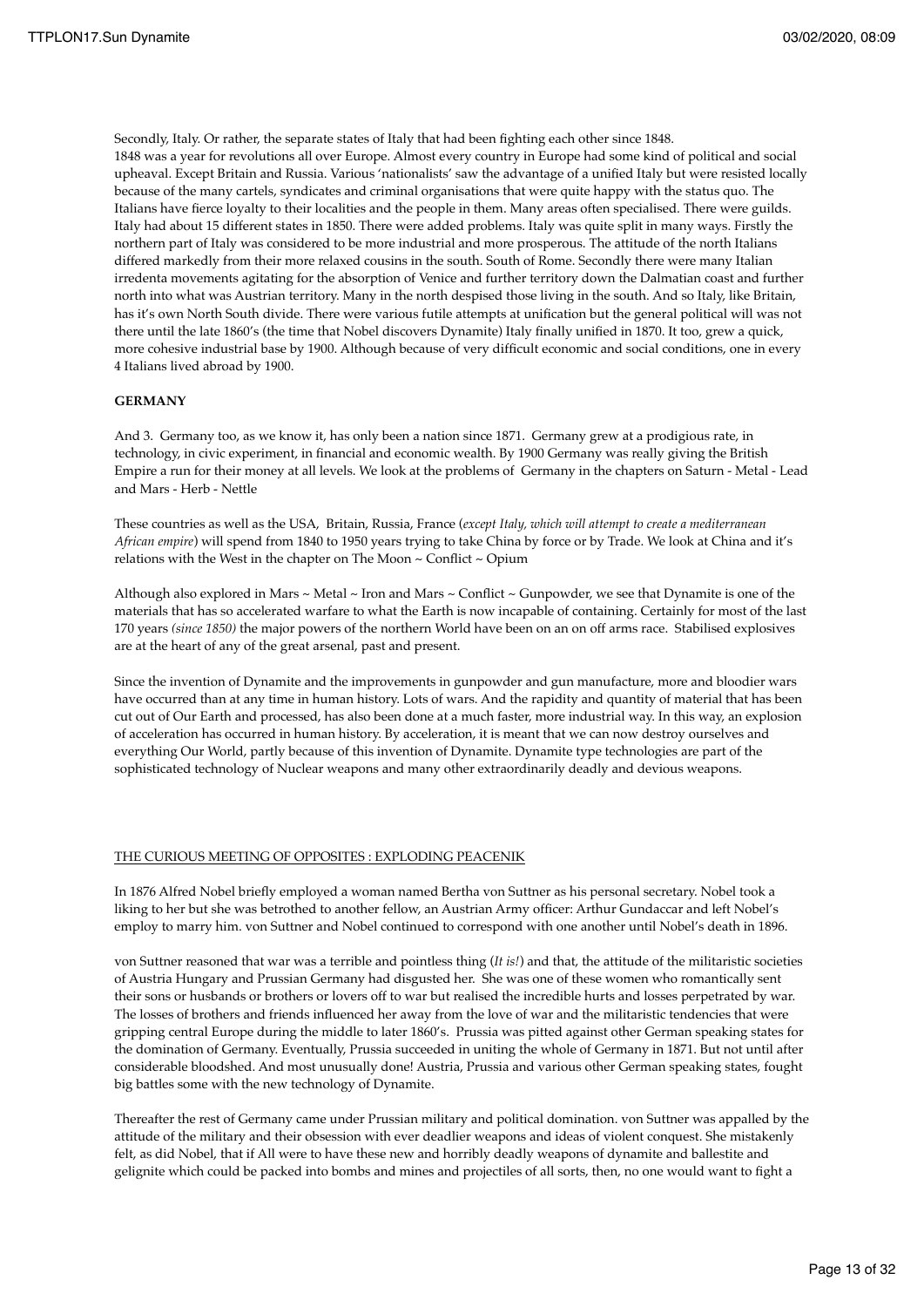war with such deadly weapons and that peace would prevail. A hugely naive belief. Wanting always to see the best in human nature. Always a problem when a well meaning person also makes one of Our World's most destructive materials. It is the explosive battle, inner and outer we humans have with ourselves and each other. It does really seem that a large part of the nature of human beings can really be said to be 'explosive'

We could now say that von Suttner was one of the first conscious 'Peaceniks'. A proper virtually ignored part of human society is to want peace and to want to avoid wars and military incursions of all kinds. Suttner's ideas and correspondence influenced Nobel. As the 19th century gave way to the 20th von Suttner attempted to highlight the causes of Peace in a highly increasingly militarised world. As the 19th century progressed so did an arms race. The arms race from 1890 became one between Germany and Britain. The unification of Germany out of the victory of the Franco Prussian war ending in 1871 acted as an explosive accelerant to Germany's industrial and political muscle. Despite not having an empire and yet still calling itself, the German Empire. Germany's economic growth caught up with Britain by 1900 and was outpacing the British in some fields. Greatly alarming the British. Especially those Englishmen and others, who were associated with Cecil Rhodes.

von Suttner could be considered a "progressive" in the modern, politicised, sense of the word. Although, undoubtedly, not radical at all, according to some of the more of today's somewhat unhinged radicals. Who seem to be letting go of reality. She campaigned tirelessly for the causes of Peace and against rampant militarism. She published a work of awakened consciousness: "Inventory of the Soul" in 1883. She was part of a much wider, but politically weak, Peace movement. She was also a sexual progressive. An early campaigner for women's rights and for the rights of children to be as they were and not to be disciplined. She had an adverse reaction to the rather spartan military style upbringing, people of her stature in Austria Hungary had to conform to. Austro - Hungarian society was very stratified and regimented toward the The crown *(the Dual Monarchy from 1867)*, the military and the landed gentry. She was minor Bohemian *(Czech)* gentry with few connections. The currents that were pulling the Austro Hungarian empire apart were cultural and political. The Dual Monarchy was attempting to rule over a huge variety of culturally different people who all wanted different things. Entrenched monarchy simply cannot cope with the demands for radical change from it's own people. And so one gets fragmentation and division. Usually along linguistic lines. Then on racial or bloodlines. A very primitive animal phenomenon.

In 1889 von Suttner published:"lay down your arms". This propelled her to a far wider audience. This book was published in 12 languages with 37 print editions. Von Suttner was a definite influence on Nobel and was certainly instrumental in what Nobel did with his fortune, when he died: Childless. Suttner's influence…..and the fact that Alfred Nobel had read his own obituary 8 years early was certainly instrumental in making Nobel decide to award his vast fortune to a 'Trust'. This trust would activate the committees for the Nobel Prizes who's members would award the Prizes every year to worthy recipients, who advanced humankind's intellectual and cultural integrity. Bertha von Suttner was awarded the Nobel Peace prize in 1905. She died in June 1914. A few weeks before the onset of World War I, in Berlin. The super militaristic epicentre of World War One.

The Peace movements of the World do not come to any great prominence until the new "Cold War" arms race of the 1950's and 60's when the United States and the Soviet Union were attempting to out-missile one another in nuclear missiles and bombers. As people began to get educated as to the consequences of nuclear weapons, atomic technology and what radiation did and was capable of doing, many peace movements independently sprang up as a reaction, again, to rampant militarism.

In this case, the creep of the United States military presence in Britain and occupied west Germany and the manufacture of Nuclear weapons at The Aldermarston research facility right in the heart of England. Like a cancer. And so in the late 1950's into the 1960's there were marches and sit ins and demonstrations and speak-ins and discussions all focussing around the issues of peace and disarmament. This was during a time when the opposing sides, Nato and the Warsaw Pact were arming to the teeth, capable of destroying all life on Our World, many times over. Then as American involvement in IndoChina began to become apparent, more people rose up to protest against the wars of their times during the late 1960's and into the 1970's.

Part of what occurred during the advent of these peace movements was a flowering of culture. All kinds of culture. And the culture of inquiry in the 1960's and 70's was quite possibly at it's peak. However, many have pointed out, that it is because The West's military industrial complex was so successful, it created a huge middle class in the United States; who, through liberal university education, enabled their children to criticise all the wars that the USA and the CIA were involved in. Now our culture of inquiry is increasingly dependent on the permission of others who may get offended by people's free speech. Now. And so, we humans have not really progressed. Not yet. We do not need to 'go back' but we do need to be free. No one needs to nail humans down. Except other naughty humans. We too, need to explode outward, in some creative, upward way, in order to be whole. It really is our nature, on so many levels. Our general explosiveness. It is our outward vitality. Also a hugely Solar thing.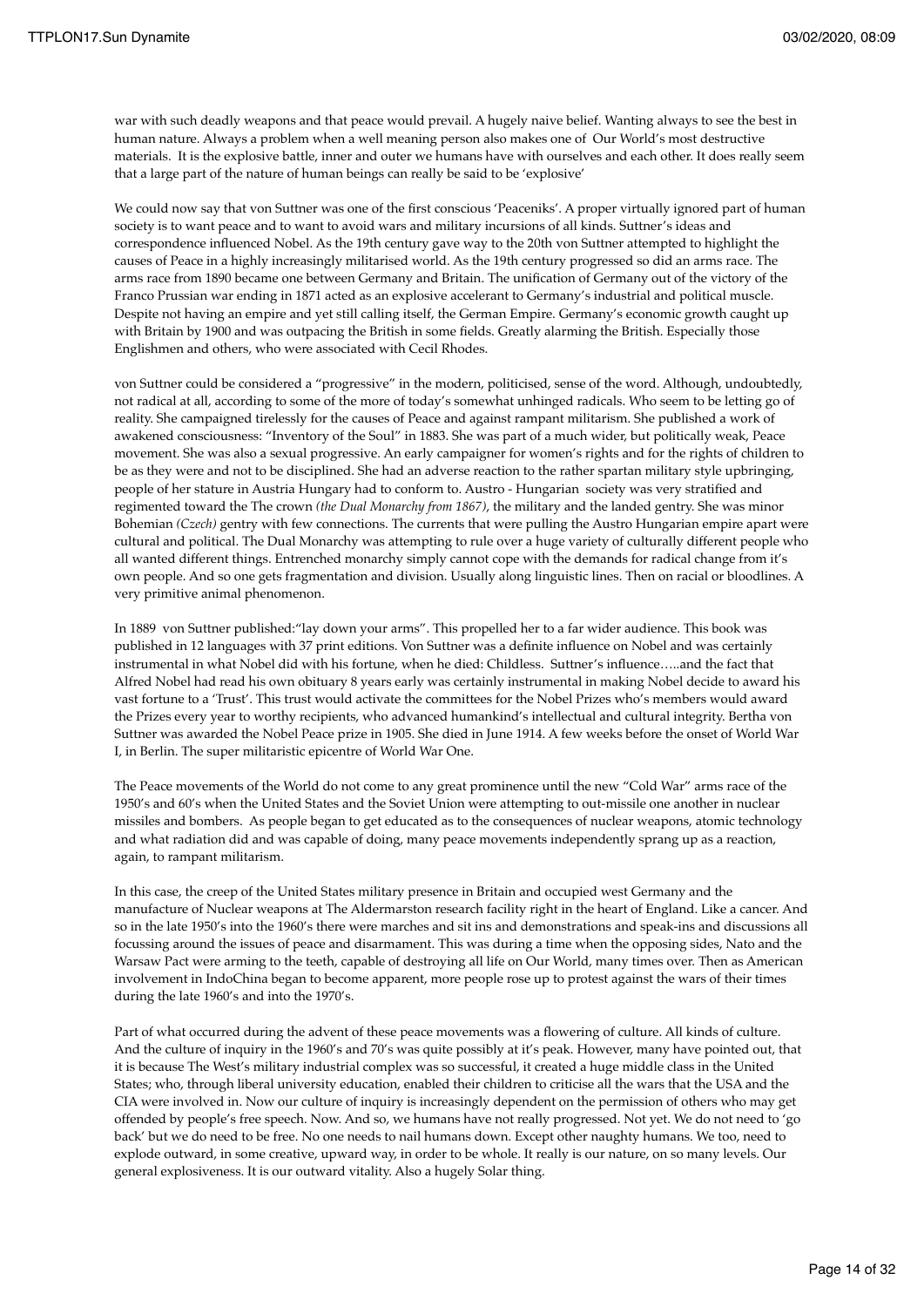In recent years the official Peace movements of the world have either been neutered or corralled into controlled opposition. For many decades, the left of the political spectrum have "owned" the Peace movement. The dominant culture was said to be a conservative business culture and the counter culture was said to be the progressive left. But in recent years the progressive left in the form of cultural marxists who practice political correctness, are now the dominant culture. And so the counter culture, oddly, is now with the liberal centre and the harder right wing. The only real protestors for peace are usually individuals who are simply outraged by the endless pointless wars waged by America or it's allies in NATO.

So yes! There is still war. Masses of it. Nothing has changed. Many peoples' ability to make a difference towards the causes of peace are totally subsumed by clever legislation making it so that Peace protestors are now considered 'enemies of the state'. A very evil state to be in and surely several steps backwards for a supposedly advanced civilisation and truly indicative how how truly evil government and corporations have become? Evil by default. Evil and cruel by increment.

### OTHER SIMULTANEOUS EXPLOSIONS

Since that first bang of dynamite at Merstham quarry in Surrey, England, there been an explosion of improvement in medical care and surgical techniques. These, along with clean water and sewage, with the modernisation and expansion of cities (*Bazelgette in London, Baron Hausmann in Paris during the 1860's to 1880's, for example)* water treatment and waste disposal have done more to improve human health around the planet than any other revolution. This in turn has allowed people to tinker and invent. Now, from the 1850's onwards ordinary folk began to have more of a say in their affairs. Only tiny amounts at a time. But ever increasing. The explosion of social awareness and social consciousness begins at this time. Voltaire being a most worthy progenitor. And the ideas of the French Revolution totally shaking the whole establishment. They reverberate today. Especially today. *(The monuments to the Crimean war dead were erected by money from ordinary people in towns and cities across the UK. This was the first time, the People of the UK, had gotten involved in commemorating the war dead, at the more common social level. Societies sprang up all over Britain to generate funds for the making of monuments and the naming of new streets of houses built for soldiers returning from that war many streets all over Britain have Crimean War place names, as do the names of public houses. There was genuine grief and a social shock wave generated by the deaths of so many British soldiers, while the elites were exploiting the hell out of the empire, the general British population of young men from all over Britain and Ireland were having these young men culled for them in the many wars that the empire was fighting to suppress the locals and almost everyone else. All because of 'trade' or the Imperial ambitions of the British Elites or any of the other European elites)*

The fractious but seemingly coordinated billionaire owned corporate media of the United States is particularly Robespierre-like at this time with the increasing crazy behaviour of the extremists of our societies trying literally to tell us that 'black is white' which seems laughable. However, if we have someone saying this to us a hundred times a day, for 35 years, then, we may just 'think' that 'black is white'. This is *Why* this volume has been written. The interesting mission creep of politically correct culture is having some very destructive and explosive consequences which are being played out right now. This volume is an attempt to correct this imbalance. Right now our cultures are sacrificing practicality for ideology. That is very dangerous at this time.

We need to clean up before we can become ideological. Ideology is born out of a disconnection to the nature of Our Earth. If we just work 'with' nature then we will not only all survive, we humans will ascend. Which is what we need to do if humans are to have the remotest chance of being fully in contact with Other Beings. We need to dispense with our tech and get back to nature and think of what nature does to maintain processes and work 'with' nature. Right now as a collective, Mankind is working with idiots who are destroying the natural world right before our eyes. This will just not do. We have a chance for something greater than the 'second renaissance' however this 'renaissance' is not the hi tech future we are promised….always….manana!

Our renaissance, such as it could be, is one where we all learn to be animal whisperers and work with nature. The key to our future as an empathetic species is to totally tune into the rest of nature. By having some kind of Arboreal industrial culture that is not industrial. More 'market garden' in nature. Working with Nature. Planting and living by TREES. Not applying our rules 'to' nature but running 'with' Nature. And that means really tuning in in a totally nondelusional way. And we need to be taught. The true language of our Ancestors who live and lived with nature is that of just running along with it. Not *against*, like we do now. It really is that simple. And so, as humans, our conflict is not only externally explosive in such places as Yemen or Ukraine, or Syria, or Iraq or Afghanistan but, internally so. We often are in deep conflict with ourselves. This inner conflict often spills out in our relationships with others. Then these conflicts are reinforced through legal means and then justified to the public and then there is war. We want and want and want but often don't know what we want especially when we get it.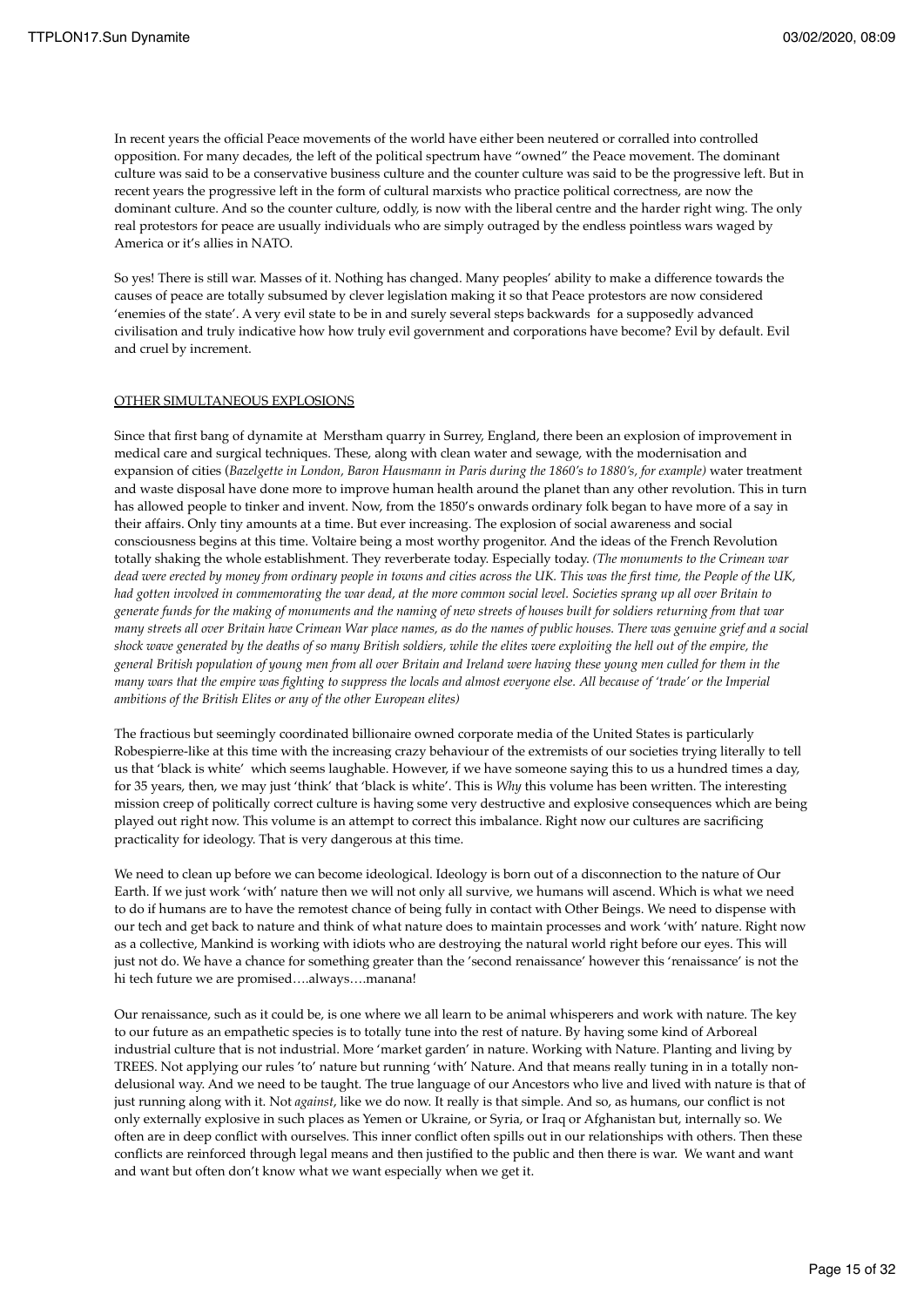### THE EXPLOSION OF SANITATION INFRASTRUCTURE IN TOWNS AND CITIES IN EUROPE AND NORTH AMERICA.

Because of the medical monopoly practiced by the corporate western medical institutions, who are, seemingly, all pervasive, this monopoly would have you believe that, what they call preventative medicine, such immunisation by vaccine, has prevented disease. This is simply not the case. In fact, we will, eventually, discover that current immunisation programmes are causing an enormous amount of unnecessary bad health in literally hundreds of millions of people. Disordering their subtle bodily systems and processes. An explosion of Chronic Disease. This is a premeditated genocide. Perpetrated by the kinds of Corporations that came out of the creation of substances like Dynamite. We could say that we are in the middle of 'an explosion of toxicity' right now!

Household plumbing and drains that carry household waste that flows into the sewage system which is treated and separated, is *why* we have far less acute diseases in places where this infrastructure has been laid. Just under the street, household drains have, most likely taken away many diseases that like to breed in filthy water. All that muck gets treated at sewage plants and water treatment facilities of which are now local to most towns and cities Since these were many of the diseases of old they have not really reoccurred in anything like the same ferocity that we had during the middle ages through to the late 19th century. We do not see cholera, typhoid, scarlett fever, simply because our water is treated with bromines that kill all major germs. In many cities there were slums, these were cleared and new houses with proper sanitation were put up. These bromines can take quite a toll on the Thyroid Gland whose major manufacture is naturally occurring thyroid hormones. Many of the Bromines that we have introduced into our lives *(think Chlorinated swimming pools, Chloramines, fluoridated water, bleaches, chemicals in detergents and washing powders)* affect our thyroid glands in a very negative way.

### THE EXPLOSION OF SUPPRESSION THROUGH BROMINES

In the USA "Fluoride" too, has been added to water for many decades. However, this "Fluoride" is not Calcium Fluoride. The kind we need for the bones and teeth which dentists, orthopeadic surgeons and oral surgeons endorse, but Hydro-fluoro-silicic- Acid. If dentists really knew where the origin of their fluoride treatments and recommendations come from, would they be so quick to recommend them?

This HFSA is either a waste product from the heavy water manufacture for Nuclear materials at nuclear reprocessing or fast breeder plants OR a by product of the production of fertiliser from petroleum based fertiliser manufacture. The cumulative effects of Hydro-fluoro-silicic Acid are: Apathy. A lowering of IQ and uncaring behaviour…this leads to a lack of empathy…the effects of HFSA seemed to be quite well known even during the beginning of the 20th century as the soviet communists added it to water supplies to keep people compliant, as did the nazis when they had gained power in the 1930's.

The United States of America is in the grip of a seething revolution which, in part, is a fight against this creeping apathy brought on by the addition of these kinds of fluorides to the water supplies of literally 10's of thousands of towns and cities across the USA . Let us hope that vitality will burst forth and that common sense action, love and tolerance will prevail?! The compliance that this suppression has brought, has also given humanity a myriad of compounded complex diseases that are virtually impossible to treat while the maintaining cause of these diseases is continued every time fluoride products are put into water and, as we have recently been told, many processed foods too. Especially cakes, biscuits, teas, coffees, beers and breads. Which almost all people in the USA eat or drink.

### THE EXPLOSION OF POPULATIONS IN TEA DRINKING COUNTRIES.

For for some cultures Tea drinking acted as a mild but substantive disinfectant preventing a great deal more disease. Here one can think of the cities of Japan and China and to a lesser extent the Koreas and then later from the 18th Century, of Britain and it's rather unique Tea drinking culture. Fewer outbreaks, despite disgusting conditions in many of the the cities of newly industrialised England. Because of Tea there was literally an explosion of populations in both the UK and China and Japan and the Koreas.

In the UK, tea drinking enabled people to live right up to the 1970's without proper facilities and not succumb to serious epidemics. In the north of England some houses still had outside toilets only up till the 1990's.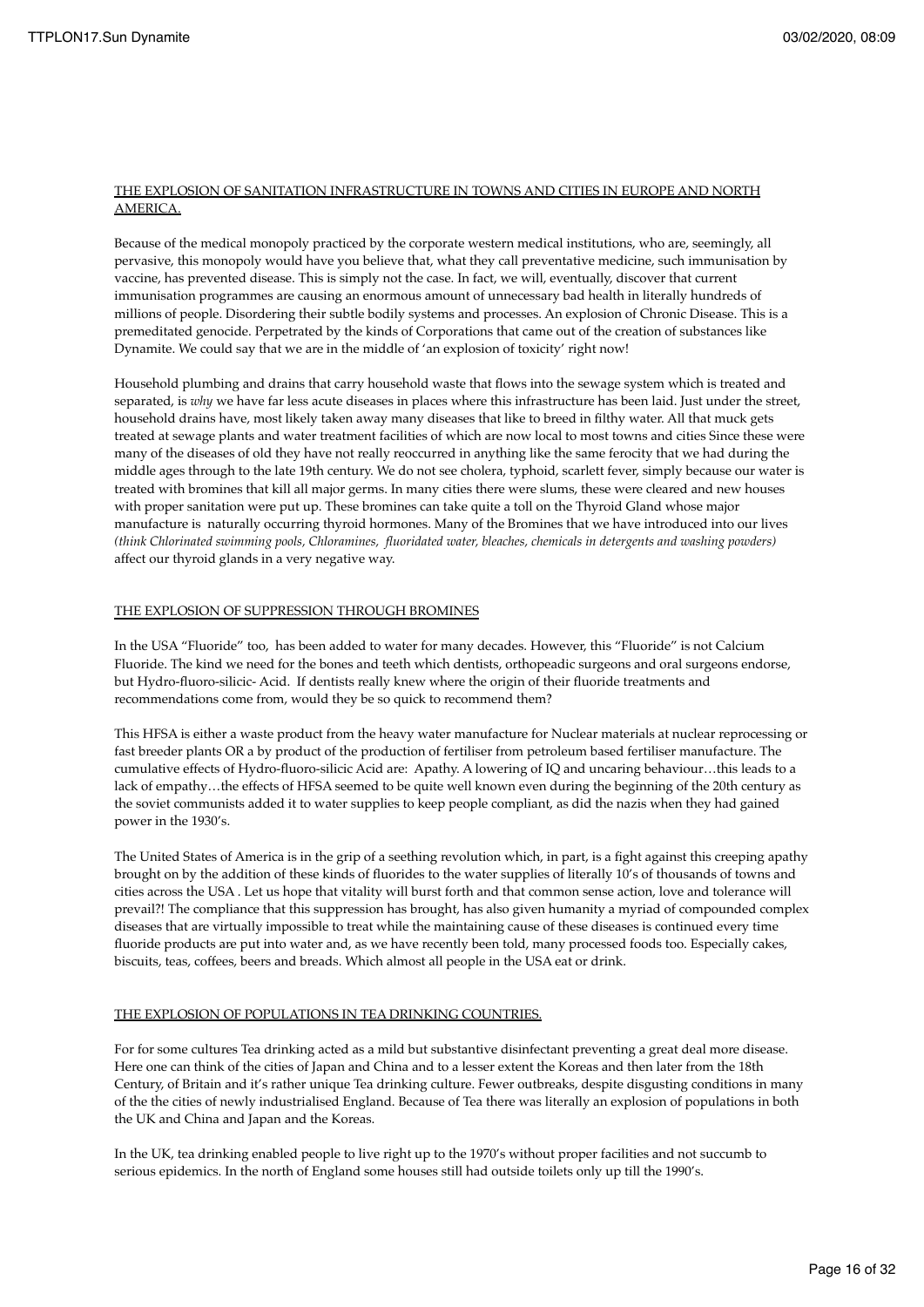The last of the 'slums' of London *(The Elephant and Castle)*, Liverpool, Newcastle, Edinburgh, Manchester, Birmingham, Glasgow were demolished, mostly in the 1950's and 60's and unlovely prefabricated concrete blockhouses with 'all new modern conveniences' were built. By scam artists who robbed a lot of people of decent housing. These concrete blocks were similar to many of the housing projects thrown up by different countries after World War II.

The design of most of these projects left out the human element. They were usually very ugly and quite grim and built as quickly and cheaply as possible. Many corners were cut during their construction. And so for decades, these estates and projects became run down breeding grounds for all kinds of criminality. Contractors fleeced the taxpayer via government awarded contracts, to quickly build new cheap and large amounts of housing units. Many of the new houses and blocks had to be demolished 10 years later because of dreadful systemic problems with the buildings. Huge leaks terrible mould and damp problems. Poor lifts. Lots of crime. In some cases, the joints that were required to staple the floors to connect floors with walls, which came in kit form were often not attached. Things got that bad. There were housing scandals concerning government, local politicians and building contractors well into the 1970's. So Britain got an explosion of crap housing. Of course some houses were very well built but many were not. And that was the scandal.

### ATTENTION TO THE SICK AND WOUNDED

Since the time of our second pre-Dynamite war: the Crimean war (1853 - 1856) onwards, attention to the wounded and surgical techniques have improved out of all recognition. If we look to the bloodstained barber surgeons of the armies of the 500 years previous to 1856 in the West, who only knew how to cauterise and amputate, often. Anything less would have meant permanent systemic gangrenous infection and then death for most of those, with limbs infected by un-plucked bits of wood and metal sticking into and out of them.

In most Western minds and experience, ignorance, repetition with little inquiry and no hygiene was often the model for much of medicine, until the beginnings of Hygiene improvements for the wounded; beginning at the hospitals at the Crimea which later precipitated the building of hundreds of new hospitals in the cities of Britain as a result of that war. In India and China, their differing medical traditions, of Chinese medicine and Ayurveda were, perhaps, already more enlightened. They, at least, had a "holistic" approach to the patient. Western missionaries, doctors and settlers dismissed indigenous medical techniques saying that theirs were superior. The western approach is often reductionist. In the West, after a battle, you would be lucky to escape with your life; let alone, any limbs. Hygiene was the key to the general improvement of health standards. As long as the distribution of basic practical medical services is a clean one, then health, generally, in populations, can be said to have definitely improved.

Now, 165 years after the Crimean War, micro laser surgery can be used to get to the deepest and smallest parts of the body without having to cut the whole body up. Here too, do we see the explosion of better care for the sick. Now, of course, we also see that much of what we may term as Western Medicine is in the hands of monopolies who act as cartels for the big Pharmaceutical corporations. But they are 'hidden away' by the doctors unions and the medical equipment companies. It's not that they are actually hiding, but they are quite 'secretive' about how much experimentation is being conducted on unwitting patients and how much is actual genuine healing. It is a big industry that generates enormous revenues. However we must often ask. Are many of these 'professionals' truly caring for the sick? Because when we look deeper, they are, often, feeding off the sick, in many cases. Mining the sick. Especially in the case of 'repeat prescriptions' which are perceived as useful to the corporations. But not so healthy for the sick.

### The explosion of incarcerated Elders.

We must look too, at the care of our aged and infirm members of society who have been shut away in commercially owned homes looked after by paid employees who have differing standards of care but in nearly all cases act as conduits for the pharmaceutical corporations by the explosion of constant, continuous, until death, 'repeat prescriptions' of drugs. Many of which do nothing, or they make things worse and create other chronic health problems which are usually written down on some of the enormous labels one gets with the medicine that indicate contra indications and side effects. In so many cases, the medium that Mankind's food is grown in, is sprayed with disease causing chemicals. Feeding the medical monopolies an endless supply of sick people. A veritable explosion of chronic diseases for doctors to wonder at and to tinker with and obviously to stay employed as doctors with fat pensions and share options in pharmaceutical corporations. A repeat explosion of a self feeding medical sickness system. (*The Iatrogenic Paradigm*)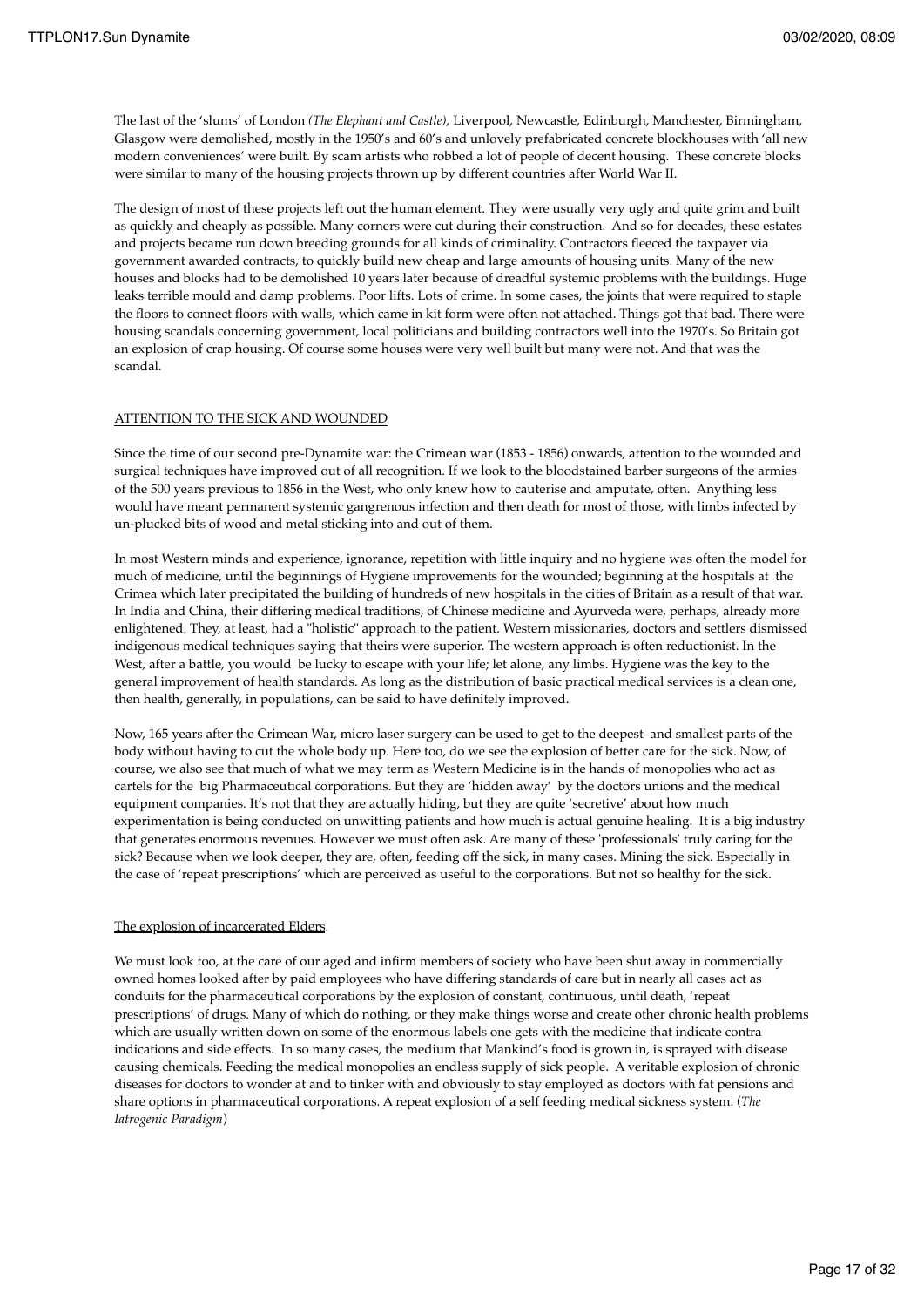### BIG BANGS

Dynamite, or at least a modern silicon based explosive, can be packed into a nuclear bomb. It appears, that detonating two simultaneous explosions of dynamite charges is enough to force an explosion of nuclear fissionable material. The kind one sees on any film of nuclear bomb tests around the world. The force of the explosions are enough to literally split the atoms of whichever fissionable nuclear material happened to be encased within the bomb in question.

If we look at it in slow motion, the dynamite explodes from two ends either side of the nuclear material. These two opposites do not have to be exactly opposite to one another. Rather they can be adjacent, only. The force of the explosions sets off a chain reaction within the fissile nuclear material. This chain reaction then forces the splitting of the atoms of the fissile material which then, releases a huge amount of very dirty radioactive energy. First as a sudden flash of super x rays, the kind where one can see through the flesh of one's skin through to the bone..and then, as sudden expansion of explosions upon explosions of energy escaping being released very suddenly. A mini, fleeting dirty Sun. Chain reaction. This outward push of energy in all directions gathers up dust and sucks in air further igniting the flammable oxygen in the air. There is a rush outward a force of air combined with massive heat and various radio x rays and other forms of radiation (Alpha, Beta, Gamma) that emit varying degrees of mutating radioactivity by latching onto the dust particles that are flung outwards with the force of this hot explosion. Then there is your large mushroom cloud. Sometimes bombs are exploded above the ground i.e. an airburst to maximise destructive capability. It is often the principle, now, to shoot a Plutonium bullet into a mass of Uranium to then, get a reaction. So engineers constructed a shooting range inside a bomb.

### THE UTTER INCREDIBLE STUPIDITY OF DEPLETED URANIUM BOMBS, SHELLS and BULLETS

In Depleted Uranium *(DU*) shells, which are used to pierce armour *(Tanks, APCs, Buildings)*, the shell tip, which is the depleted uranium part, pierces the metal of the tank/vehicle; which sets off the explosive charge, behind which, is a copper plate that melts immediately at the moment of explosion. The actual DU missile tip, when it explodes, becomes dust or shrapnel. Between the copper, the explosion and the DU, this immediately forces a huge hole where thick plate metal used to be. The exploding super hot melting copper and the shrapnel from the vehicle being very effective at killing people inside vehicles like tanks which, at the moment of explosion immediately superheats pouring through in hot liquid form on contact. Not nice at all but very very effective. But, due to their long term pollution problems, these weapons, like phosphorus bombs, should be banned. They are very bad for the long term health of all fauna and flora whatever their particulate matter touches.

As weapons, they make perfect sense. Armour piercing. However the environmental and human cost of using DU weapons goes on for so long and lasts such a long time that the initial reason for the weapon has completely been lost but the pathologies that remain, last forever. A SUPER CUMULATIVE POLLUTION PROBLEM. Down the generations. Radioactive uranium nuclei last for a great deal of time. It is entirely unnecessary, completely stupid and is utterly barbaric, in the extreme, to use these weapons, as their long term health effects are, simply, cumulative and truly terrible. A specific lobby should be formed to relentlessly harass the Pentagon and the directors of the arms corporations into seeing the incredible stupidity of DU. These weapons should be banned from all warfare. Immediately. They are literally just muck spreading more active nuclear particulate material around the planet and into all of us. This will go on and quietly accumulate and continue to be active as long as these weapons continue to be used. Very effective immediately. Very bloody stupid!! consequently.

This is the mindset of the people who manufacture and authorise these weapons. The Sun mindset. The constant explosions. When one explosion happens then that area is rendered null and void for some time. The military mindset can continue because the empathy part of the military character is also null and void. This is why people can be violent. It is as if a part of them keeps being destroyed within them and this enables a lack or hiddenness of empathic feelings for the consequences of their actions. For, surely, part of Human kind's very odd character is to 'kill the thing he loves'? if there are DU particles left behind then this area could be left null and void forever, just due to the effects of the radiation that is emitted from these often very tiny nuclear particles of depleted uranium. But to the military industrial mind, the site of the explosion and the consequences of these explosions are completely disregarded. They have moved onto other territory, other battles, other exercises, other wars.

And so what is left after a DU bomb has exploded is more than just immediate damage. Which can be truly terrible, bloody, maiming, destruction. But the destruction just runs and runs carrying on, still, although the war is done and the damage inflicted….the stain of DU remains. And it just is not that easy to remove. Like vaccines or chemotherapy or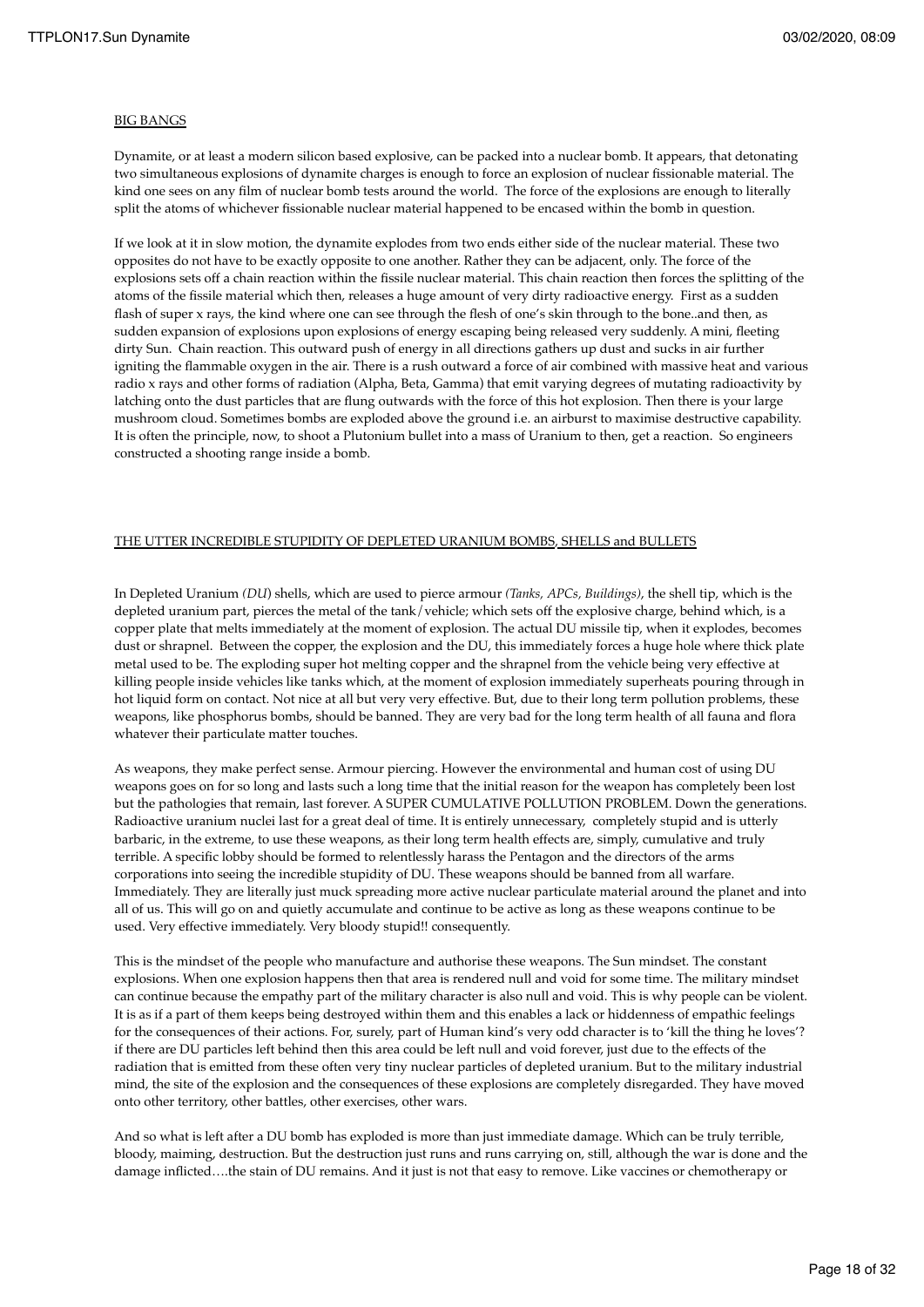glyphosate; like agent orange. They leave a little of themselves behind. And this is breaking down or altering DNA and producing cancers. Like parasites embedded, just sucking off the host. This is of course, really wonderful for the medical professionals who deal with all the dreadful cancers and auto immune problems produced by Depleted Uranium.

We now only need go to a city like Fallujah in Iraq to see the consequences of the United States Armed Forces using Depleted Uranium bullets and shells to dig out a rather insistent group of fighters. These fighters were embedded in the city of Fallujah and were fighting among civilians, who were getting hit with all the various crossfire. Literally thousands of DU shells and bullets were used against these fighters. Then, when the conflict was over and the damage repaired, and life had returned to their normal, the children that were being born to many mothers, afterwards, were stillborn or born with terrible mutations. Tentacles, split faces, 3 eyes, two heads, 4 arms, conjoined with multiple extra mutations.. Truly terrible for all the poor people concerned *(Our Hearts go out to the mothers and fathers of these poor creatures!!)* All because the United States government and it's military industrial complex still insist on using Depleted Uranium. Of course one cannot just get upset with the United States, alone. Other countries have made terrible messes of parts of the planet. As recorded in Saturn ~ Conflict ~ Plutonium

If one were to do a survey of recent areas of action in war by the US military, over the past 40 years; back from 1980; one would most likely find an increased occurrence of exceptional mutation in babies being born to women who live in these areas. Almost guaranteed. The United States should be held totally accountable for the consequences of the uses of these weapons. Which their government authorises. It would behove those who have been affected by these weapons to launch massive class action law suits against the corporations that manufacture these weapons. After all, did they show any mercy at all when they manufactured or used these weapons? none, whatsoever.

This says a lot about the mentality and mindsets of the people who can authorise or directly produce or use these weapons. We should all be worried by this mentality. They are simply in massive denial about the consequences of their actions. Sure they may well be very rich and powerful, but they have shown zero empathy. And this needs to change. We need real humane humans to manage our World. Right now all we seem to have is Psychopathic children in suits or uniforms or white coats. Literally. Back to: 'it's mine!' again.

### WARFARE AS A MEANS TO THE EXPLOSION OF INDUSTRIAL POLLUTION THE WEAPONS MAKERS OF AMERICA

As with all things to do with war. There is a great deal of greed behind war. War exists because of greed. Hence the need for secrecy. The covetousness of those who want war is usually why entire areas, countries, whole regions are destroyed or left in a state of violent chaos where evil men are all that are left to rule.

It really does seem that throughout the incredible arms build ups, testing and wars perpetrated by the United States military, that they have also, quite casually, used their own country as a testing ground for all kinds of weapons.

Because those in the military and the world of armaments in organisations like the Central Intelligence Agency may have thought, at one stage, that they had the space to test these weapons. Here we focus, quickly, on the United States and it's thoroughly bloated military industrial complex. Other countries, also, have great amounts of armaments China, Russia, Israel, the UK, France, Turkey, India. But all these are totally dwarfed by the capacity and amount that the United States has devoted to it's military industrial complex in order to bully the rest of Our World into doing what it wants.

But, now, if we look, over time, particularly since the end of the Civil war in the USA 170 years ago, We see that the almost the whole landmass area of the USA has been used as a testing ground for absolutely every single type of warfare imaginable. Weapons muck-spreading. Not only that, but the industries of the USA, coal, oil, steel, timber, paper, agriculture, chemicals, manufacture have also horribly polluted vast areas of the USA over what is really a very short space of time. Of course the corporates who 'do' all this pollution, ignore it.

The Mississippi River and it's associated towns and industries are a case in point. The Mississippi begins right up in the Dakotas and empties into the great Gulf of Mexico. Huge industries use the water of the Mississippi. But they also dump into it. And what they dump then gets pumped or dumped back into the Mississippi River and ends up in the Mississippi Delta and the Gulf Mexico. The Gulf Stream, now called the Atlantic Conveyor, which is a huge current/ river of warm water, currently runs from the Gulf of Mexico right up the vast Atlantic Ocean to past Scotland right up through the north Atlantic. A very important climate regulator. If Atlantic conveyor did not convey this warm water, the isles of Ireland and Britain would be under an Ice sheet 100 feet thick.

And so all this dumping of toxic chemicals and wastes into the Mississippi is pouring into the Gulf of Mexico. Not only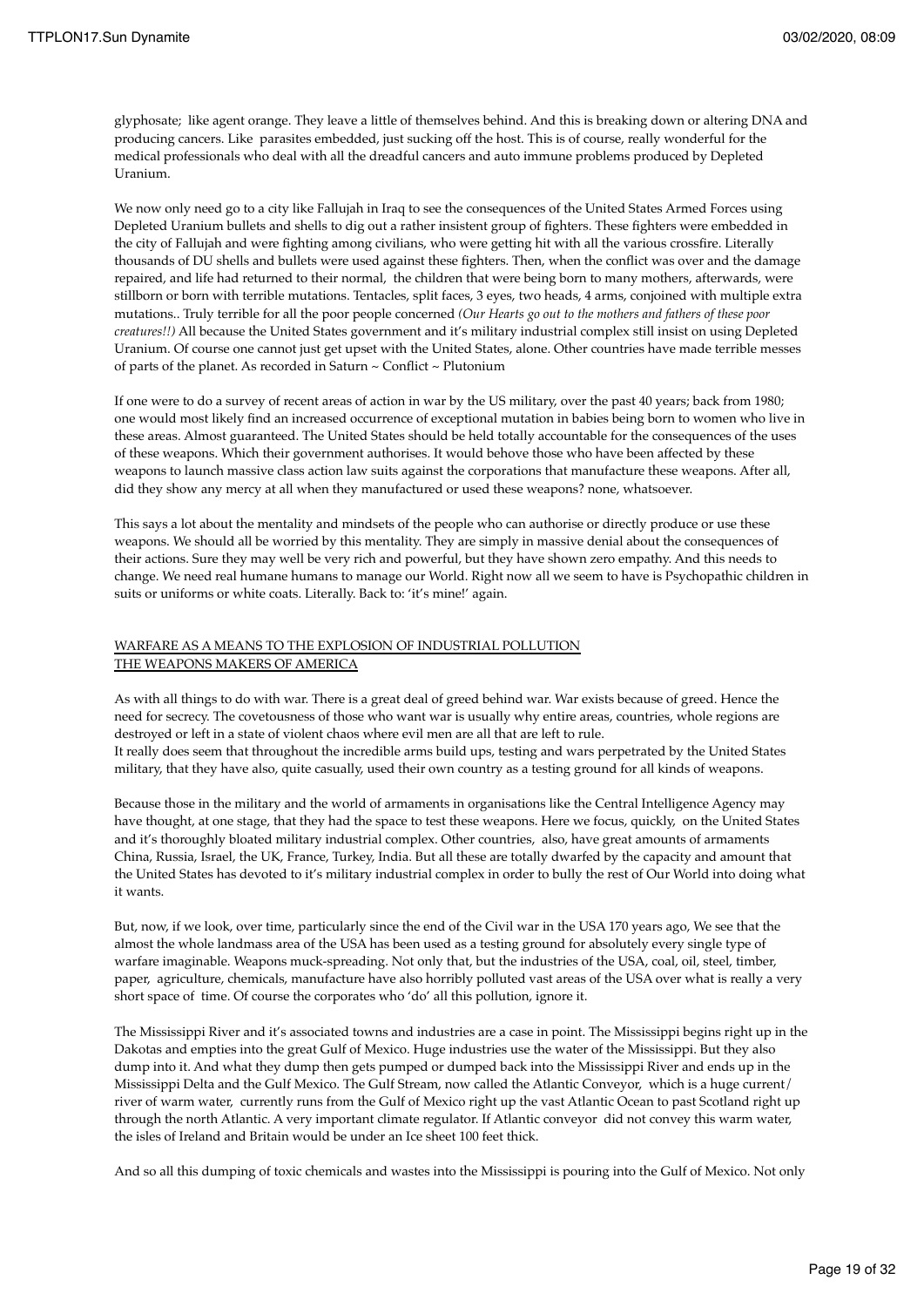is this happening all day, every day, but there are also 200,000 oil wells drilled into the sea floor of the Gulf. From Venezuela to New Orleans. Now, if one of those oil wells blows, and it's contents are dispersed everywhere, that means billions of lifeforms that live in the Gulf will die. (*Example*: *The deepwater horizon oil spill caused by BP in 2010 which spilled 4.9 billion galloons of oil into The Gulf and beyond*) Then, the oil company responsible will spray the sea with a chemical (co-exit, for instance) or cause a general lowering of oxygen content within those areas of Sea affected. Which can be very widespread indeed. *(Look at how a coconut shell can float from Fiji to Arabia and land there and establish itself?*) All through the various currents that permeate the oceans that act as weather regulators. The greatest single polluter is in fact, The United States military machine. It has dumped literally oceans of waste and pollution in the pursuit of belligerence.

The naughty co-exit that the oil company has sprayed to cover up the mess it's oil spill made, will kill off and mutate the remaining lifeforms. The amoeba, the plankton, the krill, the shrimp, the bottom feeders, the small fry, the middle sized fish and the rays and marlin and sailfish, sharks and dolphins and turtles. Then any birds that try to dive in and catch fish or birds that happen to nest near the shores where all the beaches and rocks get covered in co-exit covered oil. All this dreadful pollution and chaos just to try to dissipate the oil and break it down. And these are the consequences of the stupidity of Humans who want to drill for oil in our deep seas.

Eventually our Gulf stream will be affected by all this incredible continuing pollution. This may have a rather detrimental effect on our climate here in the UK and we, here, in Blighty, will freeze to death or become like north Norway or Spitzbergen. Where nothing can grow. Again, we return to desolation. Too much Sun energy ie. our technological explosion, will always kill us. Our relatively recent and very sudden explosion of multiple instrument technologies is part of this Sun phase. But we still need our Sun. Our ever exploding being that we are flying along with, in such smooth motion.

Nobels' Patents: Dynamite, Gelignite, Cordite, Ballestite

Alfred Nobel, as a man, was driven, focussed and highly prolific. He worked very long hours. All day, every day. He was literally bursting with vital mental energy. The kind that further explores outward and outward. What old Nobel forgot to do for a lot of his life was take note of the consequences of some of his inventions. He had crises of conscience, which he suppressed, because he was so interested in his work. And his work was about discovery and extension of discovery. Rather explosive, generally. When he died he had 350 patents to his name.

Unfortunately, for literally hundreds of millions of others, his inventions ended their lives or the lives of their loved ones or maimed them, in terrible ways, for the rest of their lives. Physically, mentally, emotionally and spiritually. Warfare is a crucible that changes Man. It is the anvil on which mankind is forever hammered, beaten and shaped.

Part of the terrible consequence of something like World war II, for instance, is how most men who came home after the war were shocked to the core by what they had seen and done. These days, people casually label it "Post Traumatic Stress Disorder" or PTSD. Many men could not cope and became alcoholics. A true darkening of the Sun for many. If we look at the habits of those in films from say post 1940 to 1980 we see, that, in any social/war drama men and women turn to drink as a way of pausing in a story and jumping into the next part of the story. Alcohol is always featured. Look at almost any film from France, Britain or the USA post WW2. Any war drama, or post war action film

After WW2 in Russia, which was then, the Soviet Union, almost all men, who returned home, became alcoholics. Their experiences in the Soviet Nazi war would never leave them. There were no sophisticated or loving techniques to relieve so many men and women of the shocks and traumas they had had to endure. Or the same that they had perpetrated or become part of. They also had to come back from the war to communism. These poor folk who had fought their way to Berlin came home to find that they would be arrested for merely having just been in the West. It really was like that. So, no 'thank you'. Except to the high profile war heroes who could not be arrested. But their lives were surveilled all day every day.

Like those refugees who now come to us from their bombed and burnt out cities which the West (*The intelligence agencies: CIA, MI6, Mossad, Special forces*) have helped to destroy by arming the rebel groups and training them to commit terror. Benghazi in Libya or Deir ez Zor or Idlib or Raqqa in Syria or Mogadishu in Somalia. These people are ALL traumatised by the warfare of machines and bombs invented by the likes of Alfred Nobel and used by people who have completely lost their humanity.

When it comes down to it, the generals and the policy makers and strategists and the politicians are literally little boys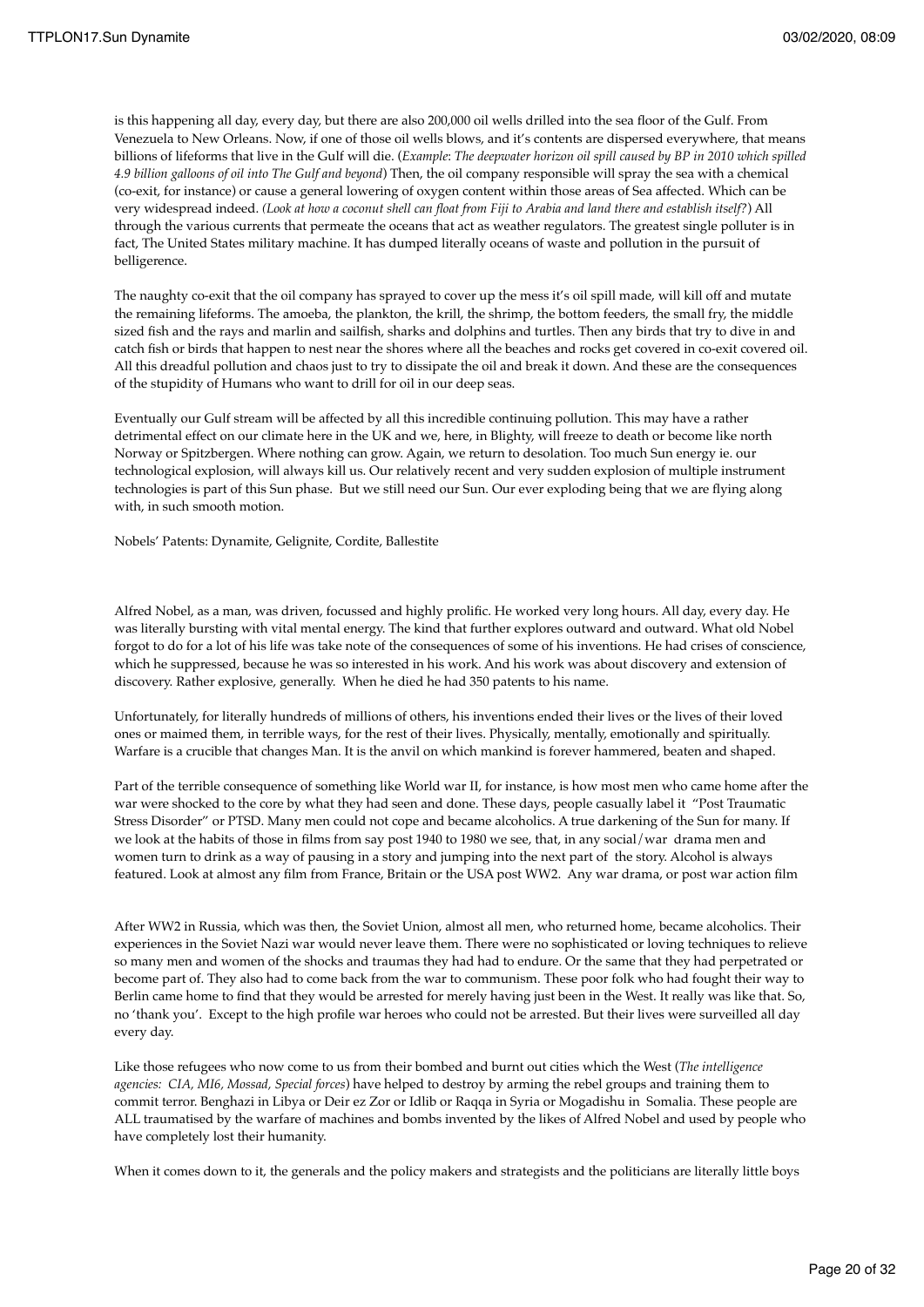and girls with very nasty toys. We know how cruel groups of children can be to one another when they do not have a firm adult hand to guide them and just nudge them in a more constructive direction? If children are left to their own devices, they become monstrous animals who are not fit to be called animals. More like demons. Demons with Nukes. Dreadful. Think Lord of the Flies with neutron warheads and AI robots. And little boys and girls don't have a developed consciousness. They are without any empathy or forethought as to the consequences of their acts of war and their continuing push for war. Which is why we are always at war. Because someone somewhere else always seems to be saying 'it's mine!'. This is part of the greater theme of these pages. Here, in the sections to do with conflict, all of the materials are pursued or coveted or used to enormous effect by people saying 'it's mine!' all the time. As a 'way' of being. This is a problem when so few own so much and so many are going without.

None of this disparity needs to happen. Except, because so many laws are legislated in favour of those with the most money. Those, somewhat more selfish types, are skewing entire markets in their favour and creating unnecessary instability. The ultimate solar pull towards the exploding Sun of everything. In these actions which are repeated over and over, this too is like our ever exploding Sun. This gravitational magnetism of the very few sucking in so much towards them, is now a huge problem of total imbalance of resources shared. We have had much destruction shared, but not the resources of Our World. Not really. Not if we consider the fact that the billionaires of the world only give 0.07% of their wealth directly to the poor *(the billionaires use sophisticated financial mechanisms to hide money and to keep access to money that would otherwise be paid in taxes: Trusts. Covenants. Foundations.)* then we are faced generally with an imbalance of 'attitude'. Which runs throughout most of our societies.

Our attitudes around obedience to wealth, most likely, have to change. Money buys power but it will never buy integrity or respect. Only actions get integrity. And, after all, are not cohesiveness and integrity among the greatest of all ideals? Hahnemann, the discoverer of homeopathy, called Health: "The Highest Ideal" and in these times, one maybe forgiven for thinking he's right? Over two centuries later with all the incredible explosion of compound pollution that is mounting up. Better health is almost the best way a way to obtain other ideals. The enabler to greater things!

The list below is there to illustrate the explosive development of the military part of the military industrial complex. How this has come to wrap us up in it's embrace. And we hardly notice. But, we awaken, a little, when we 'see' some of what Nobel invented. He is one of a few who totally revolutionised Our World. Others *(Rothschild, Rockerfeller, Carnegie, Ford, Edison, Tesla)* were doing revolutionary things with oil or banking or vehicles or power generation but Alfred Nobel was all about the extended arts of Smithing and Alchemy. He invented processes that totally threw our world into something like fifth gear. His entire life was lived around the secrets of stabilising materials that acted like the Sun. These materials were uncontrollable. And so, Nobel's life was about taming these fiery exploding cobras that could do big scary unpredictable things, instantly. World changing.

Nobel lived a very sickly life with many "Sun" type illnesses that were also treated with many of the things that made him sick in the first place. This is the purest example of the definition of 'maintaining causes'. His early life was difficult. He was always sick. His mother bore 8 children, but 4 died early. He was one of four surviving brothers who all went onto great entrepreneurial careers until Emile's sudden death in 1864 from an accident at the Bofors plant in Stockholm. Which exploded. Alfred was in another building, and was also injured. Robert and Ludwig went onto become Our World's first giants of the Oil business. While Alfred died childless, the other two brothers, Robert and Ludwig were eventually to lose the corporation they created to the nationalisation of the communists in the newly formed Soviet Union 1918.

A great irony is that towards the end of his life Alfred Nobel's conscience about the effects of war and it's amazingly destructive consequences induced him to leave the legacy of the money for the Nobel Prizes including the prize for peace. \*\*\*\*\*\*\*\*

It turns out, that until the announcement in the French newspapers of the death of Alfred Nobel's brother, Ludwig, in 1888, mistakenly printed, as Alfred, Nobel was suddenly faced with a crisis of conscience regarding his most destructive inventions. The newspapers, who had mistakenly thought that Alfred had died, instead of his brother: Ludwig, printed a scathing, insulting obituary: Calling him a "Merchant of Death". Which, of course, he was. Nobel was somewhat shocked at the realisation of the acceleration of weapons making that he was contributing to. All that death, all that suffering, all that terrible destruction. And also all the potential death and suffering through such weapons. After 1888 he started to give consideration as to what he should do with his incredible wealth. But he did not slacken from further inventions to do with the improvement in the efficiency of weapons of war

Alfred Nobel died in 1896 from a series of massive strokes. This is also part of the pattern of nitro glycerine explosive pathology. His lasting legacy, as he left no heirs, was to leave the vast bulk of his fortune to a trust. *(funny how trusts pop up)* And the committee that is a part of this trust, oversees that awarding of the Nobel Prizes.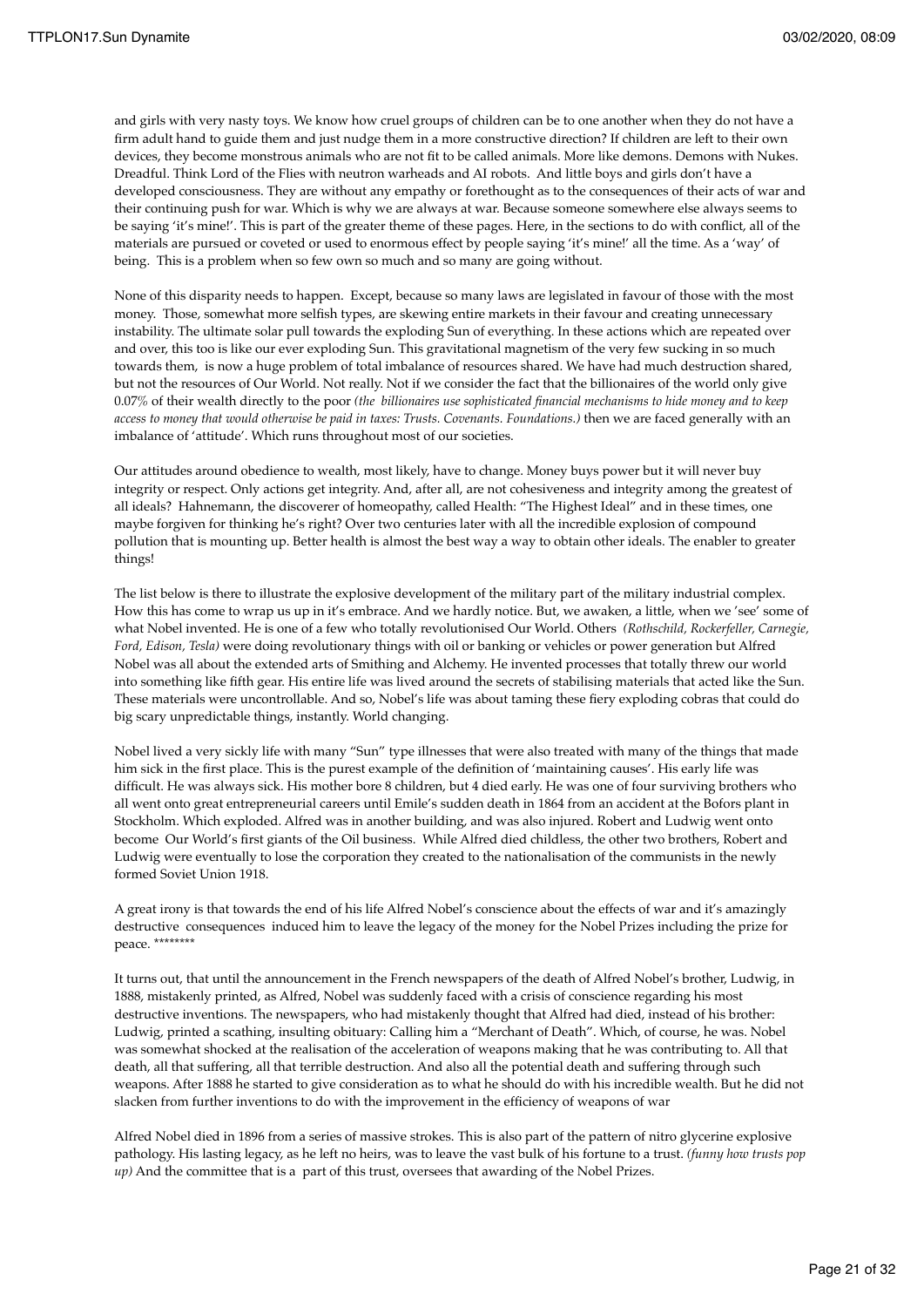Nobel left this legacy to the Academy of Sciences in Stockholm who, every year, decide who should be worthy of the prizes, to do with Literature, Peace, Science, Economics, Medicine. These last three, he stipulated, were for ideas that made money as well as improving things in society. However in past years, perhaps, out of wishful thinking, the committee for the Nobel Prizes seems to award the Peace prize to the wrong people. Almost without fail. A most misjudged thing. It really does seem that, many institutions are now, 'committing suicide" because they are simply so out of touch with the needs and wants of the people they are supposed to serve. And because they simply keep doing the 'wrong thing' all the time.

Alfred was often close to death with various attacks from his various illnesses. In his mind, he wanted to tame the explosive Nitro Glycerine for it's huge prolific industrial uses and applications which were rapidly expanding at this time *( the last decades of the 19th century are an incredible time for the increasingly rapid development of all kinds of technology)*

And so, some of the things that we take for granted were invented by the likes of Nobel. They are near us or around us. And we barely notice. Others of his inventions have taken literally, hundreds of millions of lives. Perhaps into the billions? Our World today is a much noisier place because of Nobel and some of his inventions. The huge irony is how Nobel helped to make explosives safe. Humans have harnessed Sun energy in lots of ways. But it has not really brought us Peace with ourselves, with each other or with Nature. As All should be.

#### A SELECTION OF THE COMMERCIAL PATENTS FROM THE LIFE OF ALFRED NOBEL. 1833 - 1896.

| PAT NO: | YEAR: | USE: |
|---------|-------|------|
|         |       |      |

### Swedish Patents

| 1261 | 1863 | Ways to prepare Gunpowder                               |  |
|------|------|---------------------------------------------------------|--|
| 668  | 1864 | Method for the blasting of Nitroglycerine               |  |
| 63   | 1864 | Improvements in process of mixing and preparing         |  |
|      |      | and use of Gunpowder                                    |  |
| 99   | 1866 | Ways to prevent the freezing of Nitroglycerine          |  |
| 102  | 1867 | Dynamite or "Nobel's Gunpowder"                         |  |
| 1352 | 1876 | Ways to make solid explosives from Nitroglycerine       |  |
|      |      | denominated gelatinated Nitroglycerine                  |  |
| 2158 | 1889 | Ways to produce Nitroglycerine containing explosive     |  |
|      |      | matter (Ballestite or Nobel's gunpowder)                |  |
| 2752 | 1890 | Ways to produce Nitroglycerine containing explosive     |  |
|      |      | matter (Ballestite or Nobel's gunpowder)                |  |
| 5671 | 1894 | ways to produce substitutes for caoutchouc, gutta-      |  |
|      |      | percha, leather and varnishes)                          |  |
| 227  | 1894 | Safety fuses                                            |  |
| 228  | 1894 | Method for sealing of projectiles and for preventing    |  |
|      |      | gas leaks and burnout in firearms.                      |  |
| 229  | 1894 | welding and soldering of metals                         |  |
| 394  | 1894 | Pipes shafts cannons and other heavy metal pieces of    |  |
|      |      | of wire welded together.                                |  |
| 845  | 1894 | Sound and recoil inhibitors for firearms                |  |
| 1324 | 1894 | Hardening                                               |  |
| 7096 | 1895 | Devices for sealing of projectiles and prevention of    |  |
|      |      | gas leakage and burnouts of firearms.                   |  |
| 6637 | 1895 | Methods for internal forging of firearms barrels and    |  |
|      |      | other tubular metals, intended to endure great strain.  |  |
| 7552 | 1896 | Progressive smokeless gunpowders and ways to            |  |
|      |      | prepare it                                              |  |
| 447  | 1896 | Gunpowder (improvements)                                |  |
| 8347 | 1896 | fuses for explosive projectiles                         |  |
| 808  | 1896 | projectile with rocket engine, lit by a timed ignition. |  |
| 8237 | 1896 | Press nozzles, tiles and other objects with fine holes  |  |
|      |      | of predetermined finite diameter and the method of      |  |
|      |      | producing such                                          |  |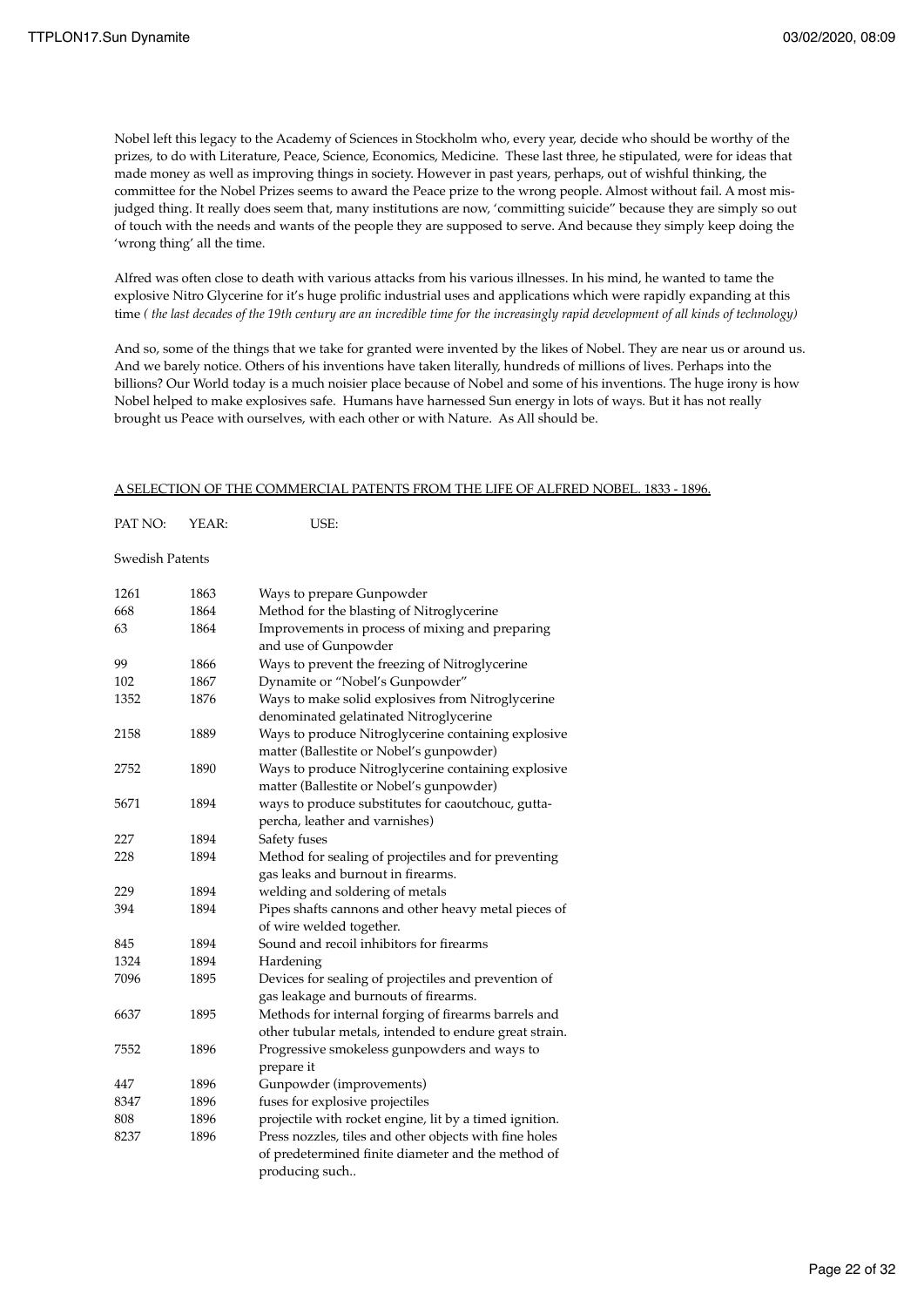| 1122  | 1896 | Rocket device with engine.                             |
|-------|------|--------------------------------------------------------|
| 1231  | 1896 | Ways to provide pressure on pistons at forging         |
|       |      | presses and similar machine                            |
| 8390  | 1896 | A device for machines for drilling holes in blocks for |
|       |      | guns, axes and other metal pieces.                     |
| 9773  | 1897 | Nitrocellulose gunpowder and ways to prepare it.       |
| 9775  | 1897 | Progressive gunpowder and ways to prepare it.          |
| 10257 | 1897 | Self propelling and rotating projectile                |
| 10036 | 1897 | Firearms with self propelling and self rotating        |
|       |      | projectiles (Rockets, similar)                         |

## English Patents

| 2507     | 1857 | Gas meter                                                                                                |
|----------|------|----------------------------------------------------------------------------------------------------------|
| 177      | 1859 | Apparatus for measuring water or other liquids                                                           |
| 556      | 1859 | Construction of barometer or manometer, with the                                                         |
|          |      | aim of creating a cheap and easy to transport                                                            |
|          |      | pressure gauge.                                                                                          |
| 2359     | 1863 | Improvements in the production of gunpowder                                                              |
| 1813     | 1864 | Improvements in the production of Nitroglycerine                                                         |
| 1345     | 1867 | Improved explosive and primer for same. Dynamite.                                                        |
| 442      | 1869 | Explosives, Nitroglycerine is added to a mixture of<br>combustible substances which are not explosive in |
|          |      | themselves such as powdered saltpetre or coal.                                                           |
| 1570     | 1873 | Improvement in the production of explosives.                                                             |
|          |      | small amounts of paraffin wax, sterin and similar                                                        |
|          |      | substances may be added to the explosive mixtures                                                        |
| 4342     | 1874 | and prevent exudation of nitroglycerine.<br>Method for producing sulphuric acid.                         |
| 153 2523 | 1875 |                                                                                                          |
| 4179     | 1875 | Burner for lighting purposes                                                                             |
| 224      | 1879 | Improved explosives (blasting gelatine)                                                                  |
| 226      | 1879 | Apparatus for gasification of liquids<br>Production of Explosives                                        |
| 227      | 1879 | Container for hydroscopic explosives                                                                     |
| 2314     | 1879 | Purification of pig iron.                                                                                |
| 2399     | 1879 | Enhancement for the production of explosives                                                             |
|          |      | Pressed black powder has greater effect if triggered                                                     |
|          |      | by a specially prepared detonator.                                                                       |
|          |      |                                                                                                          |
| 2880     | 1879 | Apparatus for the production of Steam or distillation<br>of liquids                                      |
| 4104     | 1879 | Apparatus for the concentration of Acids.                                                                |
| 5383     | 1884 | Improvement on Evaporation and concentration of                                                          |
|          |      | liquids                                                                                                  |
| 10860    | 1884 | Improvement in the production of fuming sulphuric<br>Acid.                                               |
| 5252     | 1885 | Treatment of explosives. Nitroglycerine can be                                                           |
|          |      | dissolved in a non volatile solvent with a boiling                                                       |
|          |      | point higher than 200 deg C for example tar oil, The                                                     |
|          |      | mixture is not explosive. Nitroglycerine can be                                                          |
|          |      | recycled by adding oleic acid which dissolves the                                                        |
|          |      | tar oil, but not the nitroglycerine.                                                                     |
| 9022     | 1885 | Containers for Hygroscopic (moisture sensitive)                                                          |
|          |      | explosive                                                                                                |
| 9125     | 1885 | Production and use of explosives.                                                                        |
| 14053    | 1885 | Method to decompose rocks by heat.                                                                       |
| 5330     | 1886 | Production of explosives. Tar oil, camphor etc may                                                       |
|          |      | be added to Nitroglycerine to reduce it's sensitivity                                                    |
|          |      | to shocks.                                                                                               |
| 5331     | 1886 | Production of Explosives. Mixture of Nitroglycerine                                                      |
|          |      | and nitrate, chlorate or perchlorate.                                                                    |
| 15556    | 1886 | Improvement of Explosives and their use in                                                               |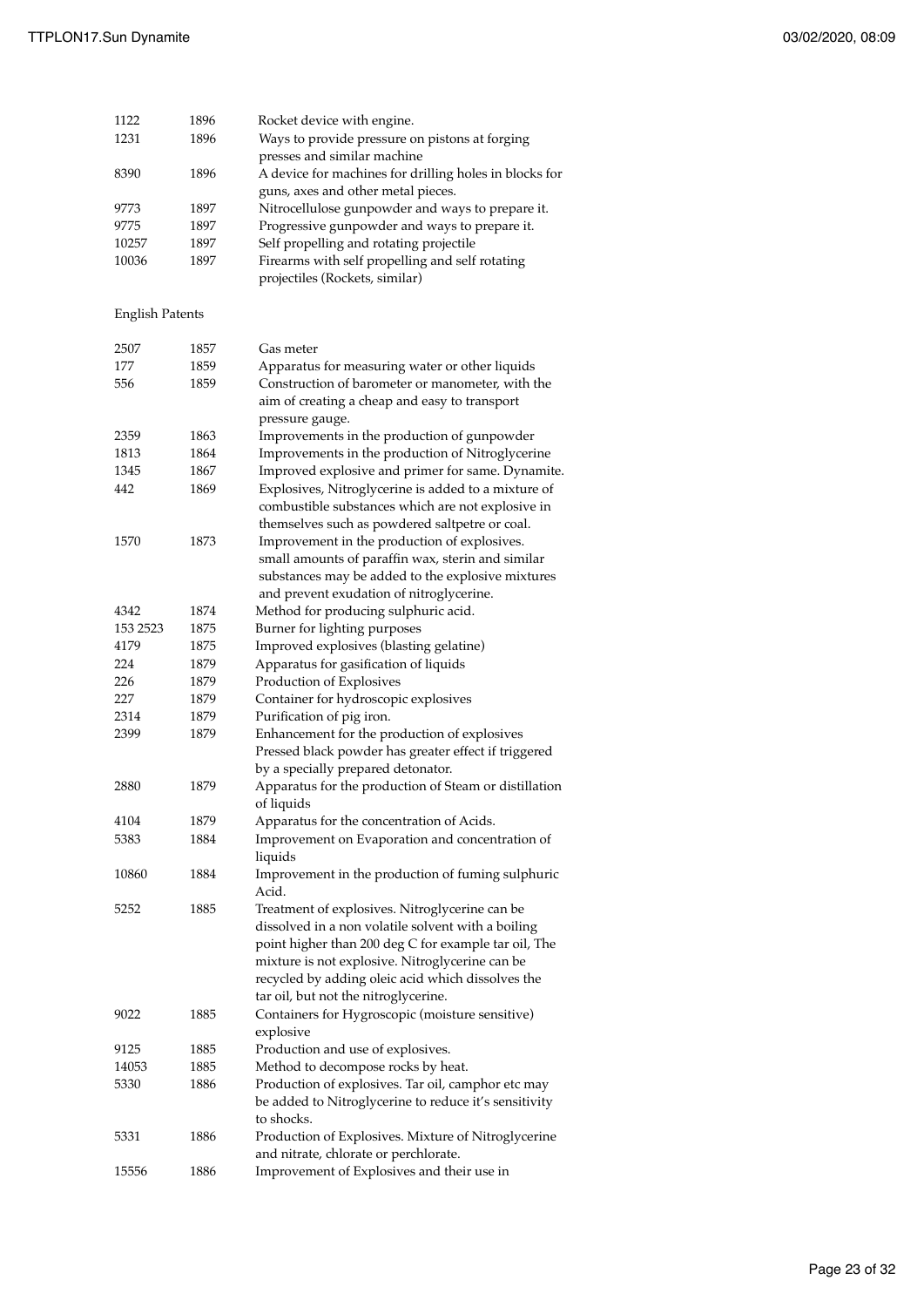|        |      | projectiles and torpedoes.                                  |  |
|--------|------|-------------------------------------------------------------|--|
| 371    | 1887 | Regulation of the pressure of cannons                       |  |
| 926    | 1887 | Gun with a projectile                                       |  |
| 3674   | 1887 | Methods to counteract the rifle recoil                      |  |
| 5840   | 1887 | Improvement of Explosive projectiles.                       |  |
| 16919  | 1887 | Improved detonator/detonating composition.                  |  |
| 16920  | 1887 | Safety explosives of copper ammonium nitrate for            |  |
|        |      | coal mines containing coal dust or explosive mine<br>gasses |  |
| 1469   | 1888 | Explosives. Method producing gunpowder with                 |  |
|        |      | barium nitrate instead of saltpetre.                        |  |
| 1479   | 1888 | improvement in the production of fuses.                     |  |
| 1471   | 1888 | Improvement in the production of explosives,                |  |
|        |      | smokeless powder and ballestite.                            |  |
| 6560   | 1888 | Improved explosive. Nitrocellulose as additives             |  |
|        |      | to explosives.                                              |  |
| 10722  | 1888 | Improvement of explosive                                    |  |
| 568    | 1889 | Improved methods to prevent ignition and retard             |  |
|        |      | combustion.                                                 |  |
| 1988   | 1889 | Method for preparing explosives for use.                    |  |
| 12307  | 1889 | Improvement of method to prepare and use of                 |  |
|        |      | explosives. Production of rifle cartridge or Cannon         |  |
|        |      | charges of smokeless powder.                                |  |
| 14678  | 1889 | Improvement of bullet cartridges and weapons for            |  |
|        |      | the same                                                    |  |
| 6021   | 1890 | Improvement of the rifle. Ways to prevent over              |  |
|        |      | heating of the bore of machine guns.                        |  |
| 11212  | 1891 | Improved method to generate compressed gas for              |  |
|        |      | motor operation.                                            |  |
| 1891   | 1891 | Improved method to provide effervescence under              |  |
|        |      | pressure to obtain motor fuel.                              |  |
| 11645  | 1893 | Explosive                                                   |  |
| 020234 | 1893 | Artificial rubber                                           |  |
| 020467 | 1893 | Improving safety fuses for mines and similar<br>purposes.   |  |
| 15914  | 1894 | Improvement of the production of artificial rubber          |  |
| 11346  | 1895 | Improvement of forging of drilled metal subjects.           |  |
| 12384  | 1895 | Improvement of gas seals around projectiles.                |  |
| 15294  | 1895 | Construction of fuses for projectiles.                      |  |
| 6431   | 1896 | Improvement of explosives. Method to lower                  |  |
|        |      | temperature of explosives                                   |  |
| 10118  | 1896 | Improved method of making photographic maps or              |  |
|        |      | measurements of land                                        |  |
| 14000  | 1896 | Improvement of war rockets, means for maintaining           |  |
|        |      | or increasing the initial velocity.                         |  |

### **Exploding IrishMexicans**

Only one film comes to mind when thinking about Dynamite. It is a film about Dynamite made by a man who has the name "Leo" in his name. He is Sergio Leone. And of course Leo is correspondent with the Sun. Leo is THE Western Astrological Sun sign.

The film, which is called "A fistful of Dynamite" is story set within The Mexican Revolution (*c.1910 -1920*). The Mexicans were going through, what still looks like, even today, ongoing social and economic turmoil. Then, during the second decade of the 20th century, Mexico was involved in a civil war between the landed catholic banking interests and the interests of the peasants, the indigenous natives, the artisans and the intellectuals. These last were generally oppressed or marginalised by the landed gentry and the church who had carved up vast estates in Mexico for themselves at the expense of the natives, over the previous 370 years. These landowners then hired thousands of these peasants into their various armies who became enforcers for the state over the rest of the population. In some countries the film was called "Duck! you Sucker!"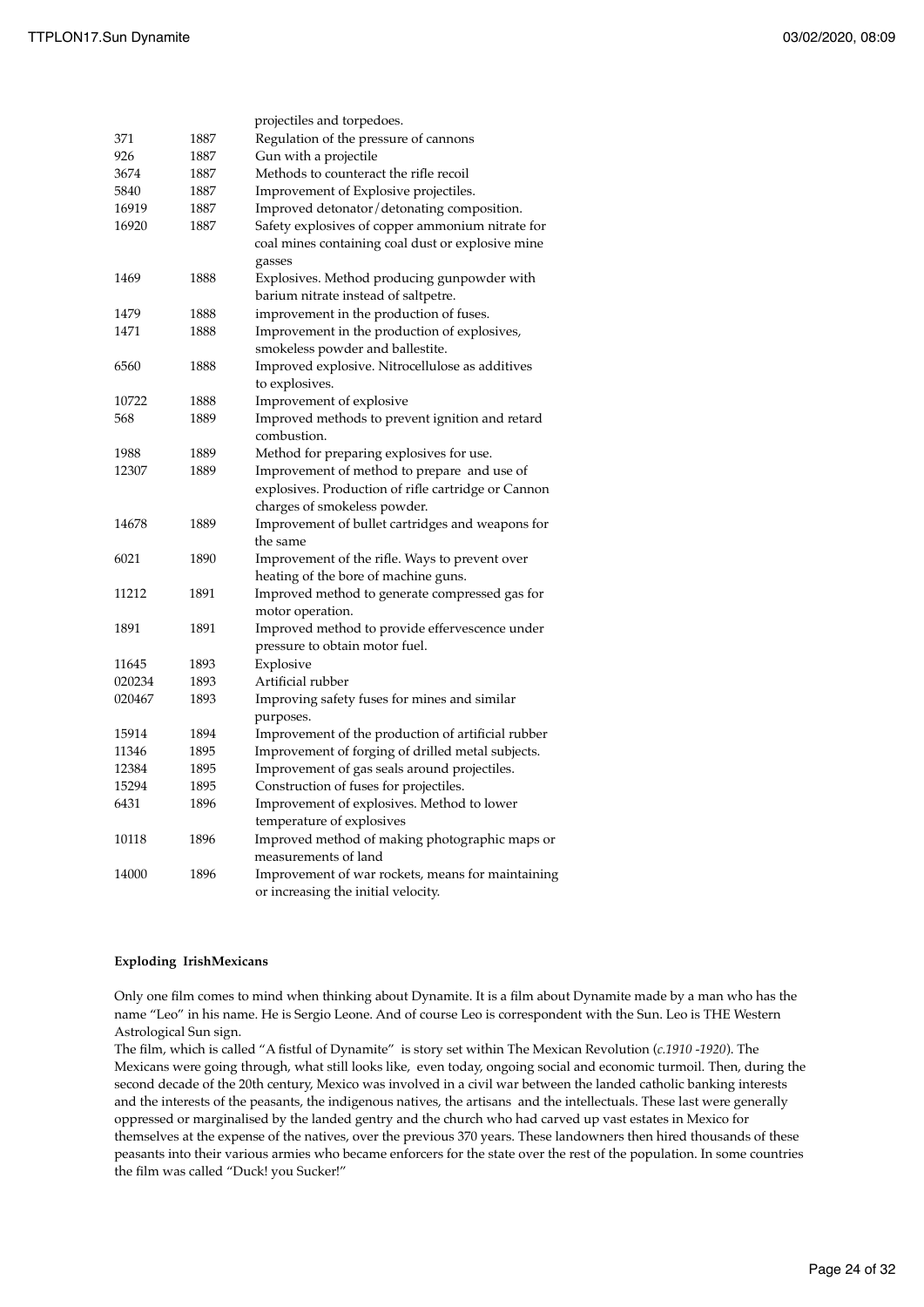The film takes place in the dusty wastes of northern Mexico later in the decade, and concerns the parts played in it by a self interested Mexican outlaw and an Irish freedom fighter. This freedom fighter was with the IRA (*the Irish Republican Army. Itself formed out of the political wing of Sinn Fein which means 'ourselves alone'*). This was an organisation banned by the British government, then, simultaneously, under huge pressure as they were thick in the First World War. The British government sent in irregulars (*most real men were at Sea or on the fronts at Flanders or Gallipoli or in Egypt or Mesopotamia or the Balkans*) to root out the rebels against British rule in Ireland, These were sent in on the orders of Winston Churchill and these units used were known as the 'Black and Tans'. Their treatment of the Irish patriots, who were subjected to punitive police state tactics further fuelled Irish Nationalism which eventually allowed Ireland (*with the exclusion of the 6 counties of Northern Ireland*) to fight for and declare independence in 1921.

Lloyd George, Churchill and the British government governed Ireland with a mixed force of around 30,000 policemen and soldiers. They governed according to the rather oppressive English model. Eventually from the beginnings of World War One, more and more discontent against the British in Ireland began to brew and, in 1916, an attempt was made to suppress the Irish freedom fighters by sending in these irregulars, the Black and Tans. This precipitated the 'Easter Rising of 1916' where there was fighting in the streets of Dublin with Irish Free State irregulars fighting against the rapacious 'Black and Tans'. The 'Black and Tans' just upset everyone by further using oppressive nazi like police state tactics which became a public relations disaster for the British government. A Solar self explosion. The Black and Tans in Ireland were generally very prejudicial towards the Irish and treated them cruelly. And in 1919 with the fuel of seething resentment against the British and their methods, the Irish war of independence exploded.

Eventually, when enough people see their oppressors for what they are, they overthrow them. The Irish patriots eventually threw off their suppression by the British and kicked them out of most of Ireland by 1921. The peculiarity of Northern Ireland is that the counties of this area were loyal to the British Government; even though county Londonderry and Belfast city had/have large Catholic minorities. Like the rest of Ireland. The Protestant northern Irish wished to remain a part of the UK. And so it is today. The peculiarity of the island of Ireland is that it is culturally split along these religious and ideological lines.

The character in this film "A fistful of dynamite", had to leave Ireland quickly and escape to somewhere where his skills as a sapper, demolition and arms expert would be 'more appreciated'. Originally he was going to head for the Silver mines of Mexico. In the film, our Irish anti-hero has a bottle of Nitro Glycerine that has a dropper. It is kept in thick glass bottle inside a special container with springs and padding. To stop it from jarring. One bottle half the size of a wine bottle would destroy most of a mountain if improperly dropped or jarred along bumpy unmade roads without serious protection. In those days there were very few made roads anywhere. Tracks, certainly, but not many real roads. Not yet. From the bottle, our main Irish character, played by James Coburn, proceeds to drop one drop of his clear liquid Nitro Glycerine on to the ground away from him and there is an explosion. Just one drop! From then on, with the haunting music of Ennio Morricone to guide us through, the film is one explosion of one sort or another with the deaths of literally, thousands of people. Lots of tableaux shots of dead bodies. And, in war, that is the result of what happens when dynamite type explosives are used. Lots of dead bodies.

\* \* \* \* \* \* \*

There is a rather odd connection with Saturn here in our most explosive of Sun materials. It is the base in which our rather unstable Nitro Glycerine is made stable. The diatomaceous Earth substance. This is immensely Saturn in its' nature. Of course, we all know, Dear Friends, that Saturn governs the Earth. Or rather what is hidden in the Earth or under the Earth. And so this dynamite substance is nothing more than The grounding of Solar Nitro Glycerine by Earth. Dynamite is used to unearth what is in the Earth. The Ungrounded ground .

Two years after the death of Nobel, in 1898 a german chemist invents a new and similar but more penetrating and more stable Explosive than the, now, ubiquitous industry famous, Dynamite. This explosive with various plasticisers or phlegmatisisers added to the original compound Cyclo-trimethylene-trinitramine is called, variously: Hexagen, Cyclonite, which later becomes RDX and after that various forms of C4 which are now a ubiquitous explosive in many types of bombs and projectiles. As well as being a mouldable waxy type substance that is suited for close or covert warfare.

\*\*\*\*\*\*\*\*\*\*\*\*\*\*\*\*\*\*\*\*\*\*\*\*\*\*\*\*\*\*\*\*\*\*\*\*\*\*\*\*\*\*\*\*\*\*\*\*\*\*\*\*\*\*\*\*\*\*\*\*\*\*\*\*\*\*\*\*\*\*\*\*\*\*\*\*\*\*\*\*\*\*\*\*\*\*\*\*\*\*\*\*\*\*\*\*\*\*\*\*\*\*\*\*\*\*\*\*\*\*\*\*\*\*\*\*\*\*\*\*\*\*\*\*\*\*\*\*\*\*

Page 25 of 32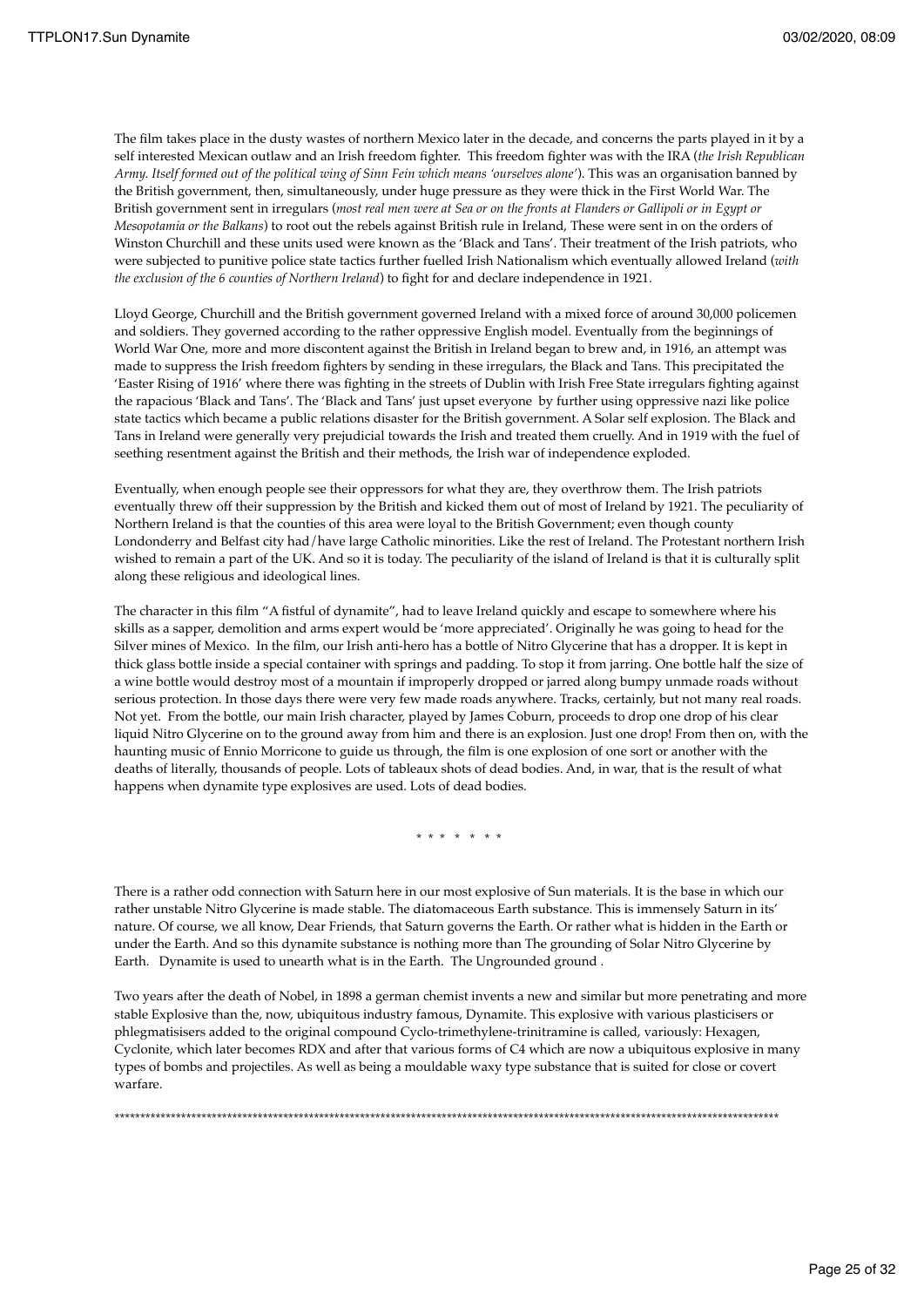#### **DROPPING BOMBS**

Here, below, are examples of the amount of explosives or bombs or bomblets used during various wars that the United States and it's allies have been involved in since our pivotal year of 1850. These lists are to just demonstrate a continuous upward expansion of the military industrial war machine that has, now, so saturated our cultures. Yes! States and governments and cultures continue to go to war more and more. But as more and more wars are fought there is an interesting divide occurring. The countries that go to war, separate their populations from their military. However many 'civilians' work directly or indirectly for the military. The Military is the machine that so many serve. Whether they know it or not. The State separate their populations from the actual conflicts. Which are in 'other people's countries'. Through a mixture of state and corporate propaganda, populations are rendered impotent. The UK France and the USA are 'employers' and a life in the military appears to provide some career stability. For those individuals who are part of the great military structures of Our World, Government policy or reaction is to use the military to achieve it's aims. This is most definitely the case with countries like the USA, the UK France, Israel and various others who come and go out of our historical tale. For very many complex reasons, often to do with monopoly power. Many wars have been proxy wars. Bigger powers have armed and advised the governments or rebel movements of smaller countries, by providing weapons, equipment, money, and other material items.

As we shall see further on. War is usually about a group of people attempting to possess territory and turn the minds and bodies of the people in these territories towards the so called ethic that the war mongering countries are promoting. Usually a completely false ethic. "The American Dream" "La Belle France" "The British way". But, as we shall see, when we reach the Planet: Saturn, War is really about the possession of wealth and materials in the hands of no more than a class of less than half a million which in turn is also about controlling people. This controlling aspect is now almost a mass psychosis among so many human beings. And yet they are virtually unaware of how much this controlling aspect destroys almost everything we love and hold dear. . And so those who actually promote the war are often not even those who actually want and will pay for the wars. Their wars have to be profitable. And they really are. This is why Our World still has war. Because, Dear Friends, All wars really are Bankers wars.

It is the Financiers and Bankers who instigate all wars. In order to go to war these bankers employ the governments that they have all secretly bought, to promote war. In turn they use the corporate press networks to visually and vocally promote the wars. However, because of the internet, more and more people understand that war is, in fact, just a bankers con game. And these people should be held completely accountable for all the death and misery that they have been entirely responsible for. Because they wanted their Salt, or their Gold, or their precious metals or their Oil. these materials are located, inconveniently, on someone else's territory. And so because of the possessiveness and immense greed of these bankers and those minions they employ, we still have war and death and conflict. Until we learn to let go of trying to control so much, then all matter and states will degrade rapidly.

The lists below are another illustration of how Solar we are as a species.

They are lists of bombs, missiles, and other explosive armaments used. Often, against civilian populations of 'other people's countries', as an excuse to wage war against opponents who actually only wish to possess the territory that they are in. Rather than reaching over to someone else's territory and trying to possess it. As is the case with most recent wars. They have very rarely been about people. Only about resources. Often buried in the ground. The people living on the ground prove inconvenient to those who wish to possess their mineral wealth from afar.

The Statistics for Gulf War 1 1991.

Number of bombs dropped on cities = 210,004 Number of Cluster Bombs dropped = 39,336 Number of 'smart' bombs dropped = 9,342 Number of Air to Ground missiles fired = 5,930

Gulf War 1 Jan 17th to February 28th 1991.

number of Troops entering Iraq = 670,000 number of combat aircraft = 2,250 amount of sorties flown adds up to  $= 65,000$  days and nights Amount of bombs dropped on Iraqi towns and cities = 88,500 tons Tomahawk missiles fired from ships in the Persian Gulf = 300 missiles Number of depleted uranium projectiles fired dropped on Iraq by the USA = 940,000 number of depleted uranium projectiles fired dropped mortared by the  $UK = 14,000$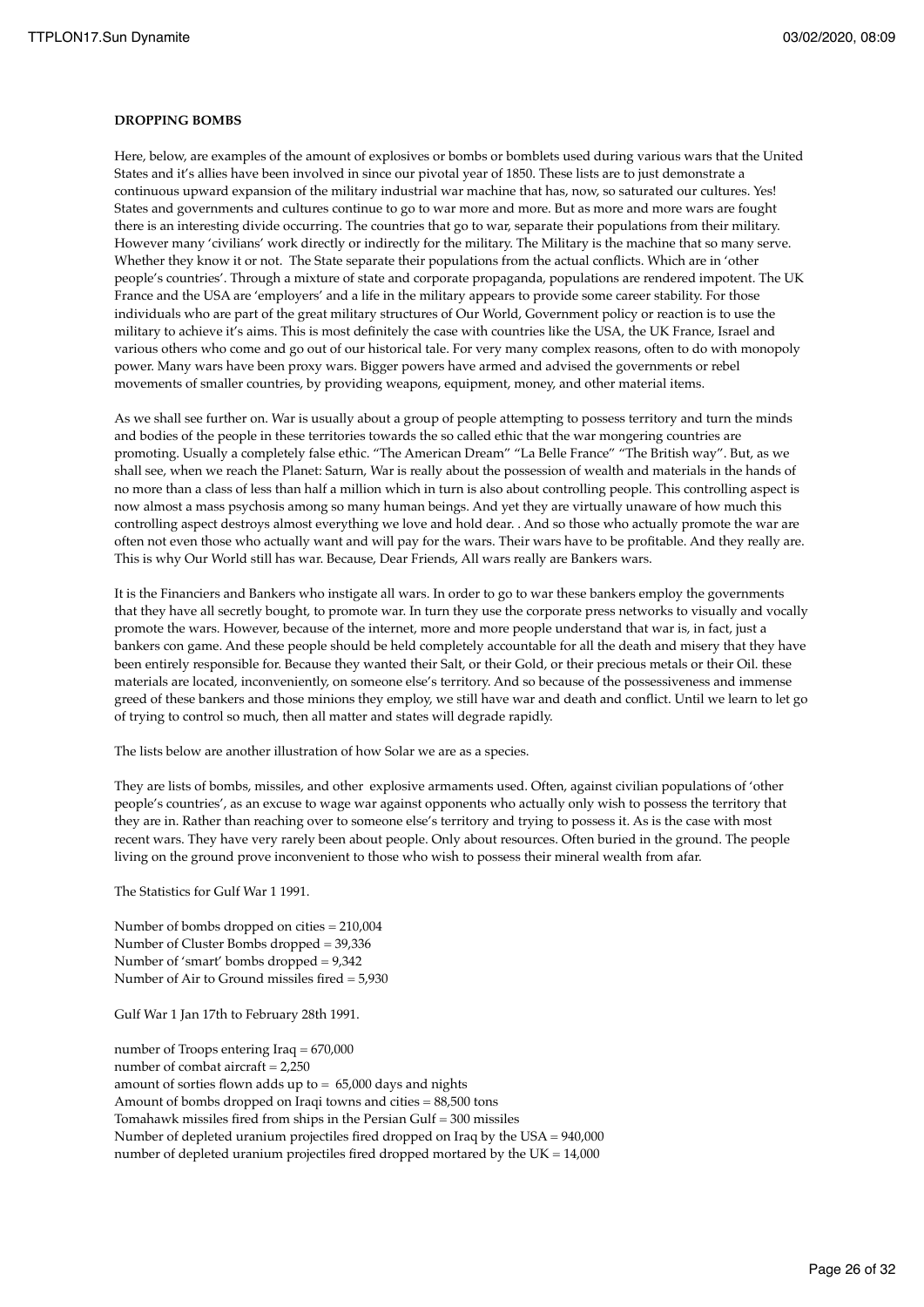### THE AMOUNT OF EXPLOSIVES USED DURING THE US CIVIL WAR 1861 -1865.

In researching this title, it was discovered that the statistics compiled about the major wars of the 19th century, going into the 20th, were not full or thorough. Some war statistics are available, but regarding the amount of explosives used as a total for observing war and what war does, are not available until the aftermath of the 1st World War. After this period, far more detailed observations were carried out and recorded regarding every aspect of making war and what it took to provide for war, as well as arms expenditure and accurate casualty numbers. Certainly, numbers of explosives used in events like the US Civil War or the 2nd Opium War in China can be roughly calculated. But not all is recorded in war during the heat of battle or pursuit or retreat. These wars are about Europeans, and Later, Japanese and Americans consolidating their holdings in their own home territories and then later as shows of imperial might when the Europeans and Americans compete with one another for Empire. The American mindset has always been in denial about not being colonists, but America too quickly acquired 'an empire' When it trounced Spain in the Spanish American war of 1898. Very likely begun as a false flag operation with the sinking of the USS Maine in Havana Harbour. The United States easily defeats Spain and acquires the Philippines, Cuba and Puerto Rico. There is resistance to the United States in the Philippines until 1903.

\*\*\*\*\*\*\*\*\*\*\*\*\*\*\*\*\*\*\*\*\*\*\*\*\*\*\*\*\*\*\*\*\*\*\*\*\*\*\*\*\*\*\*\*\*\*\*\*\*\*\*\*\*\*\*\*\*\*\*\*\*\*\*\*\*\*\*\*\*\*\*\*\*\*\*\*\*\*\*\*\*\*\*\*\*\*\*\*\*\*\*\*\*\*\*\*\*\*\*\*\*\*\*\*\*\*\*\*\*\*\*\*\*\*\*\*\*\*\*\*\*\*\*\*\*\*\*\*\*\*\*\*

The Parrott rifle shells had cannonballs stuffed with explosive which were time delayed to explode when reaching target.

Statistics: 620,000 dead The North in 2861 had 21 million in 23 states the south in 1861 had 9 million including 3.5 million slaves in the 11 states.

The North's industrial base and capacity for growth just dwarfed the production capacity of the South. The South had a large Officer corps which enabled better tactics - But the South's ingenuity, the fact that it was fighting on Home ground - The North was trying to keep the Union and going to war to keep the South in the Union.…..the South was trying to break free. During the civil war there were as many as 384 battle sites across the south. Many are now shopping malls or housing developments

World War 1 stats.

Involved 65 million people from 30 countries

Deaths statistics for wars since WW1.

From the late 1990's Nobels companies were the Australian corporate group ORICA had taken over I.C.I. dynamite manufacturing capacity in Australia….big mining industry in Australia….Dynamit Nobel AG in Germany….. And the european part of the Norwegian Dyno Nobel. SIPE in Italy and Nobel Bozel in France. In Chemicals and Weapons manufacture, competition is usually met with consolidation. And there we, again, gravitate towards large monopoly Monolith corporate business. Nowadays usually owned by a Holding company.

\*\*\*\*\*\*\*\*\*\*\*\*\*\*\*\*\*\*\*\*\*\*\*\*\*\*\*\*\*\*\*\*\*\*\*\*\*\*\*\*\*\*\*\*\*\*\*\*\*\*\*\*\*\*\*\*\*\*\*\*\*\*\*\*\*\*\*\*\*\*\*\*\*\*\*\*\*\*\*\*\*\*\*\*\*\*\*\*\*\*\*\*\*\*\*\*\*\*\*\*\*\*\*\*\*\*\*\*\*\*\*\*\*\*\*\*\*\*\*\*\*\*\*\*\*\*\*\*\*\*\*\*\*\*\*

### **WAR STATISTICS**

MAJOR WARS: 1850 - 1914

The Taiping rebellion in China 1850 - 1864

The Crimean war 1853 - 1856

The Lorcha War in China 1856

2nd Opium War in China 1858 - 1860

The Indian Mutiny 1857 A war fought in British India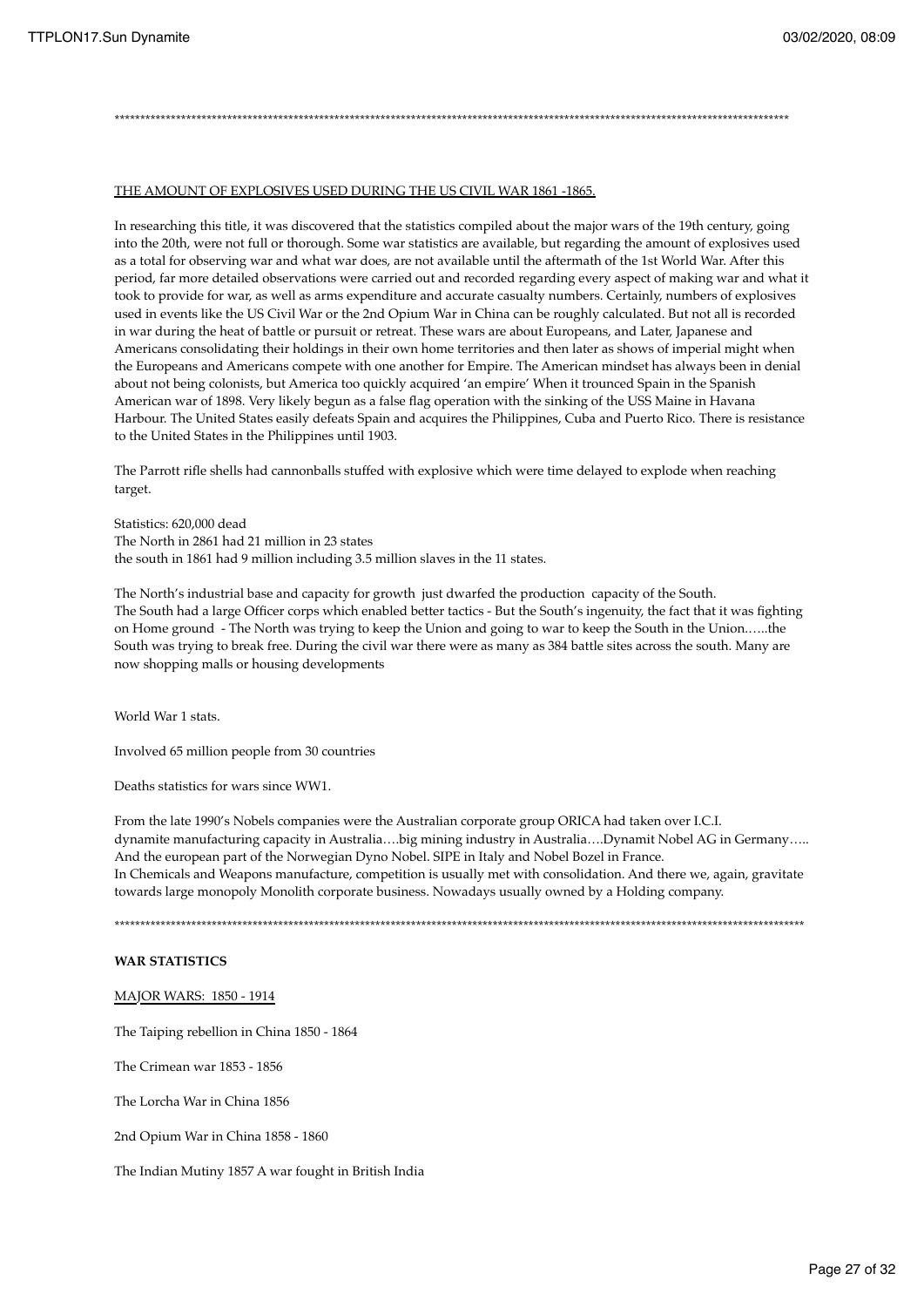The US civil war 1861 - 1865 Civil wars in the German confederation/Denmark/Austria. 1861 -1866 The Franco Prussian war 1870 - 1871 The war of Italian Unification 1852 - 1870 The Russo Turkish wars of the 1870's to gain access to the Caucasus region. Civil war in Japan 1876 - 1878 The Zulu Wars of South Africa 1870's The British war with the Ashante in Ghana during the early 1870's Civil War in Spain 1870's General wars against the north American Natives 1800 - The Madhist wars of Africa 1888 -1893 The Sino - Japanese War 1894 The Spanish American War 1898 -1903 Italian Abyssinian War 1896 The Boer Wars 1. and 2 1886 and 1899-1902 The Russo Japanese war 1904 - 1905 The Mexican Revolution 1910 - 1920 The Balkan wars 1912 and 1913 Further hostile Italian aggression in Africa 1912 - 1913.

### Amount of explosives used during the secret bombing of Cambodia and Laos during the Vietnam War.

260 million cluster bombs were dropped, just on the country of Laos, between 1964 -1973

Until 2003 Laos was the most heavily bombed country in history - more bombs were dropped on Laos than during the whole of WW2. The bombing of Laos was the equivalent of one plane load of bombs dropped every 9 minutes 24 hours a day for 9 years. 7 bombs for every man woman and child living in Laos, at the time. literal overkill. In 2010 there were still 78 million bomblets still left undiscovered all over the Laotian countryside. As of 2010 less than 1% of the remaining bomblets have been found, cleared and rendered useless. According to sources in Laos, approximately 300 people a year are still killed by stumbling upon or digging up unexploded cluster bomblet ordinance. 60% of the victims being children.

\* \* \* \* \* \* \*

The United States is built on Explosives.

Mines dug deeper and pulled out more, more quickly. At least until 1945 Dynamite type explosives could be said to have revolutionised the Technological growth and social structures of our world. For Breaking rocks to clearing for roads to clearing for fields, hard to reach became easier to reach.

Deeper.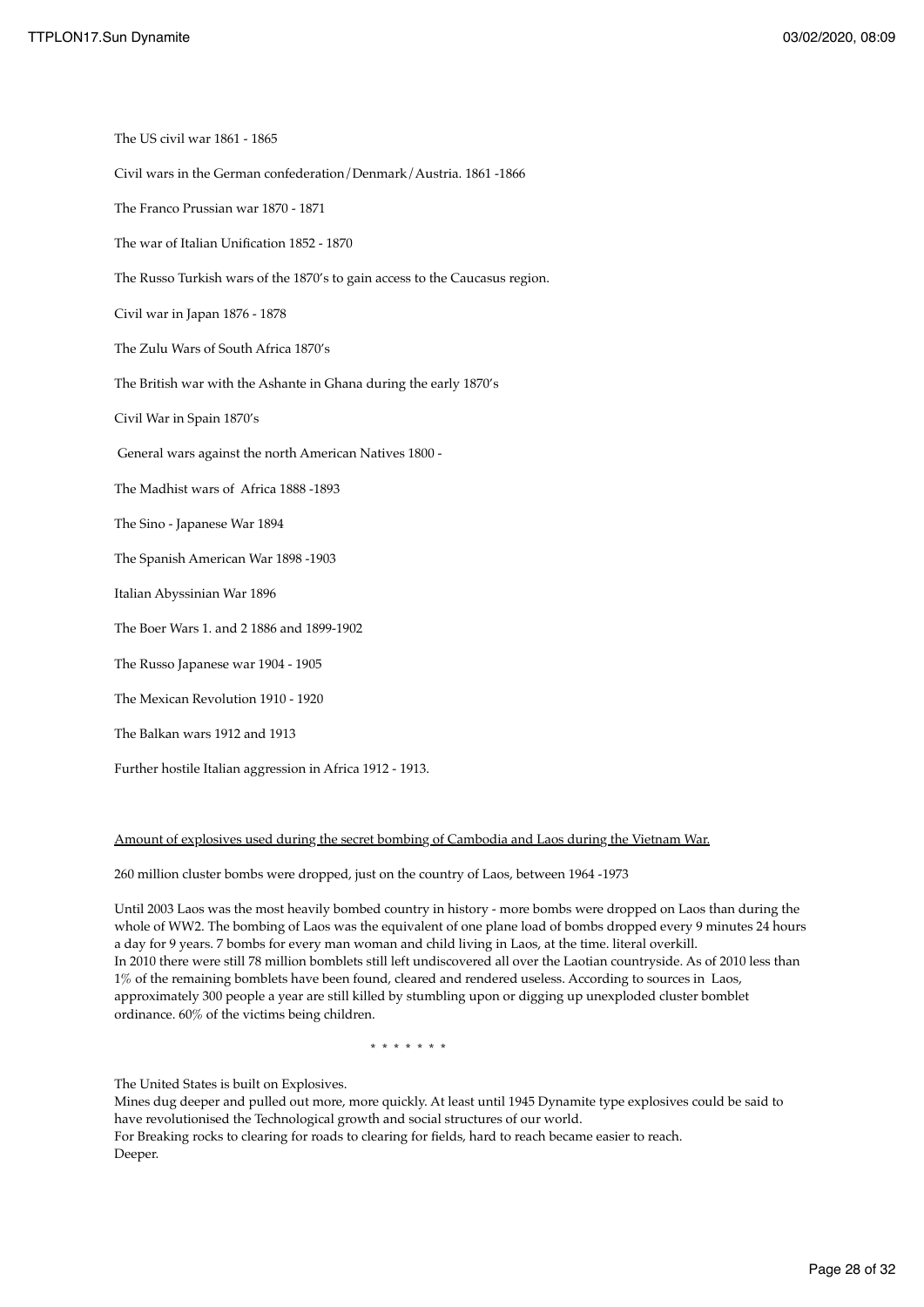During the Vietnam War there were various concerted US bombing campaigns. Operation Rolling Thunder = 1 million tons of Bombs Operation Commando Hunt was the bombing of the Ho Chi Minh Trail running through Cambodia and Laos.

Total Explosives used World War II =  $2, 150,000$  tons Vietnam War =  $7,662,000$  tons

### BOMBS FROM THE AIR

World War  $1 = 16,000$  tons of Bombs

World War  $2 = 1.6$  million tons of Bombs

The Korean War  $= 600,000$  tons of Bombs

The Vietnam war  $= 7$  million tons of bombs

### IRAQ WAR I

Iraq war  $1 = 88,500$  tons of bombs (operation desert storm: January 17th to February 28th 1991)

Number of bombs dropped on Cities: Gulf war 1 1991 = 210,000 Number of Cluster bombs dropped Gulf War I 1991 = 39,400 Number of Smart bombs dropped Gulf War I 1991 = 9,342 Number of Air to Ground missiles fired Gulf War  $I = 5,930 + 300$  Tomahawk missiles fired from ships in the Persian Gulf.

After the media fuelled hostilities ceased, two "no fly" zones were established by the NATO/US forces in Iraq. One in the south of Iraq and one in the north. Leaving the central part of Iraq. These no fly zones were constantly monitored and any unauthorised military activity *(authorised by the NATO/US high command)* would be severely dealt with. Aircraft would be shot down, any military vehicles destroyed. House to house searches, patrols in the streets. Men often carrying 70 kgs of equipment and wearing uniforms in a country where temperatures can reach 40 degrees centigrade or more. Concurrently very severe sanctions were enacted against the country and People of Iraq. These sanctions remained in force under the Clinton *(1992 -2000)* and into the GW Bush *(2000 -2008)* presidencies. Madelaine Albright who was secretary of State under the Clinton's said the deaths of 500,000 Iraqi children were 'a good price to pay' for the suppression of one dictator (*Saddam Hussein: who the American CIA had put into power in the first place in the late 1960's, along with his family (from Tikrit) and his family networks and the Ba'ath party*). Iraq was starved of seeds, fertilisers, imported foods, medicines and other basic necessities.

The absolutely insane part of this entire Iraq war episode is that, while the world under the domination of the USA imposed hugely punitive sanctions on Iraq, the source of the problem, as far as the Americans were concerned, which was Saddam Hussein and his family and networks, were still allowed to remain in power.

That all changed of course, when the World Trade centre was demolished on September 11th 2001. Auguries would call this ' a most auspicious event' A numerolgist's dream. the Twin Towers, themselves representing an 11: Two paths. or a gateway to other paths between the two ones on the 11th day of the ninth month of the year 1 of the 3rd millennium.

Not only that, they were representations of the power of Wall Street, the gigantic financial and military power of the United States at the south end of the Island of Manhattan where the rich kings and queens of New York City fight it out as Gangs of New York. Now the Gangs of New York fight it out luxuriously while the real wars take place in the lands where the resources are. That these lands are destroyed to make the gangs of New York rich.

Bombs dropped from the Air.

World War  $1 = 16,000$  tons World war  $2 = 1.6$  million tons that's  $1,600,000$  tons Korean  $War = 600,000$  tons Vietnam war = 7 million 300,000 tons.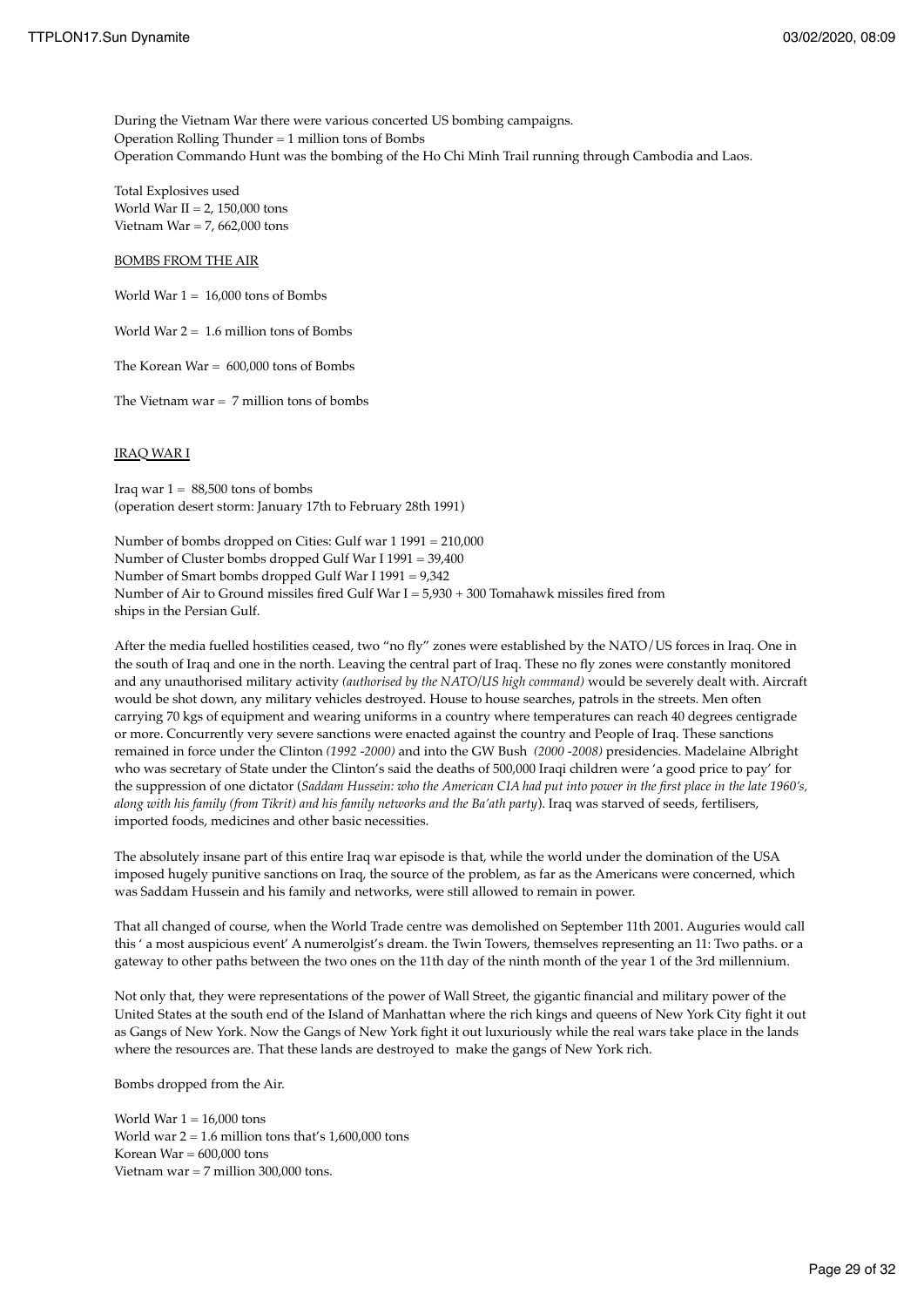During the Barack Obama presidency, over 120,000 bombs have been dropped on 'Other people's Countries.' George W. Bush unleashed 70,000 bombs Airstrikes: under GWBush = 70,000 Authorised Afghanistan 61,000 Airstrikes 2001 - 2014 Afghanistan 21,000 bombs and missiles in 2001/2002 Airstrikes under Barack H. Obama = 100,000 800 airstrikes on Iraqi 'no fly' zones 2000 - 2002 = 800 Airstrikes in Iraq 2000 - 2013 = 34,000 29,200 airstrikes on Iraq during 2003 ….which some war planners compared to nuclear war During the American occupation of Iraq, there were 4000 airstrikes 2003 - 2014 There were 400 airstrikes in Jan 2008 in Iraq 563 Airstrikes on Pakistan and Yemen during the Obama years. There were 7,700 airstrikes on Libya under the Nato inspired gulf co-operation council in 7 months 2011/12 The NATO Gulf Co-operation Council bombing of Libya was a crossed red line for the Russians who had observed and tolerated the US UK Israeli Saudi led aggression which manifest as terrible endless territorial wars in other people's countries for their resources. By July 2015 there had been 118,000 airstrikes in 15 years US Special Forces were in 60 countries before the Obama Presidency During the Obama Presidency US Special Operations forces were 138 countries. 2016 USA dropped 12,192 bombs on Syria 12,095 bombs on Iraq Somalia civil conflict has caused over 500,000 casualties since 1991

Since the beginning of the announcement of the 'War on Terror', 2001 The USA and it's allies have dropped 291, 880 bombs and missiles on 'other peoples countries.

The USA dropped 26,171 bombs in 2016 The USA dropped 28,714 bombs on Syria and Iraq in 2015

Over 50,000 missiles and bombs dropped in over 15,000 sorties, 2017 Military Budget for the USA = \$654 Billion

Average amounts of bombs dropped during the 3rd Millennium George W. Bush = 24 bombs a day Barack H. Obama = 34 bombs a day Trump Presidency to June 2018 = 121 bombs per day The Trump Presidency, to june 2018 has dropped one bomb every 12 minutes.

On 10th September 2001 The secretary of Defense, Donald Rumsfeld announced that the Pentagon had a \$21 Trillion deficit.

On 11th September 2001 The World Trade Towers were destroyed and a missile hit the Pentagon in the accounting department at the part of the building that had collated the figures that amounted to that \$21 Trillion. The news media conveniently forgot about the deficit and focussed instead on the shock generated by the destruction of the Twin Towers and the very peculiar destruction of the accounting department of the Pentagon.

Obama expanded the Drone war tenfold during his Presidency. Between September 2001 and 2016 over 2 million people had been killed as a result of US military action abroad. Death squads working for the governing council of Iraq were set up to dispose of enemies that the Americans did not like. Those killed were those who did not serve the corporate agenda.

Approximately 180,000 bombs and missiles were dropped on Iraq and Syria during both the Bush and Obama Presidencies. 2000 - 2016

Afghanistan 25,000 bombs and missiles dropped between 2007 and 2012 63,000 bombs and missiles were dropped on Afghanistan from 2001 - 2016

Obama presidency 2014 ordered 496 airstrikes in Libya 547 Drone strikes in Yemen, Pakistan and Somalia

The CEO of General Dynamics was Lester Crown. He and his Chicago family sponsored Barack Obama and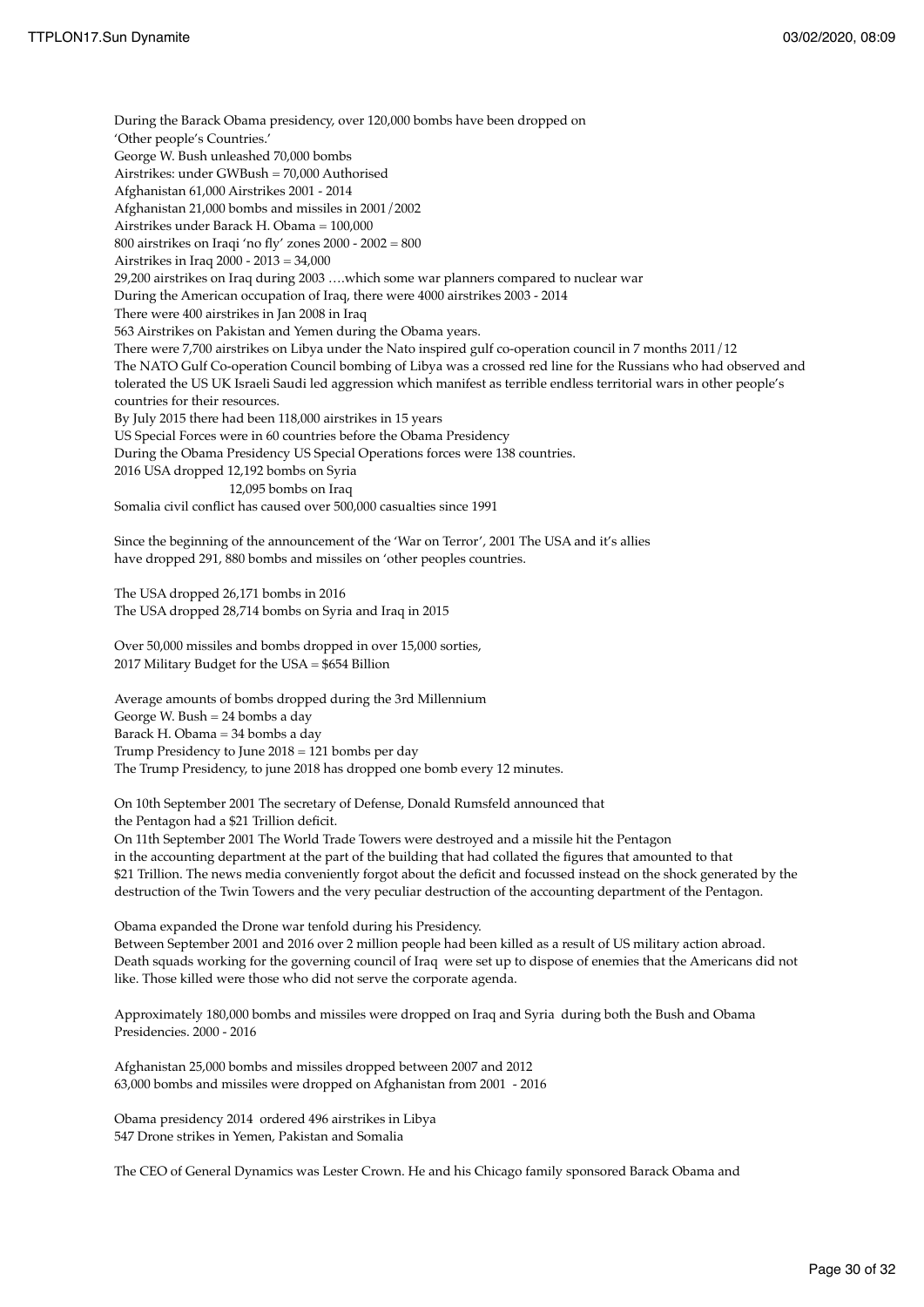consequently, the Obama bid for his one term in Congress. They then, further sponsored the Obama bid for the presidency in 2008. The Crown family are part of the culture of weapons making in the USA. Crown and his family manufacture the Virginia Class of submarine and the newly designed Zumwalt class of Destroyers.

The move to Scotland before WW1 and the endless amalgamation and breakup and re-nationalisation of arms companies and their secrecy enshrined in statutory law. The amalgamation of his arms companies

\*\*\*\*\*\*\*\*\*\*\*\*\*\*\*\*\*\*\*\*\*\*\*\*\*\*\*\*\*\*\*\*\*\*\*\*\*\*\*\*\*\*\*\*\*\*\*\*\*\*\*\*\*\*\*\*\*\*\*\*\*\*\*\*\*\*\*\*\*\*\*\*\*\*\*\*\*\*\*\*\*\*\*\*\*\*\*\*\*\*\*\*\*\*\*\*\*\*\*\*\*\*\*\*\*\*\*\*\*\*\*\*\*\*\*\*\*\*\*\*\*\*\*\*\*\*\*\*\*\*\*\*

**SUNSET** 

Well, now, Dear Friends! We have come to an ending.

We have come to the end of the Sun phase of our explanation of materials.

The Solar-ness of how they are, how they act, how they behave, their properties. We hope that the materials, that have been laid out before you, have demonstrated to all, that their primary affect upon humans, is upon the heart and circulation. That, they affect the mind, the eyes and the mood and are Solar materials.

We have journeyed far. Having gone into our first Planet. Of course, from the modern point of view, the Sun is not a